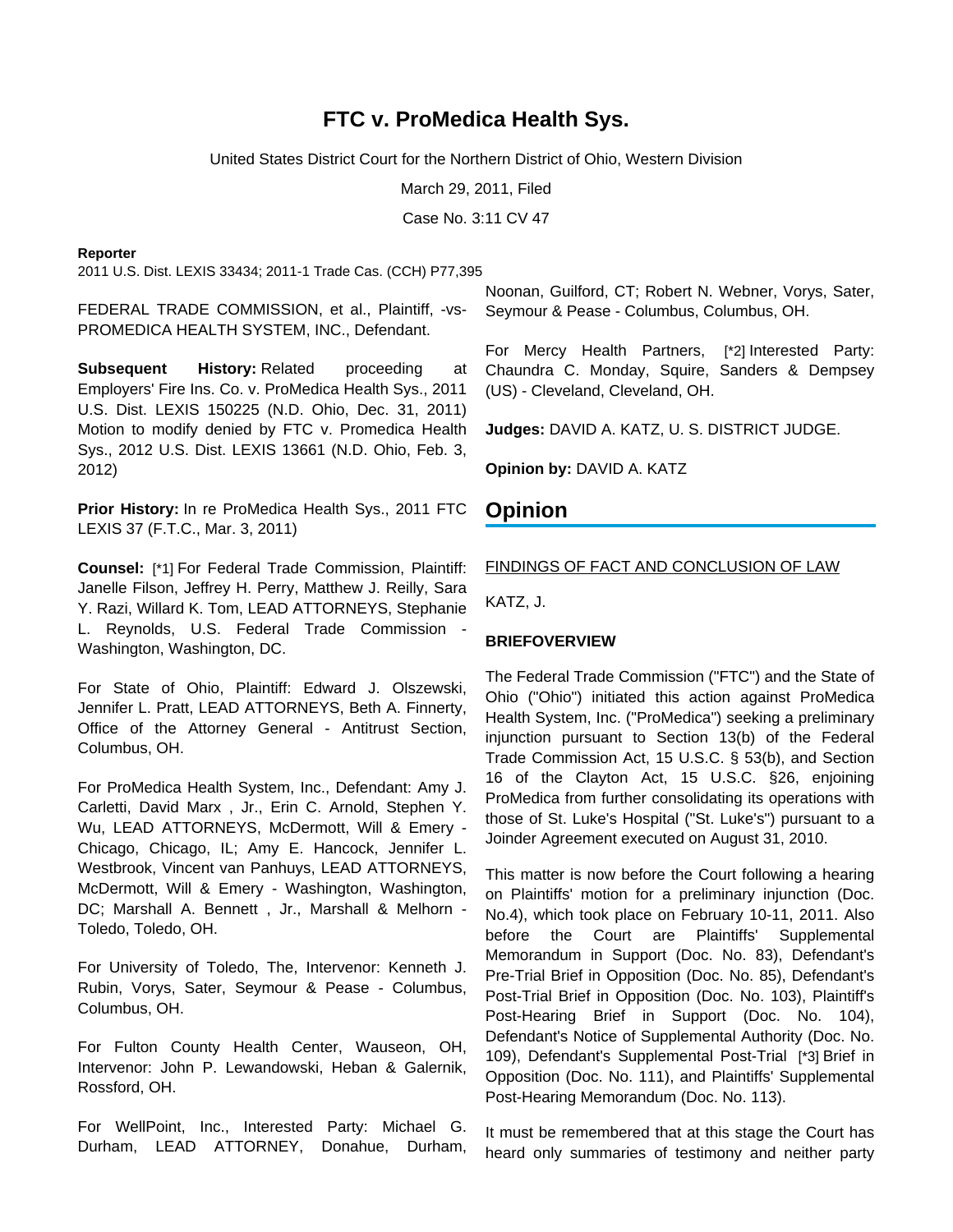has had the benefit of presenting live witnesses subjected to extensive cross-examination. The Administrative Law Judge has scheduled over 200 hours beginning May 31, 2011, for a trial and will have the opportunity to hear live testimony and judge the credibility of witnesses, both fact and expert.

Initially, the Court acknowledges the difficulty of this determination because of the possible adverse impact on the contracting parties. However, following the one and a half-day hearing and reviewing hundreds of pages of briefs and exhibits, the Court is driven to the conclusion that the Plaintiffs have satisfied their burden of proof and will grant the preliminary injunction.

This Court has jurisdiction pursuant to 28 U.S.C. §§ 1331, 1337, and 1345. Pursuant to Fed. R. Civ. P. 52 and Fed. R. Civ. P. 65, the Court sets forth the following findings of facts and conclusions of law.

## **FINDINGS OF FACT**

## **I. THE RELEVANT PARTIES AND HISTORY**

### **A. Procedural History**

1. ProMedica Health System, Inc. [\*4] ("ProMedica" or "PHS") and St. Luke's Hospital ("St. Luke's") entered into a Joinder Agreement on May 25, 2010. PX 00058.

2. On September 1, 2010, St. Luke's became a part of ProMedica pursuant to the Joinder Agreement.

3. In July 2010, the FTC and Ohio ("Plaintiffs") opened investigations into ProMedica's acquisition of St. Luke's. The FTC and ProMedica subsequently entered into a voluntary Hold Separate Agreement ("HSA") that, to date, restricted ProMedica from making certain changes to St. Luke's.

4. On January 6, 2011, the FTC filed an administrative complaint alleging the consummated joinder violates Section 7 of the Clayton Act, as amended 15 U.S.C. § 18.

5. On January 7, 2011, Plaintiffs filed a Complaint for a Temporary Restraining Order ("TRO) and Preliminary Injunction, arguing that this relief was necessary to maintain the status quo during the pendency of the FTC's administrative proceeding. (Doc. No. 1.) Plaintiffs also filed Motions for a TRO (Doc. No. 3) as well as for a Preliminary Injunction (Doc. No. 4).

6. The Court held a hearing on Plaintiff's Motion for TRO on January 13, 2011. (Doc. No. 52.) The parties agreed to an extension of an existing voluntary HSA until two [\*5] days after the Court rules on Plaintiff's Motion for Preliminary Injunction. (Doc. No. 61-1.) Based upon that agreement, Plaintiffs requested and the Court granted withdrawal of the Motion for TRO. (Doc. No. 62.)

7. The parties conducted limited fact discovery until February 4, 2011 (Doc. No. 69), and this Court held a two-day hearing on the Motion for Preliminary Injunction on February 10 and February 11, 2011. (Doc. Nos. 101 and 102.)

8. A full administrative trial on the merits will begin on May 31, 2011, before Administrative Law Judge Chappell, and will include up to 210 hours of live testimony.

### **B. ProMedica Health System, Inc.**

9. Defendant ProMedica is a not-for-profit integrated healthcare delivery system serving northwestern and west central Ohio and southeast Michigan., DX-ZZ (Guerin-Calvert Supp. Decl.) ¶ 4, which includes Lucas County.

10. Excluding St. Luke's, ProMedica operates three general acute-care hospitals in Lucas County: The Toledo Hospital ("TTH"); Flower Hospital ("Flower"); and Bay Park Hospital ("Bay Park").

11. TTH is a 794-bed facility but staffed for only 660, and offers primary, secondary, and some tertiary-level services, including high-level obstetrics services, [\*6] a NICU, cardiovascular surgery, and trauma care.

12. Flower Hospital is staffed to use 257 out of its 292 licensed beds and provides primary, secondary, as well as some sophisticated services, particularly for oncology.

13. Bay Park Community Hospital, which is licensed and staffed for 86 beds, is a community hospital, located in the eastern part of Toledo, across the Maumee River.

14. TTH, Flower and Bay Park offer inpatient obstetrics services.

15. Flower and Bay Park do not offer tertiary level services.

16. ProMedica also operates the Toledo Children's Hospital, which is located on the same campus as TTH and houses 151 beds in its facility.

17. ProMedica also operates an insurance company,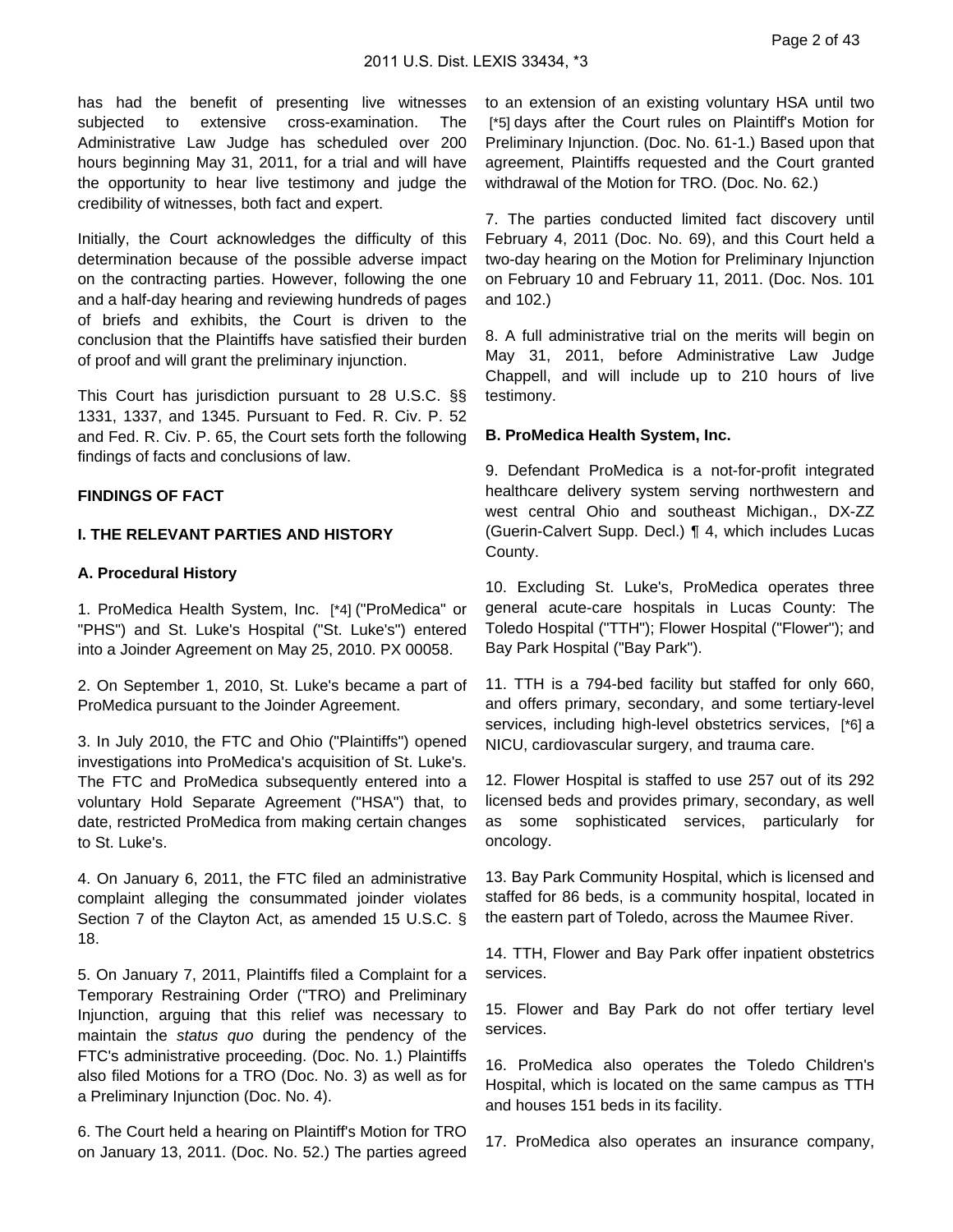ProMedica Insurance Group or Paramount Health Care ("Paramount"). Paramount is a commercial insurance plan that markets a Health Maintenance Organization ("HMO"), a Preferred Provider Organization ("PPO") and a Medicare managed plan. DX-DDD ¶ 10.

18. ProMedica also operates a multi-speciality physician group, ProMedica Physicians Group, or PPG, which employs approximately 250 primary care physicians and specialists located throughout the Toledo area.

19. In 2009, ProMedica's revenues totaled approximately [\*7] \$1.6 billion. (Doc. No. 29 at ¶ 13.); PX 15 at 6.

20. ProMedica is a dominant hospital system in Lucas County. PX 270 at 25; PX 221 at 2; and PX 319.

21. ProMedica accounted for almost 50 percent of patient days for general acute-care services in Lucas County from July 2009 through March 2010. PX 2125 at 29; PX 2150 at 1.

22. In obstetrics services, ProMedica accounted for 71.2 percent of patient days for services from July 2009 through March 2010. PX 2125 at 29; PX 2150 at 2.

23. ProMedica receives the highest commercial reimbursement rates in Lucas County. PX 2125 at 27; PX 153; and PX 2072 at ¶16.

24. In 2009, ProMedica's hospitals in Lucas County had lower quality measures and outcomes than St. Luke's. PX 1172; PX 1030 at 18-19; and PX 1016 at 6.

#### **C. St. Luke's Hospital**

25. St. Luke's is a formerly independent, non-profit general acute-care community hospital, located in Maumee, Ohio, the southwestern portion of Lucas County, Ohio.

26. St. Luke's has 178 staffed beds and provides a full array of general acute-care services and some tertiary cardiac services through its Heart Center.

27. Prior to the acquisition by ProMedica, St. Luke's was broadly recognized as a low-cost, high-quality hospital. [\*8] PX 380; PX 1072 at 1; PX 2065; TRO Tr. At 54:9- 10.

28. St. Luke's is located in a desirable and strategically important southwestern suburb in Lucas County. PX 2008 at 52:14-20; PX 2005 at 117:6-13, 118:3-5; PX 2016 at 61:7- 62:17, 76:5-18. St. Luke's is easily

accessible from major highways, and its location provides it with access to a growing population of employed and commercially-insured patients. PX 2008 at 53:25-55:24; PX 1132; PX 2065 at ¶ 8.

29. St. Luke's revenues for 2009 were approximately \$156 million. PX 1006 at 5; (Doc. No. 26 at ¶ 13).

### **D. The Acquisition**

30. On May 25, 2010, ProMedica entered into a Joinder Agreement with OhioCare Health System, Inc. ("OHS"), St. Luke's and St. Luke's Foundation, Inc. ("SLF") to acquire St. Luke's, SLF, and other affiliates. Prior to the acquisition, OHS was the parent company of St. Luke's, SLF, and other affiliates. Upon consummation of the acquisition, ProMedica became the sole corporate member or shareholder of St. Luke's and other OHS affiliates. PX 58.

31. The Joinder Agreement vests ProMedica with economic and decision-making control over St. Luke's and other OHS Affiliates. Among other things, and subject only to certain limited [\*9] qualifications, ProMedica has the right to: (a) appoint ProMedica nominees to the boards of directors of St. Luke's and other OHS affiliates; (b) approve members from the boards of St. Luke's and other OHS Affiliates; (d) remove members from the boards of St. Luke's and other OHS Affiliates; (d) adopt and approve strategic plans and annual operating and capital budgets for St. Luke's and other OHS Affiliates; (e) authorize and approve non-budgeted operaring expenses and capital expenditures above certain amounts for them; (f) authorize and approve the incurrence or assumption of debt above certain amounts; (g) authorize and approve contracts for expenditures above certain amounts; (h) authorize and approve any merger, consolidation, sale or lease of St. Luke's and other OHS Affiliates; and (i) appoint and remove the President, Secretary, and Treasurer of St. Luke's and other OHS Affiliates. PX 58 at 16-18. ProMedica also has the exclusive right to negotiate contracts with managed care organizations on behalf of St. Luke's. PX 58 at 25, 58.

32. The Agreement requires ProMedica to add St. Luke's to the provider network of its health- insurance subsidiary, Paramount, at rates comparable [\*10] to other general acute-care hospitals in the ProMedica system. PX 58 at 22-23. After the consummation of the Acquisition, Paramount added St. Luke's to its network. PX 2021 at 73:14-19.

33. The Agreement requires ProMedica to provide \$5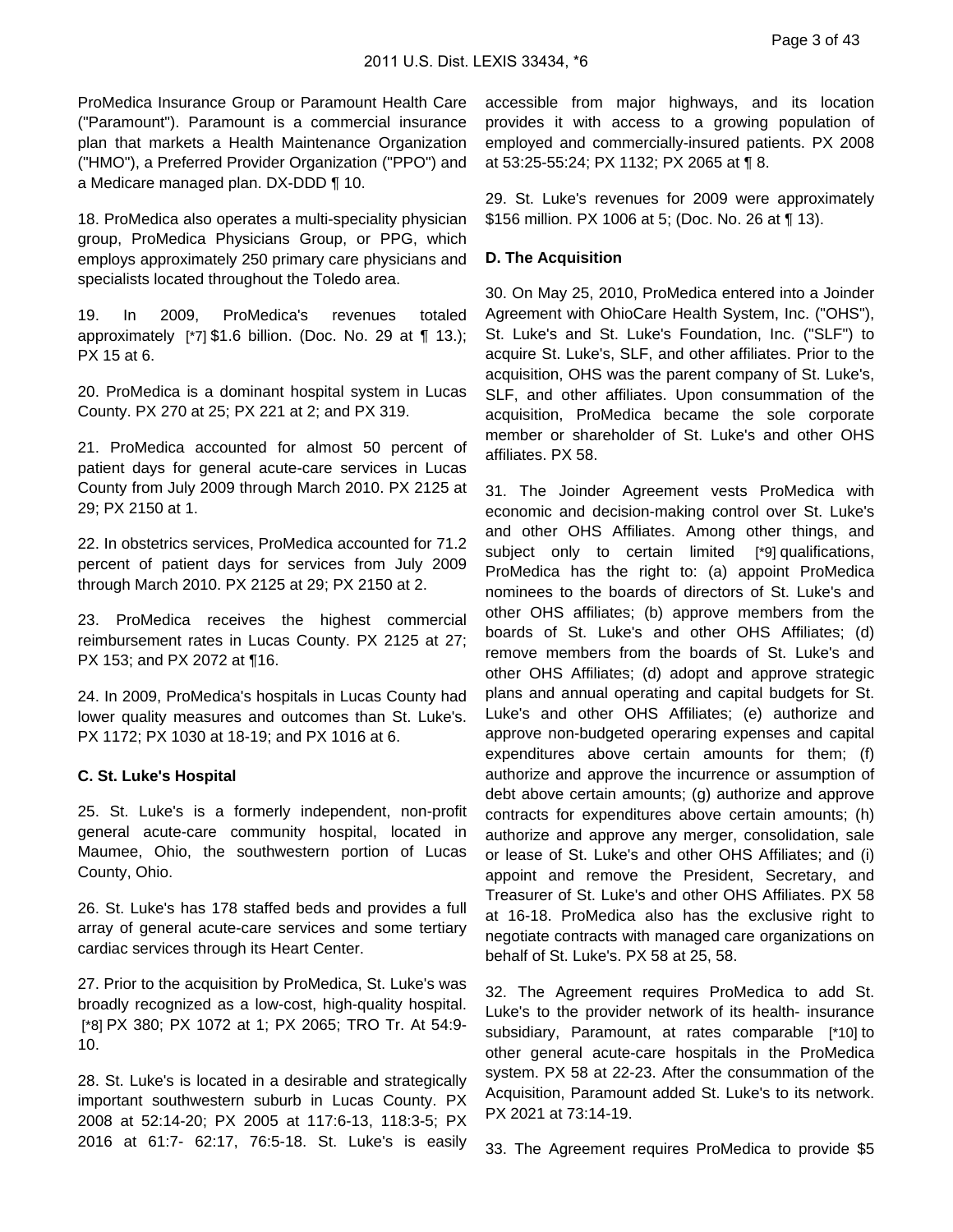million to SLF, and also to provide St. Luke's with a \$10 million per year for three years for capital projects. PX 140 at 1. This capital commitment is an absolute obligation of ProMedica as long as St. Luke's and the other OHS Affiliates remain in the ProMedica system (and survives if ProMedica removes them from its system) and cannot be reduced or delayed for any reason. PX 58 at 22. The Agreement also envisions return of these dollars in the event a federal court rescinds the Agreement. PX 140 at 1.

34. The Agreement requires ProMedica to maintain St. Luke's as an acute-care hospital providing six general categories of services in its current location for ten years, but does not require ProMedica to maintain or provide any other services at St. Luke's that are not specified in the Agreement, including but not limited to oncology, cardiology, orthopedics, spinal neurosurgery, pediatrics, or diabetes care, and does not require any minimum service levels. [\*11] PX 58 at 23, 45-46.

35. The Agreement prohibited ProMedica from terminating OHS Affiliates' employees for 90 days after consummation of the Acquisition. This obligation has since expired, and as a result, ProMedica is free to reduce staff levels at St. Luke's without limitation. PX 58 at 46. ProMedica intends to reduce staffing levels at St. Luke's. PX 20 at 15.

36. ProMedica's acquisition of St. Luke's and other OHS Affiliates was not reportable under the Hart-Scott-Rodino Antitrust Improvements Act of 1976. PX 57 at 1.

#### **E. The Voluntary Hold-Separate Agreement**

37. On August 18, 2010, the FTC and ProMedica entered into a limited, 60-day Hold-Separate Agreement ("HSA") to allow the expedited FTC investigation to continue. PX 69.

38. The HSA includes several key provisions designed to temporarily preserve St. Luke's viability, competitiveness, and marketability. The HSA prevents, among other things: (1) ProMedica's termination of St. Luke's health-plan contracts (while allowing health plans the option to extend their contracts with St. Luke's past the termination date, if a new agreement is not reached); (2) the elimination, transfer, or consolidation of any clinical service at St. Luke's; [\*12] and (3) the termination of employees at St. Luke's without cause. PX 69 at ¶¶ 1-5.

39. On October 15, 2010, ProMedica agreed to extend the HSA to expire 15 days after ProMedica substantially complied with subpoenas and civil investigative demands. On the same day, the FTC granted ProMedica's request for a modification to the HSA to allow ProMedica to move inpatient rehabilitation beds at St. Luke's to Flower to create additional medical/surgical rooms at St. Luke's.

40. After the TRO hearing on January 13, 2011 ProMedica agreed to extend the HSA (with one modification) until 5:00 p.m. on the second day following the Court's ruling on Plaintiffs' Motion for Preliminary Injunction. Dkt. #61-1 at 2.

## **II. FUNDAMENTALS OF HOSPITAL COMPETITION AND PRICING**

### **A. Reimbursements for Hospital Services**

41. Privately-insured patients obtain health insurance coverage primarily through commercial health plans. PX 2124 at ¶ 7 (Town Decl.). Health plans negotiate with hospitals to determine the scope of coverage for their members and the reimbursement rates for services. PX 2065 at ¶ 3; PX 2067 at ¶ 11; PX 2072 at ¶ 8.

42. For patients covered by Medicare or Medicaid, the government sets the reimbursement rates [\*13] for hospital services. PX 2117 at ¶ 7 n.1 (Wachsman (PHS) Decl.); PX 2027 at 134:11-134:13 (Town Dep.).

43. Self-pay patients, including indigent patients, pay hospitals directly for services received. See PX 2124 at ¶ 6 (Town Decl.); PX 2027 at 99:7-101:7 (Town Dep.). Hospitals often provide indigent and charity care at a discount or at the hospitals' own expense. See PX 2117 at ¶ 4 (Wachsman (PHS) Decl.).

### **B. Relationships Between Employees, Employers, Health Plans, and Hospitals**

44. Employers offer their employees health insurance as part of compensation packages. PX 2124 at ¶ 8 (Town Decl.).

45. Employers that offer health insurance negotiate with health plans and select the combination of rates, benefit structures, and healthcare provider networks that best meets the needs of the employer and its employees. PX 2124 at ¶ 11 (Town Decl.); PX 2070 at ¶ 3, 6; PX 2058 at ¶ 5; PX 2059 at ¶ 4.

46. Employers generally do not negotiate directly with hospitals; instead, employers rely on health plans to do so. PX 2053 at ¶ 4; PX 2059 at ¶ 5; PX 2061 at ¶ 5.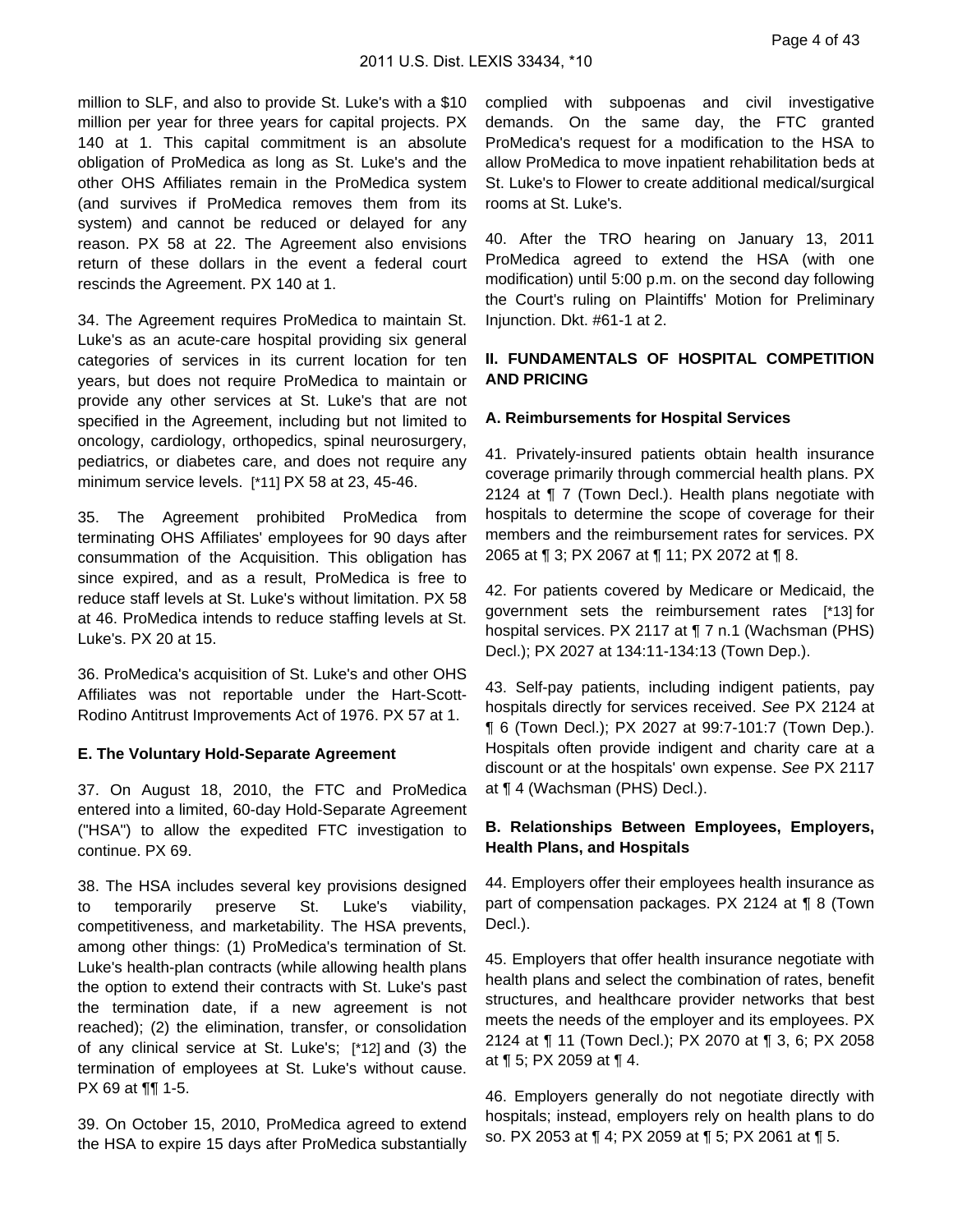47. Hospitals compete with each other for inclusion in health plans' provider networks and, once included, for the use of their hospital by [\*14] health plans' members. See infra § II.C.3.

48. Similarly, health plans compete with one another to be offered by employers in the menu of plans that are available to employees. PX 2124 at ¶ 9 (Town Decl.). Once on the employer's menu, health plans compete with one another to attract enrollees. PX 2124 at ¶ 9 (Town Decl.).

49. Health plans regularly survey members and review consumer preferences in order to maintain marketable and attractive provider networks that appeal to employers and employees. See PX 2067 at ¶ 6; PX 2072 at ¶ 6; PX 2013 at 49:19-51:2.

50. Health plans offer two broad classes of insurance arrangements to employers: self-insured and fullyinsured. PX 2124 at ¶ 10 (Town Decl.). Under selfinsured plans, employers collect premiums from their employees and pay the full costs of employees' healthcare, bearing the risk that healthcare costs may exceed premiums. PX 2124 at ¶ 10 (Town Decl.); PX 2072 at ¶ 3; PX 2067 at ¶ 4; PX 2013 at 34:14-35:4. Under self-insured plans, the employers pay the health plan in exchange for administration of its employees' claims. PX 2124 at ¶ 10 (Town Decl.); PX 2072 at ¶ 3; PX 2013 at 34:14-35:4. Under fully- insured plans, a health plan collects [\*15] premiums from employers and pays the cost of the employees' healthcare, bearing the risk that healthcare costs may exceed premiums. PX 2124 at ¶ 10 (Town Decl.); PX 2013 at 34:8-13; PX 2072 at ¶ 3.

### **C. Rate Negotiations Between Health Plans and Hospitals**

### **1. Bargaining Dynamics**

51. Rates for hospital services are determined through contract negotiations between hospitals and health plans. PX 2124 at ¶ 16 (Town Decl.). Health plans negotiate rates for hospital services on behalf of their customers, who are both self-insured and fully-insured employers. PX 2124 at ¶ 17 (Town Decl.); PX 2013 at 49:15-18; PX 2072 at ¶ 12. These negotiations typically involve a series of offers and counteroffers, and result in either the inclusion of a hospital in a health plan's network or the failure of the health plan and hospital to reach an agreement. PX 2124 at ¶ 7 (Town Decl.); PX 2065 at ¶ 11.

52. The rates and terms of the contracts that are negotiated by a hospital and a health plan are a function of each party's bargaining leverage in negotiations. PX 2013 at 53:1-7; PX 2065 at ¶ 11. The respective degrees of bargaining leverage are determined by how each party would fare if no agreement were reached. [\*16] PX 2124 at ¶ 18 (Town Decl.); PX 2067 at ¶ 13.

53. Failure to reach an agreement depends on the hospital's and health plan's respective "walk-away" points. PX 2124 at ¶ 18 (Town Decl.); PX 2013 at 51:11- 53:7. If a hospital demands rates above a health plan's walk-away point, the health plan will refuse to contract with the hospital. PX 2124 at ¶ 18 (Town Decl.) If a health plan only offers to pay rates below a hospital's walk-away point, the hospital will refuse to contract with the health plan. PX 2124 at ¶ 18 (Town Decl.) Each party's walk-away point is a function of that party's bargaining leverage. PX 2124 at ¶ 18 (Town Decl.)

54. The bargaining power of a hospital is tied to the value that the health plan's current and potential members place on having in-network access to that hospital. PX 2124 at ¶ 19 (Town Decl.); PX 2013 at 50:5-9. This is reflected in the number of the health plan's members that use or would use the hospital. PX 2072 at ¶ 9; PX 2067 at ¶ 12 . The more a health plan's members value a hospital, the more bargaining leverage the hospital possesses in its negotiations with the health plan. PX 2124 at ¶ 19 (Town Decl.); PX 2065 at ¶ 13; PX 2067 at ¶ 13. If failing [\*17] to reach an agreement with a particular hospital would make a health plan's network substantially less attractive to the health plan's members, then that hospital would have substantial bargaining leverage against the health plan. PX 2124 at ¶ 19 (Town Decl.)

55. In Lucas County, there is a strong, positive correlation between a hospital's market share and the rates that the hospital succeeds in negotiating with health plans. PX 2138 at ¶ 33 (Town Supp. Decl.); PX 2139 at 13 (Town Supp. Decl., Ex. 4). In other words, the higher a hospital's market share, the higher the rates it is able to demand and receive from health plans: St. Luke's has the smallest market share in Lucas County — 11.5% for GAC — and receives the lowest rates; UTMC has a 13% GAC market share and its average rates are X  $1$  % greater than St. Luke's; Mercy has a

<sup>1</sup> Due to the confidential nature of information in this litigation and consistent with the Stipulated Interim Protective Order (Doc. No. 16), the Court will refer to such information as X, Y, or Z, as necessary, in these Findings of Fact.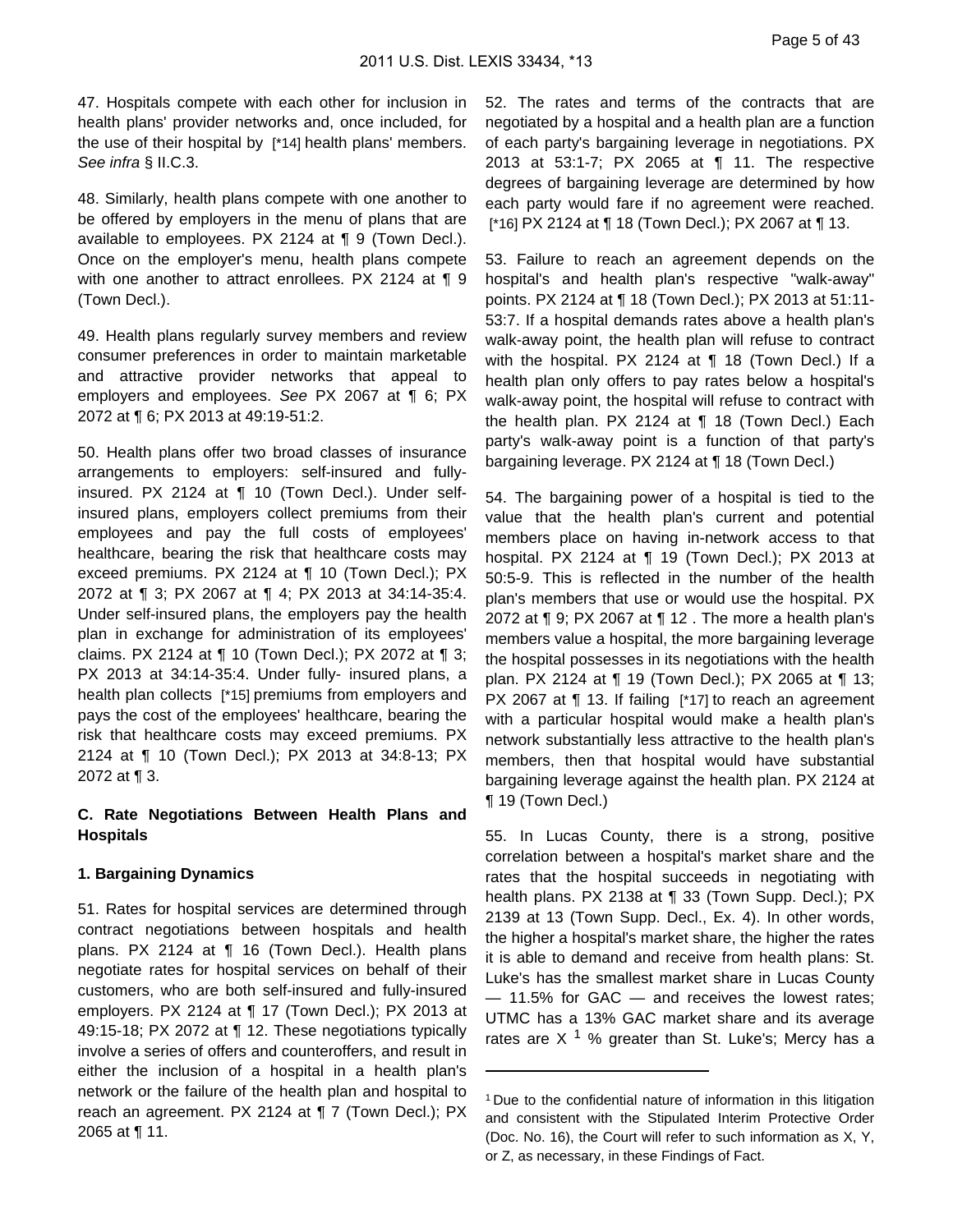29% GAC market share and its average rates are X% greater than St. Luke's; and ProMedica has a 46.8% GAC market share, with average rates exceeding St. Luke's by X%. PX 2139 at 13 (Town Supp. Decl. Exhs.). ProMedica's economic expert did not calculate or even estimate the rate differentials among the various Lucas County hospitals and therefore Dr. Town's calculation [\*18] of rate differentials is unrebutted.

56. A hospital's bargaining power with health plans also depends in part on the availability of alternatives that could serve as substitutes for the hospital in the eyes of the health plan's current and prospective members. PX 2072 at ¶ 9 ; PX 2067 at ¶ 12; PX 2006 at 121:10- 121:19 (Wachsman (PHS) IH). The larger the number of such alternatives and the more closely substitutable they are in the eyes of health plan members, the lower the hospital's bargaining leverage against the health plan. PX 2013 at ¶ 54:9-25; PX 2065 at ¶ 11 ; PX 2124 at ¶ 22 (Town Decl.).

57. If a hospital is able to negotiate with a health plan to exclude competing hospitals from the health plan's network, the remaining in-network hospitals benefit from the reduced competition for the health plan's members. PX 2124 at ¶ 14 (Town Decl.).

58. As the corollary of the hospitals' bargaining leverage, a health plan's bargaining power in negotiations [\*19] is determined by how much the hospital values being included in the health plan's network. PX 2124 at ¶ 20 (Town Decl.); PX 2065 at ¶ 12. This depends on the size of the health plan's membership, or patient volume, that the health plan can offer the hospital. PX 2072 at ¶ 9 ; PX 2067 ¶ 12; PX 2124 at ¶ 20 (Town Decl.). The more patient volume that a hospital stands to lose if it fails to reach an agreement with the health plan, the greater the bargaining leverage the health plan will have with the hospital. PX 2124 at ¶ 20 (Town Decl.); PX 2072 at ¶ 9.

59. In the past, hospitals and health plans in Lucas County have sometimes failed to reach agreement in contract negotiations, resulting in the health plans offering narrower or exclusive provider networks. PX 2138 at ¶ 15 (Town Supp. Decl.); PX 2136 at ¶ 27 (Guerin-Calvert Supp. Decl.). The threat of termination is implicit, if not explicit, in negotiations between hospitals and health plans. PX 2016 at 41:8-41:12, 93:17-94:16 ; PX 2017 at 21:16-23. Thus, in Lucas County, the threat of failing to reach an agreement, resulting in the exclusion of a hospital from a health plan's network, is a significant factor in the negotiations

between [\*20] hospital and health plans. PX 2124 (Town Decl.) at ¶ 21; PX 2016 at 94:4-25; PX 2013 at 51:23- 52:25.

## **2. Health Plans' Criteria for Creating Hospital Networks**

60. Health plans generally value a broad network of providers, desiring to have in-network access to physicians and hospitals that span the geographic areas in which their members work and reside. PX 2124 at ¶ 9 (Town Decl.). Health plans that do not have sufficient geographic coverage in a market will have difficulty marketing their insurance products to employers and their employees. PX 2124 at ¶ 9 (Town Decl.).

61. A hospital's market share, geographic location, and breadth of services are important criteria for inclusion in the health plan's provider network. PX 2072 at ¶ 9; PX 2016 at 72:7-74:18.

62. Health plans will find it difficult to market products to employers if their networks do not include the hospitals desired by current and potential members. PX 2124 at ¶ 9 (Town Decl.).

63. In deciding whether to add a hospital to its network, a health plan balances the value its current and prospective members place on having in-network access to the hospital against the costs of adding that hospital to the network. PX 2124 at ¶ [\*21] 12 (Town Decl.).

### **3. Hospitals Compete for Network Inclusion, as well as for Selection by Health-Plan Members**

64. Hospitals compete with one another on multiple levels. PX 2124 at ¶ 13 (Town Decl.). First, hospitals compete with one another for inclusion in health plans' provider networks. PX 2124 at ¶¶ 12, 13, 18 (Town Decl.). Health plan members have access to in-network hospitals at rates substantially lower than out-of-network hospitals. PX 2124 at ¶ 11 (Town Decl.). Because of this cost difference experienced by members, a hospital's volume of patients from a specific health plan is determined largely by whether the hospital is part of the health plan's provider network. PX 2124 at ¶ 15 (Town Decl.). All things being equal, an out-of-network hospital will treat significantly fewer patients from that health plan than an in-network hospital, because members bear higher out-of-pocket costs to use out-of-network hospitals. PX 2124 at ¶ 15 (Town Decl.).

65. Second, hospitals in a particular health plan network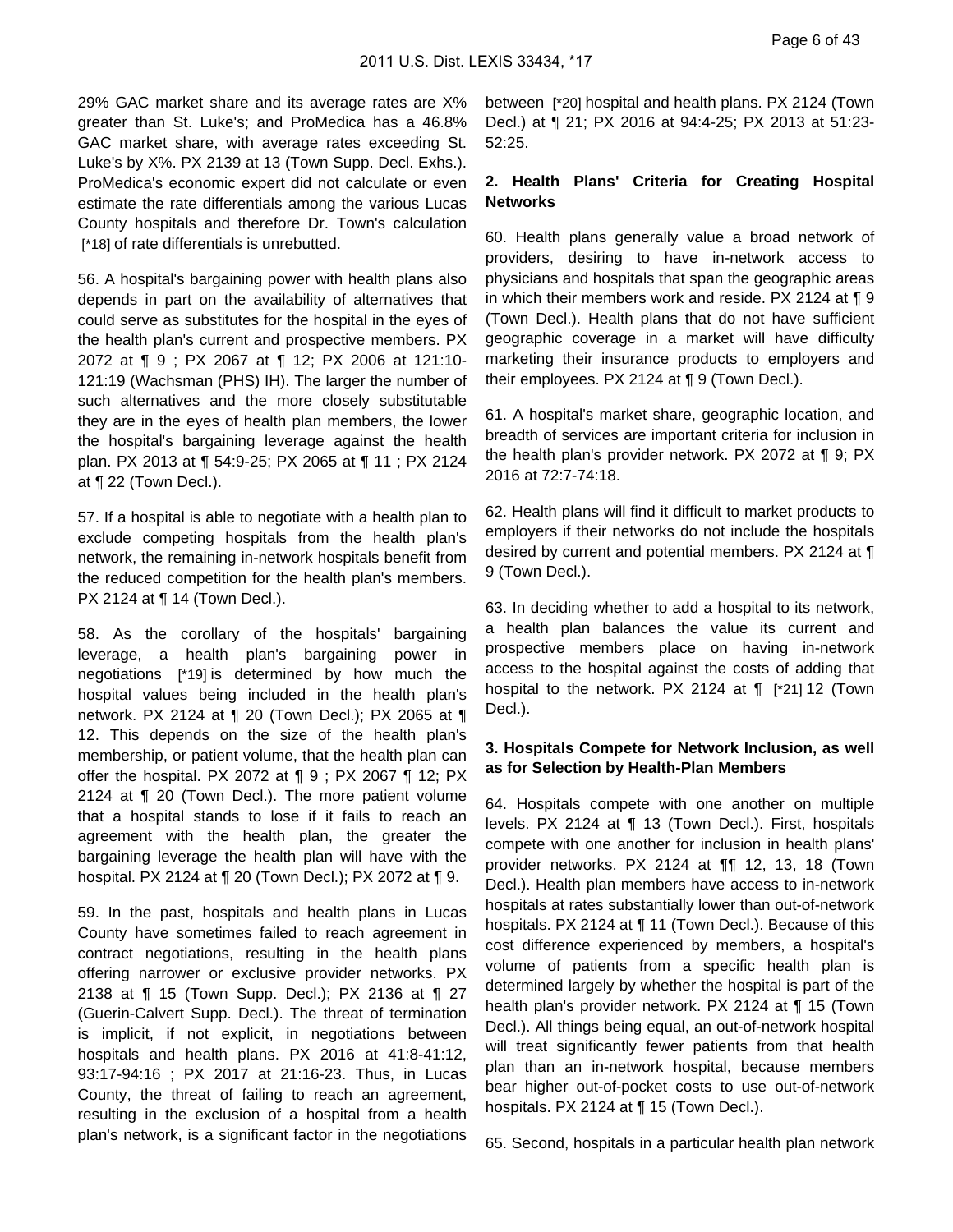compete with each other to attract the health plan's members. PX 2124 at ¶ 14 (Town Decl.). Because members generally face little or no out-of-pocket price difference between in-network [\*22] hospitals, innetwork hospitals compete primarily on non-price dimensions, such as location, quality, patient experience, and other factors. PX 2124 at ¶ 14 (Town Decl.). This type of competition is reduced if a hospital successfully negotiates with the health plan to have one or more of its competitors excluded from the health plan's network. PX 2124 at ¶ 14 (Town Decl.).

#### **4. Hospital Rates Reflect Relative Bargaining Power with Health Plans**

66. If a health plan's network is substantially less attractive or marketable to employers due to the exclusion of a hospital, that hospital will be able to command higher rates for its inclusion in the health plan's network than a less-valued hospital. PX 2124 at ¶¶ 19, 23 (Town Decl.); PX 2067 at ¶¶ 12-13.

67. A hospital may have greater bargaining power with respect to some of its services by virtue of the attractiveness of its offerings and/or the lack of alternative providers for those services. PX 2124 at ¶¶ 19, 22-23 (Town Decl.). A hospital can impose a separate rate structure on health plans for these particular services by negotiating a "carve-out," also referred to as a "case rate." PX 2124 at ¶ 23 (Town Decl.); PX 2026 at 73:19-21 (Guerin- [\*23] Calvert Dep.). A hospital with enhanced bargaining power for certain services can also exploit the bargaining power across additional services, leading to higher rates for any number of the hospital's services. PX 2124 at ¶ 23 (Town Decl.).

### **III. GENERAL ACUTE-CARE INPATIENT HOSPITAL SERVICES SOLD TO COMMERCIAL HEALTH PLANS CONSTITUTE A RELEVANT PRODUCT MARKET**

68. General acute-care ("GAC") inpatient hospital services sold to commercial health plans are a relevant product market in which to evaluate the effects of the Acquisition. PX 2124 at ¶ 29 (Town Decl.). GAC services are a broad "cluster market" of inpatient surgical, medical, and supporting services provided in a hospital setting to commercially-insured patients. PX 2124 at ¶ 27 (Town Decl.); see also PX 2013 at 18:7- 19:5; PX 2012 at 94:20- 95:7. "[T]he purpose of the cluster market is to formulate aggregates across products in order to do the analysis in a practical way." PX 2027 at 45:3-11 (Town Dep.).

69. The GAC product market excludes services that St. Luke's currently does not perform, such as most complex "tertiary" and "quaternary" services. PX 2124 at ¶ 29 (Town Decl.); see also PX 2002 at 78:1-25 (Hanley (PHS) IH); PX02067 [\*24] at ¶ 7.

70. The GAC market also excludes outpatient services. Patients would not substitute outpatient services in response to price increases for inpatient services, because such substitution is instead based on clinical considerations. PX 2067 at ¶ 8; PX 2013 at 21:9- 22:3; PX 2124 at ¶ 31 (Town Decl.).

71. ProMedica has conceded that GAC services constitute an appropriate relevant market for this case. Dkt. #26 (Answer) at ¶ 19 ("ProMedica admits that general acute-care inpatient hospital services sold to commercial health plans constitutes a valid service market.").

### **IV. INPATIENT OBSTETRICAL SERVICES SOLD TO COMMERCIAL HEALTH PLANS CONSTITUTE A RELEVANT PRODUCT MARKET**

72. Inpatient obstetrical ("OB") services are a cluster of procedures relating to pregnancy, labor, and postdelivery care provided to patients for the labor and delivery of newborns. PX 2075 at  $\P$  4; PX 2081 at  $\P$  3. No other hospital services are reasonably interchangeable with inpatient obstetrical services. PX 2124 at ¶ 30 (Town Decl.); PX 2075 at ¶ 4; PX 2081 at ¶ 3; PX 2013 at 65:19-66:9.

73. In this case, it would be inappropriate to analyze OB services as part of the cluster market of GAC services because OB services [\*25] are offered by a different set of providers in Lucas County and, thus, are subject to different competitive conditions than are GAC services. Specifically, two other Lucas County hospitals, UTMC and Mercy St. Anne Hospital, do not provide OB services. PX 2124 at ¶¶ 28, 30 (Town Decl.); PX 2064 at ¶ 9; PX 2068 at ¶¶ 6, 8, 11.

74. ProMedica and St. Luke's acknowledge this reality by obtaining and tracking separate market shares and other data for OB services. See, e.g., PX 1016 at 3 (Dec. 2009 SLH Affiliation Update); PX 1077 at 3, 5 (2008 SLH Market Report); PX 9 at 22 (PHS Credit Presentation).

75. Moreover, hospitals often "carve out" OB services from other GAC services and negotiate separate rates for OB services. See, e.g., PX 365 at 30; PX 363 at 19, 22.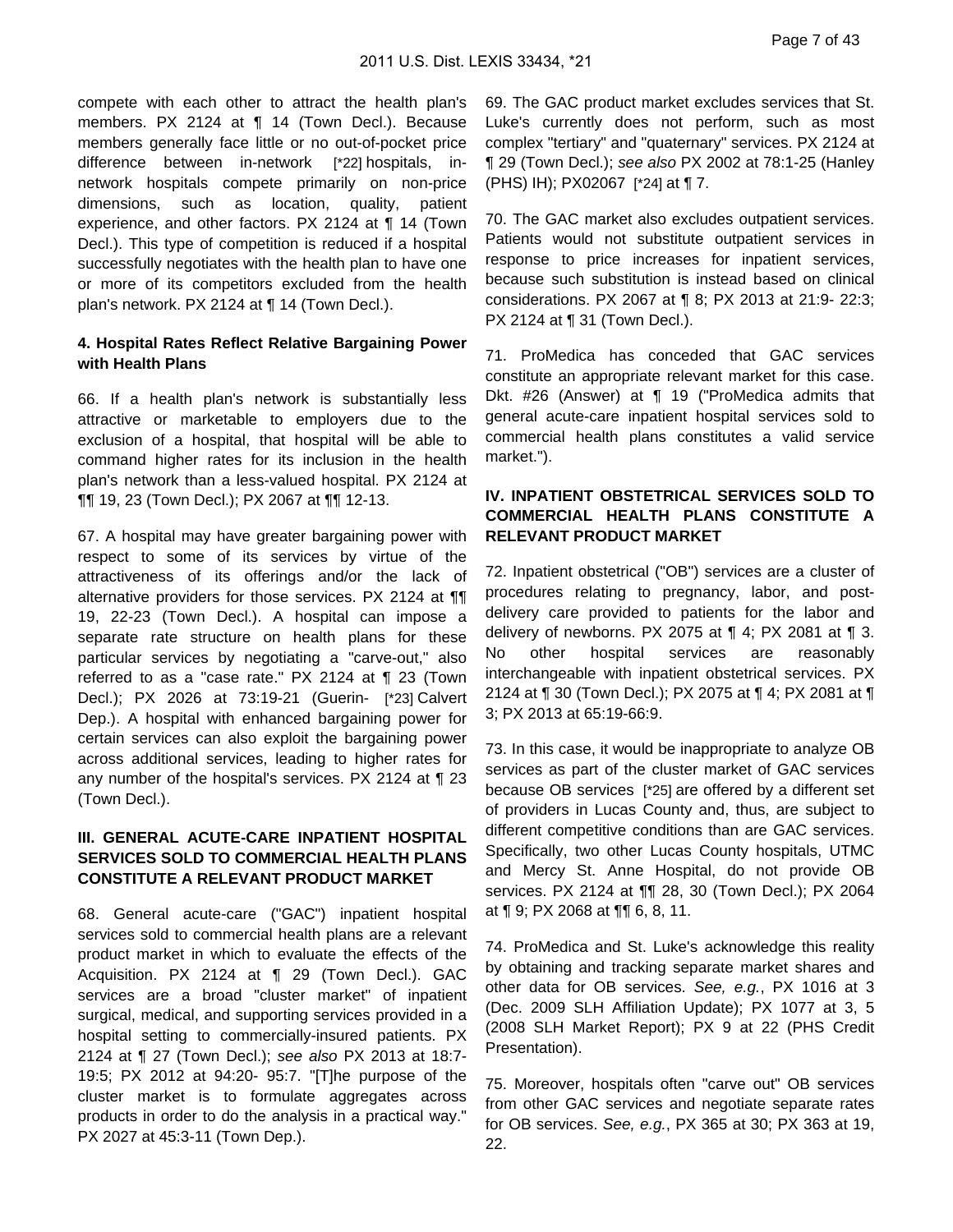### **V. LUCAS COUNTY IS THE RELEVANT GEOGRAPHIC MARKET**

76. The relevant geographic market is no broader than Lucas County. This conclusion is compelled by the fact that a hypothetical monopolist controlling every hospital in Lucas County could increase the price of inpatient general acute-care services and obstetrics services in Lucas County by at least 5-10 percent, a small but significant amount. PX 2124 at ¶¶ 26, 32 (Town Decl.). Health [\*26] plans agree that an overwhelming number of patients are unwilling to travel outside of Lucas County for general acute-care services. PX 2013 at 30:10-34:1, 66:10-19; PX 2065 at ¶ 9. ProMedica's expert also acknowledged that it is more likely than not that Lucas County is the relevant geographic market for GAC services under the hypothetical monopolist test. PX 2026 at 51:4-53:16 (Guerin-Calvert Dep.). Indeed, Defendant has not seriously disputed that Lucas County is the relevant geographic market for GAC.

77. With extremely rare exception, Lucas County residents do not use more distant providers of GAC or OB services. PX 2124 at ¶ 36 (Town Decl.); see also PX 2125 at 40-41 (Town Decl., Ex. 7). Only 2.1% of Lucas County residents leave the county for GAC services, and only 0.6% leave the county for OB services. PX 2124 at ¶ 36 (Town Decl.).

78. Defendant has suggested that inpatient OB services are the one service for which Lucas County residents are willing to drive outside of Lucas County, pointing to Wood County Hospital as a possible alternative. However, Defendant has not pointed to evidence in the record to support this claim. Rather, the evidence shows that fewer OB patients (0.6%) [\*27] leave Lucas County for care than do patients in need of other hospital services (2.1%), which is not surprising in light of the nature of OB services (delivering babies). PX 2124 at ¶ 36 (Town Decl.). 95 percent of Lucas County residents drive fewer than 24.5 minutes for OB services and residents' average drive time is just 11.5 minutes. PX 2125 at 24-25 (Town Decl., Ex. 3). Wood County Hospital is approximately 30 minutes from Toledo, and so it is not a realistic competitor in the market for OB services.

79. Health plans have testified that the residents of Lucas County are not willing to travel outside of Lucas County for inpatient hospital care, and that they would not be able to market health plan networks to Lucas County residents that consist solely of hospitals outside of Lucas County. See, e.g., PX 2013 at 29:6-30:23,

33:1-34:1, 66:10-19; PX 2065 at ¶ 9; PX 2016 at 26:20- 27:5.

80. Physicians in Lucas County have testified that their patients seek inpatient hospital care close to home, especially for obstetric services. It is more convenient for them, as well as for friends and family who want to come to visit. PX 2081 at ¶ 6; PX 2075 at ¶¶ 6-8; PX 2082 at ¶ 5. Further, physicians [\*28] testified that even if hospitals in Lucas County were to raise their prices significantly, their patients would rather pay higher prices than travel to hospitals outside of Lucas County to receive inpatient hospital care. PX 2081 at ¶ 6; PX 2075 at ¶ 7; PX 2082 at ¶ 5.

81. ProMedica acknowledges that it competes only with other Lucas County hospitals for GAC services. PX 2002 at 22:10-22, 72:20-73:15 (Hanley (PHS) IH). ProMedica's counsel noted at the TRO hearing: "[P]ayers and their patients have alternative hospitals to turn to that are conveniently located in the market. And those alternative hospitals are Mercy's three hospitals and UTMC." TRO Hearing Tr. at 50:11-14.

82. Neither X nor Y views itself as a competitor with the Lucas County hospitals. PX 2056 at ¶¶ 4-6; PX 2057 at ¶ 7.

### **VI. EXTRAORDINARILY HIGH MARKET CONCENTRATION LEVELS ESTABLISH A STRONG PRESUMPTION OF HARM TO COMPETITION IN BOTH RELEVANT MARKETS**

83. The calculation and the examination of market concentration is an important tool for performing merger analysis, as it provides relevant information regarding the current competitive conditions in a market. PX 2124 at ¶ 48 (Town Decl.).

84. Markets that are more highly concentrated [\*29] are presumed to be less competitive than less concentrated markets. In less competitive markets, firms will charge higher prices to consumers, and generally have less incentive to innovate and offer higher quality goods and services. PX 2124 at ¶ 48 (Town Decl.). Indeed, in Lucas County, market shares of the hospital systems are an accurate predictor of each hospital's relative rates. See infra Section II.C.1.

#### **A. Market Structure**

#### **1. Additional Market Participants**

85. In addition to ProMedica and St. Luke's, there are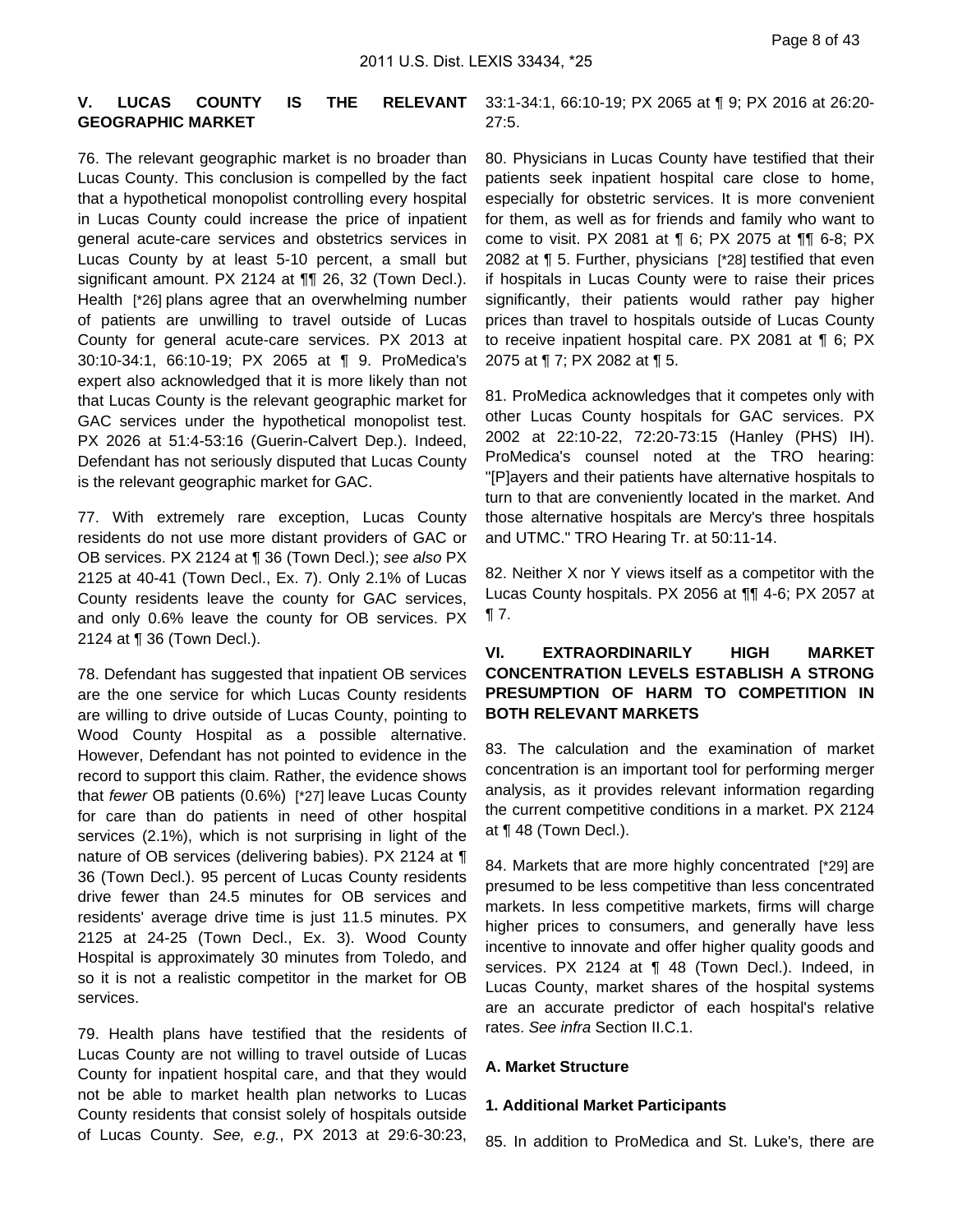only two other general acute-care competitors in Lucas County: Mercy Health Partners ("Mercy") and the University of Toledo Medical Center ("UTMC"). See supra Section V.

#### **a. Mercy**

86. Mercy is a not-for-profit health system providing inpatient and outpatient hospital services in northwestern Ohio and southeastern Michigan. In Lucas County, Mercy has three general acute-care hospitals: Mercy St. Vincent Medical Center ("St. Vincent"), Mercy St. Charles Hospital ("St. Charles"), and Mercy St. Anne Hospital ("St. Anne"). PX 2068 at ¶¶ 2-3.

87. St. Vincent is a 445-bed critical-care regional referral and teaching center near downtown Toledo. St. Vincent is a tertiary facility that [\*30] also houses a children's hospital on its campus. PX 2068 at ¶¶ 3-4. St. Charles is a 294-bed, full-service community hospital located in an eastern suburb of Toledo. Id. at ¶ 5. St. Anne is a small community hospital with 100 beds in northwestern Toledo. Id. at ¶ 6.

88. St. Anne, which is the closest Mercy hospital to ProMedica's Flower Hospital, does not provide obstetrical services. PX 2068 at ¶ 8; see also PX 2006 at 128:10-11 (Wachsman (PHS) IH).

89. Mercy has a GAC market share of 28.7%, and an OB market share of 19.5% by patient days. PX 2125 at 29 (Town Decl. Ex. 5); see also PX 2150 (market share chart). ProMedica's market share is 60% higher than Mercy's for GAC services and three times larger for OB services. PX 2124 at ¶ 43 (Town Decl.). Immediately prior to the Acquisition, ProMedica's severity-adjusted rates were X percent higher than Mercy's rates, on average. PX 2138 at ¶ 3 (Town Supp. Decl.).

#### **b. UTMC**

90. UTMC was formed when the University of Toledo and the Medical Center of Ohio merged in 2006. UTMC is the only academic medical center in the area, and provides GAC services as well as tertiary and quaternary hospital services. PX 2064 at ¶¶ 1-3 .

91. UTMC does not provide [\*31] inpatient obstetrical services. PX 2064 at ¶ 9.

92. UTMC has a 13% market share for GAC services in Lucas County, which is less than one- third of ProMedica's market share. See PX 2125 at 29 (Town Decl. Ex. 5); PX 2150 (Market share chart). Immediately prior to the Acquisition, ProMedica's severity-adjusted rates were 51% higher than UTMC's rates, on average. PX 2138 at ¶ 3 (Town Supp. Decl.).

### **2. The Acquisition Left Only Three Competitors in the Lucas County GAC Services Market**

93. ProMedica concedes that the Acquisition reduced the number of general acute-care competitors in Lucas County from four to three ¶ ¶ leaving only ProMedica, Mercy, and UTMC. 2/10 PI Hearing Tr. at 122:6-7; 1/13 TRO Hearing Tr. at 50:9-14.

### **3. The Acquisition Results in a Duopoly in the Lucas County OB Services Market**

94. In the relevant market for inpatient OB services, the Acquisition is a merger to duopoly with Mercy being the only remaining competitor. 2/10 PI Hearing Tr. at 122:20-22; PX 2000 at 132:24-133:11 (Steele (PHS) IH).

### **B. Market Shares, Concentration, and the Presumption of Competitive Harm**

95. The Acquisition significantly increases concentration in the already highly-concentrated Lucas County markets [\*32] for GAC and OB services. ProMedica's post-Acquisition market share is 58.3% in the GAC market, where only two competitors remain, and 80.5% in the OB market, where only one competitor remains. PX 2124 at ¶¶ 51-52 (Town Decl.); PX 2125 at 29 (Town Decl., Ex. 5); PX 2150 (market share charts).

96. Under the U.S. Department of Justice and the Federal Trade Commission Horizontal Merger Guidelines ("Merger Guidelines"), which guide federal courts for merger analysis, a transaction that increases concentration by 200 points and results in a highlyconcentrated market (HHI over 2,500) is presumed likely to enhance market power. PX 2214 at § 5.3 (Merger Guidelines). This Acquisition far exceeds these thresholds: in the GAC market, concentration rises 1,078 points to 4,391; in OB, concentration rises 1,323 points to 6,854. PX 2124 at ¶ 52 (Town Decl.); PX 2125 at 29 (Town Decl., Ex. 5); PX 2150 (GAC and OB market share charts based on Town Decl. data).

97. By a wide margin, therefore, viewed from the abovecited thresholds, the Acquisition is presumptively anticompetitive in both relevant markets based on these high levels of market concentration, and is presumed likely to enhance ProMedica's [\*33] market power in both markets. PX 2214 at § 5.3 (Merger Guidelines);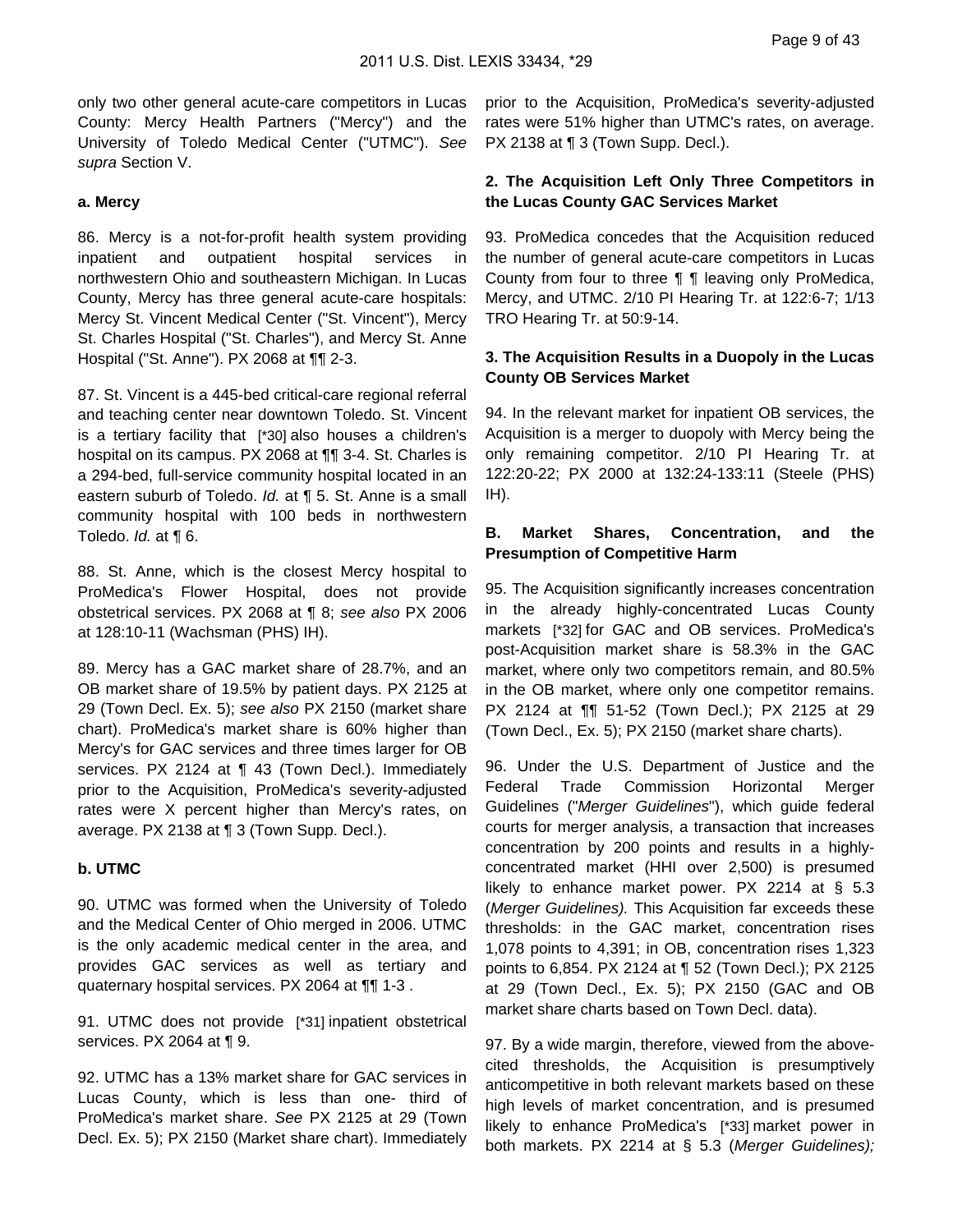see Conclusions of Law at Section II.D.

### **VII. PROMEDICA AND ST. LUKE'S WERE SIGNIFICANT COMPETITORS PRIOR TO THE ACQUISITION**

**A. Because ProMedica's Lucas County Hospitals and St. Luke's Hospital Were Close Substitutes, the Acquisition Eliminates Significant Competition**

#### **1. Independent St. Luke's Hospital and ProMedica's Lucas County Hospitals Were Close Substitutes**

98. St. Luke's provides care to a significant number of commercial patients in the Lucas County market. PX 2139 at 17 (Town Supp. Decl., Ex. 7); PX 2023 at 49:11-51:13 (Wakeman (SLH) Dep.); PX 1409 (July 2010 Wakeman e-mail).

99. St. Luke's is the third-largest hospital in the market based on commercial volume: St. Luke's had 2,846 commercial discharges between July 1, 2009 and March 31, 2010, exceeded only by St. Vincent and TTH. PX 2139 at 17 (Town Supp. Decl., Ex. 7). By July 2010, St. Luke's had surpassed UTMC, Flower Hospital, and St. Charles Hospital to serve the third-largest number of patients in the market based on total discharges and outpatient visits. PX 2023 at 49:11-51:13 (Wakeman (SLH) Dep.); PX 1409 (July 2010 Wakeman e-mail).

100. Prior to the Acquisition, [\*34] ProMedica was St. Luke's "most significant competitor." PX 2008 at 245:23- 246:23 (Wakeman (SLH) IH) (using inpatient market shares in SLH core service area); PX 2009 at 172:10-19 (Dewey (SLH) IH) (in obstetrics).

101. According to internal documents, in St. Luke's core service area (St. Luke's top eight zip codes), St. Luke's and ProMedica had the first- and second-largest market shares, respectively, for GAC. PX 1235 at 3 ("Total Inpatient Market Share 1997-2010"). ProMedica and St. Luke's had the first- and second-largest market shares, respectively, for OB in St. Luke's core service area. PX 1235 at 5 ("Total Inpatient Market Share 1997- 2010").

102. Based on Ms. Guerin-Calvert's data, in St. Luke's top ten zip codes by volume, (accounting for 64% of admissions), ProMedica (43%) and St. Luke's (26%) rank first and second in market share. PX 2138 at ¶ 25 (Town Supp. Decl.); PX 2123 at 41-42 (Guerin- Calvert Decl.). In eight of St. Luke's top ten zip codes, and in all of St. Luke's "core" zip codes, St. Luke's and ProMedica had the first- and second-highest shares of the GAC market. PX 2123 at 42 (Guerin-Calvert Supp. Decl. at 25); PX 2138 at ¶ 5 (Town Supp. Decl.); PX 2139 at 3 (Town [\*35] Supp. Decl., Ex. 1).

103. In a 2008 survey conducted by St. Luke's in the ordinary course of business, respondents ranked St. Luke's and TTH first and second in patient preference and awareness within St. Luke's primary service area. PX 1077 at 9-14 ("St. Luke's Market Report 2008"). For obstetrics ("maternity"), TTH, St. Luke's, and Flower ranked as the top three preferred hospitals. PX 1077 at 13 ("St. Luke's Market Report 2008").

104. Testimony by executives of ProMedica and St. Luke's, third-party hospitals, and health plans all confirm the similarities in size and service offerings between St. Luke's and Flower Hospital. PX 2068 at ¶ 12; PX 2013 at 56:20-57:14; PX 2075 at ¶ 12; PX 2005 at 183:14-20 (Oostra (PHS) IH); PX 2008 at 184:11-16 (Wakeman (SLH) IH); see also PX 291 at 1 (March 2010 Steele and Sattler e-mails).

105. ProMedica's and St. Luke's market shares in southwestern Lucas County are significantly greater than Mercy's in both relevant product markets. PX 2138 at ¶¶ 5-6 (Town Supp. Decl.); PX 2125 at 38-41 (Town Decl. Ex. 7). See also, PX 2290 at 2-3

### **2. Independent St. Luke's Impacted ProMedica's Bottom Line**

106. A 2010 ProMedica report concluded that "[m]arket share continued [\*36] to wane early in 2009" and that "[a]dding St. Luke's would 'recapture' a substantial portion of recent losses." PX 159 at 5 (ProMedica 2010 Environmental Assessment). The same report noted, "[I]n metro Toledo, ProMedica's share of the inpatient market declined 1% through nine months of 2009, with St. Luke's Hospital picking up half of that share[.]" PX 159 at 12 (ProMedica 2010 Environmental Assessment). One percent of ProMedica's 2009 gross revenue represents tens of millions of dollars. PX 322 at 1 (PHS Gross Revenues 1Q2009).

107. Real-world natural experiments in the marketplace confirm that St. Luke's successfully competed with ProMedica for a significant number of patients. For example, ProMedica estimated that St. Luke's readmission to X's network in 2009, after being excluded since 2005, would cost ProMedica X dollars in gross margin annually. PX 333 at 2. After St. Luke's was readmitted in July 2009, St. Luke's market share in its core service area rose from 36 percent to 43.1 percent in 2010, while ProMedica's market share in the same area declined. PX 1235 at 3. Mercy's and UTMC's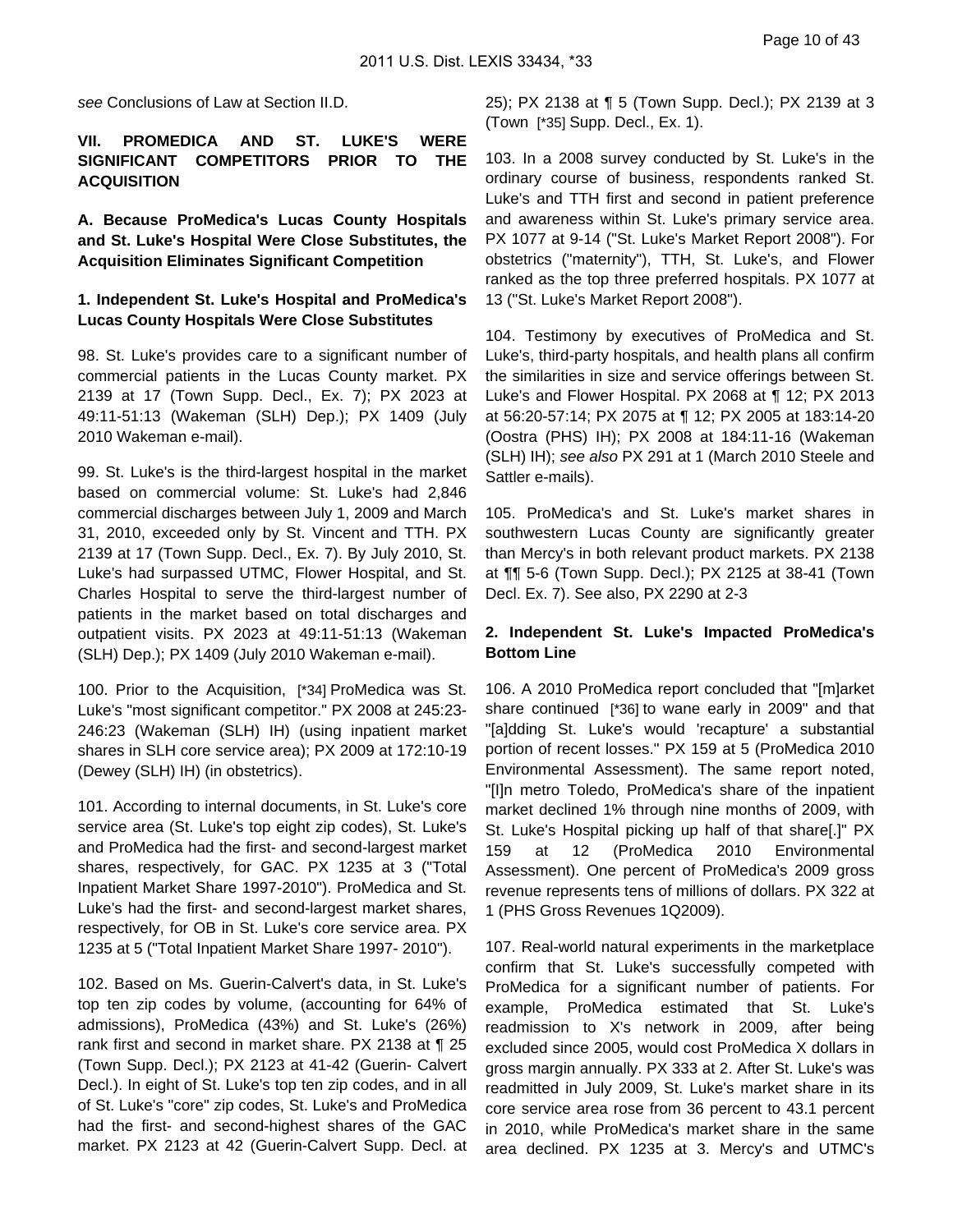shares during this period changed little in comparison. PX 1235 at 3.

108. ProMedica estimated [\*37] that St. Luke's readmission to Paramount's network, after being excluded since 2001, would lead to a reduction of 255- 344 commercial inpatient admissions (and hundreds of outpatient procedures) at ProMedica hospitals each year. PX 40 at 7-8 (ProMedica 2010 analysis); see also PX 236 at 2 (ProMedica 2008 analysis). ProMedica estimated that the impact on Flower Hospital alone would be \$2.8 million of lost margin annually. PX 240 at 2; PX 291 at 1. The loss of admissions and "the potential for the acute care impact (loss) to be bigger over time" concerned ProMedica executives. PX 236 at 1. ProMedica estimated that some of the losses would be offset by an increase in membership for Paramount  $-$  up to 15,000 new members  $-$  solely from the addition of St. Luke's into the Paramount network. PX 40 at 8 (ProMedica 2010 analysis); see also PX 236 at 2 (ProMedica 2008 analysis).

### **B. ProMedica Took Aim at St. Luke's as a Significant Marketplace Competitor**

109. St. Luke's was significant enough in the marketplace that ProMedica sought to have third- party health plans exclude St. Luke's from their hospital provider networks and ProMedica refused to admit St. Luke's into Paramount's provider network. [\*38] See, e.g., PX 1127 at 1 (St. Luke's Competitor Assessment 2000-2008); PX 231 at 15 (X's 2008 Letter of Agreement); PX 1233 at 5 (St. Luke's 2009 Presentation).

110. ProMedica's 2008 Letter of Agreement with X contained a provision preventing X from adding St. Luke's (referred to in the agreement as the "participating network provider in western Lucas County") until July 1, 2009. PX 231 at 15. The Letter of Agreement also specified a X% rate increase for all ProMedica hospitals to be paid by X to ProMedica upon adding St. Luke's to its network. PX 231 at 15.

111. A ProMedica executive noted in a May 7, 2008 email that X "would add [St. Luke's] as soon as they are able" but that they "will have to pay PHS for the privilege." PX 380 at 1 (May 2008 Wachsman e-mail). The issue of St. Luke's exclusion from X's network was the "main deal breaker" for ProMedica in its negotiations with X and required a "huge effort" to accomplish. PX 295 at 1 (February 2008 Wachsman e-mail). ProMedica wanted to exclude St. Luke's in order to prevent a loss of volume to St. Luke's. PX 2017 at 60:7- 60:23 ; PX

328 at 1 (ProMedica notes re: X).

112. ProMedica sought to exclude St. Luke's from X's network and indicated [\*39] to X that this would be "an advantage to them." PX 2267 at 1 (X e-mail).

113. ProMedica evaluated opportunities to exclude St. Luke's from X'**s** network. PX 407 at 1 (ProMedica Managed Care Strategy Recommendations).

114. St. Luke's noted that "Paramount leaders want SLH in; ProMedica leaders want to keep SLH out." PX 1233 at 5 (St. Luke's 2009 Presentation). A 2008 St. Luke's internal document stated that Paramount would "only let us back in when we give them [ProMedica] the keys." PX 1119 at 4 (St. Luke's Growth Pillar Update).

### **C. St. Luke's Executives Knew St. Luke's Was Being Targeted by ProMedica and Feared Retaliation if St. Luke's Chose Other Affiliation Partners**

115. In 2007, St. Luke's considered filing an antitrust suit against ProMedica, in response to perceived efforts by ProMedica to exclude or disadvantage St. Luke's in the market. PX 1144 at 3 (2007 Notes, Rupley, VP of Marketing and Planning); PX 1207 at 3 (2007 Mem. to Board of Directors).

116. A St. Luke's competitor assessment observed that "ProMedica desires the SLH geographic area, so they will continue to starve SLH through exclusive managed care contracts and owned physicians. They will do this until we sign up with [\*40] them or are weakened[.]" PX 1127 at 1 (St. Luke's Competitor Assessment 2000- 2008).

117. A St. Luke's document noted that ProMedica is "continuing an aggressive strategy to take over St. Luke's or put us out of business." PX 1152 at 1 (Notes re: Paramount negotiations).

118. In a speech to the Perrysburg Chamber of Commerce in 2008, St. Luke's CEO Daniel Wakeman stated that in order to "provide the best value to employers and consumers," hospitals should compete on "price, quality and service," but instead were competing on "how well you can lock out hospitals and other healthcare providers [from] health insurance networks." PX 1380 at 1; PX 2023 at 137:11-140:17 (Wakeman (SLH) Dep.) (confirming that speech referred to ProMedica and X and that St. Luke's was at the time excluded from X and Paramount). Unlike ProMedica, there is no evidence in the record that Mercy ever attempted to persuade a health plan to exclude St.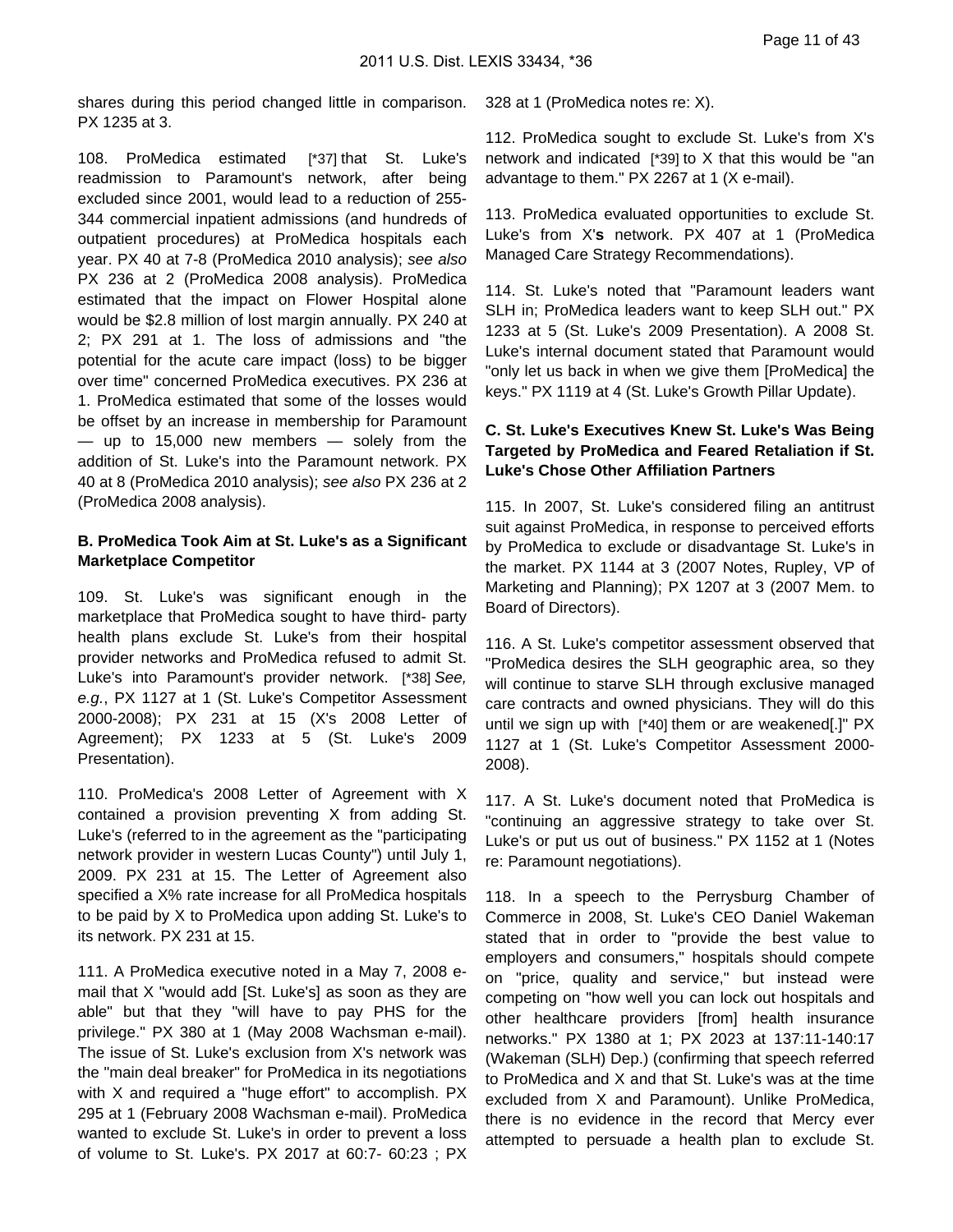#### Luke's.

119. In 2008, Mr. Wakeman described ProMedica as "[t]he organization that has taken the greatest resources from the community, made the best bottom line and perform[ed] poorly in terms of costs and outcomes." PX 1378 at 1 (December 2008 Wakeman e-mail); PX 2023 [\*41] at 98:14-22 (Wakeman (SLH) Dep.) (confirming that reference is to ProMedica).

120. After years of competing vigorously against ProMedica, St. Luke's decided to become part of the ProMedica system, primarily to gain access to ProMedica's extraordinary health plan rates and out of fear of ProMedica's retaliation. In October 2009, in describing a possible affiliation with ProMedica, Mr. Wakeman advised leaders of the St. Luke's Board of Directors that ProMedica would bring "strong market/capital position" and "incredible access to outstanding pricing on managed care agreements" to St. Luke's. PX 1125 at 2. Mr. Wakeman concluded: "Taking advantage of these strengths may not be the best thing for the community in the long run. Sure would make life easier right now though." PX 1125 at 2.

121. St. Luke's feared that ProMedica would retaliate if St. Luke's affiliated with X or Y. PX 1030 at 21 (St. Luke's 2009 Affiliation Analysis Update); PX 1232 at 3 (August 2009 Wakeman e-mail to Board of Directors); PX 1130 at 6 (August 2009 Due Diligence Notes). St. Luke's determined that choosing ProMedica "[w]ould reduce or eliminate significant ProMedica actions that are bound to happen if St. Luke's [\*42] partners with X or Y." PX 1030 at 16 (St. Luke's 2009 Affiliation Analysis Update). If St. Luke's partnered with X, St. Luke's expected a "[s]corched [e]arth [r]esponse" from ProMedica and "the wrath of Alan [Brass, then-CEO of ProMedica]." PX 1030 at 21 (St. Luke's 2009 Affiliation Analysis Update); PX 1232 at 3 (August 2009 Wakeman e-mail to Board of Directors).

122. St. Luke's suspected that ProMedica was "threatening **[**X**]**" in order to "keep St. Luke's Hospital out of potential affiliations[.]" PX 1130 at 6 (Notes from Due Diligence Meetings, August 26, 2009).

## **VIII. THE ACQUISITION ENABLES PROMEDICA TO RAISE RATES FOR ST. LUKE'S AND PROMEDICA'S OTHER LUCAS COUNTY HOSPITALS**

**A. By Joining a Dominant System, St. Luke's Can Obtain Higher Rates Than It Could On Its Own**

**1. ProMedica and St. Luke's Understood that the**

### **Acquisition Would Increase St. Luke's Bargaining Leverage and Rates**

123. ProMedica clearly was aware of its bargaining leverage before the Acquisition, as it even advertised this strength to entice potential affiliation partners. PX 226 at 8 (PHS presentation to potential hospital partners) ("Why ProMedica? ... Payer System Leverage").

124. SLH's own ordinary-course documents show [\*43] that St. Luke's was fully aware that its acquisition by ProMedica would increase SLH's bargaining leverage and result in higher healthcare prices to health plans, employers, and patients.

125. A presentation to SLH's Board of Directors, regarding potential affiliation partners, states: "An SLH affiliation with ProMedica has the greatest potential for higher hospital rates. A ProMedica-SLH partnership would have a lot of negotiating clout." PX 1030 at 20 (Affiliation Analysis Update, October 30, 2009).

126. Formal notes, distributed among SLH's executives and assessing potential affiliation scenarios, point out that a "ProMedica or Mercy affiliation could still stick it to employers, that is, to continue forcing high rates on employers and insurance companies." PX 1130 at 5 (Notes from Due Diligence Meetings, August 26, 2009).

127. In an email to SLH's Board of Directors on October 11, 2009, SLH's CEO, Daniel Wakeman, wrote that "incredible access to outstanding pricing on managed care agreements" is among the important "things Pro[M]edica brings to the table" as an affiliation partner, and that "[t]aking advantage" of this strength "may not be the best thing for the community in the long [\*44] run" but that it "[s]ure would make life much easier right now though." PX 1125 at 2; see also PX 1130 at 4 ("Concern that U.T.[M.C.] does/may not have as high of [sic] reimbursement rates as ProMedica and/or Mercy.").

128. A presentation from SLH's top executives to SLH's Board of Directors in early 2009 states: "[I]n essence, the message [to payors] would be pay us now (a little bit more) or pay us later (at the other hospital system contractual rates)." PX 1018 at 9 (Options for St. Luke's: St. Luke's is now at a cross-roads); PX 2008 at 182:1-15 (Wakeman (SLH) IH). This same presentation states: "Option 3: Affiliate with ProMedica. What do they bring? Strong managed care contracts." PX 1018 at 14 (Options for St. Luke's: St. Luke's is now at a crossroads).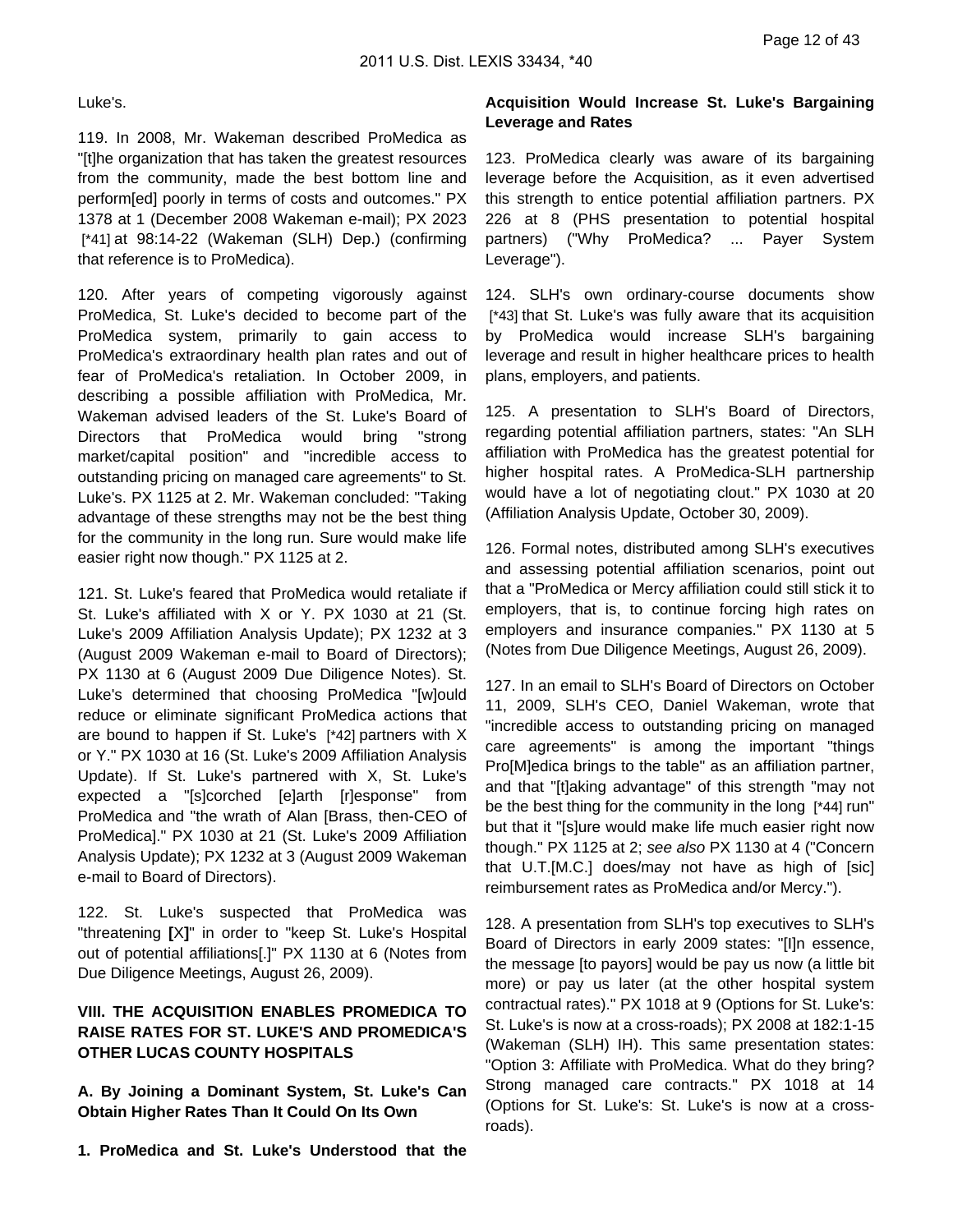129. SLH's CEO, Daniel Wakeman, and its Director of Marketing & Strategic Planning, Scott Rupley, both noted that an independent St. Luke's acts as a competitive constraint in the market and that SLH's merger with a larger system would lead to higher rates. PX 1144 at 3 (Rupley Notes from Planning Session, January 9, 2007) (Health plans should care about SLH's independence because "St. Luke's Hospital keeps the systems a little [\*45] more honest. The [health plans] lose clout if St. Luke's is no longer independent."); see also PX 1229 (Email from Wakeman (SLH) to Oppenlander (SLH), August 20, 2009) ("[W]e need to show [X] that we intend to merge with another system, and all the value we produce will [be] diluted, as our payments skyrocket.").

130. St. Luke's anticipated as much as X to Y in additional revenues from X, Y, and Paramount as a result of joining ProMedica. PX 1231 ("Yes we asked X for X dollars, but if we go over to the dark green side [i.e., PHS] ... we may pick up as much as Y dollars in additional X, Y and Paramount fees").

131. St. Luke's anticipated that the transaction with ProMedica, and its potential for higher prices, would undergo antitrust scrutiny. PX 1228 at 2 (Email from Oppenlander (SLH) to Rupley (SLH), October 15, 2009) ("Slides 6, 11 and 17 will need some modification in your discussion of managed care rates/leverage. Unfortunately we can't talk about raising rates, managed care leverage and the like due to anti-trust issues."); PX 1030 at 17 ("significant legal, regulatory considerations ... ProMedica: HHI with St. Luke's is 34.7% and 29.9% without ... . Any obstetrics affiliation may [\*46] need to be carefully reviewed. Note: Anything [referring to HHIs] over 18% throws up a red flag.")

### **2. Health Plans Expect the Acquisition to Result in Increased Bargaining Leverage and Higher Rates**

132. Health plans testified that the Acquisition has enhanced the bargaining leverage of St. Luke's and ProMedica.

a. X's representative testified that the Acquisition eliminates competition between ProMedica and St. Luke's and increases ProMedica's bargaining leverage against X. PX 2067 at ¶ 20. The increased bargaining leverage results from the fact that the Acquisition has made the prospect of walking away from PHS far less economically feasible for X than it was before the Acquisition. Id. at ¶ 21 ("Without St. Luke's and ProMedica, X's network would be much less attractive and we would lose members,

particularly in southwestern Lucas County."); see also PX 2016 at 86:5-20 ("If ProMedica walked away, we would be devastated, business-wise.").

b. X's executive testified that the Acquisition increases ProMedica's bargaining leverage against X. PX 2017 at 51:14-20.

c. X's representative testified that the addition of St. Luke's to ProMedica's hospital network in Lucas County likely increased [\*47] ProMedica's bargaining leverage and that this increase is potentially significant. PX 2013 at 61:6-23.

d. X's representative testified that X used its negotiated rates with St. Luke's as a benchmark in negotiations with ProMedica. PX 2073 at ¶ 11. However, as a result of the Acquisition, "what little leverage we had in negotiations with PHS has all but disappeared, and PHS's ability to demand higher rates from X and our clients has increased even further." PX 2073 at ¶ 15.

e. X's executive testified that SLH's merger with a larger system might give SLH the ability to negotiate higher rates. PX 2001 at 56:4-11. X's executive testified that, as a result the Acquisition, X will "[a]bsolutely" find it harder to serve its members in Lucas County without ProMedica in its network. Id. at 63:11-19. The executive also testified that if a contract was not reached with ProMedica, X would cease to operate in Lucas County. Id. at 64:12-65:4.

133. Health plans also testified that the Acquisition will likely allow ProMedica to demand and obtain higher reimbursement rates for not only St. Luke's but also ProMedica's other Lucas County hospitals.

a. X's representative testified that X expects ProMedica, [\*48] "at a minimum," to increase SLH's reimbursement rates to the rates received by PHS's other hospitals. PX 2067 at ¶¶ 20, 22. In fact, since the Acquisition, PHS has already presented X with a proposal to increase SLH's rates to those received by PHS's other hospitals, resulting in an estimated rate increase of 22 percent. PX 2016 at 96:6-15. X is also concerned that the Acquisition could give ProMedica enough leverage to increase rates at PHS's other Lucas County hospitals. PX 2067 at ¶ 22.

b. An X executive, testified that, based on his experience, hospital mergers in which a large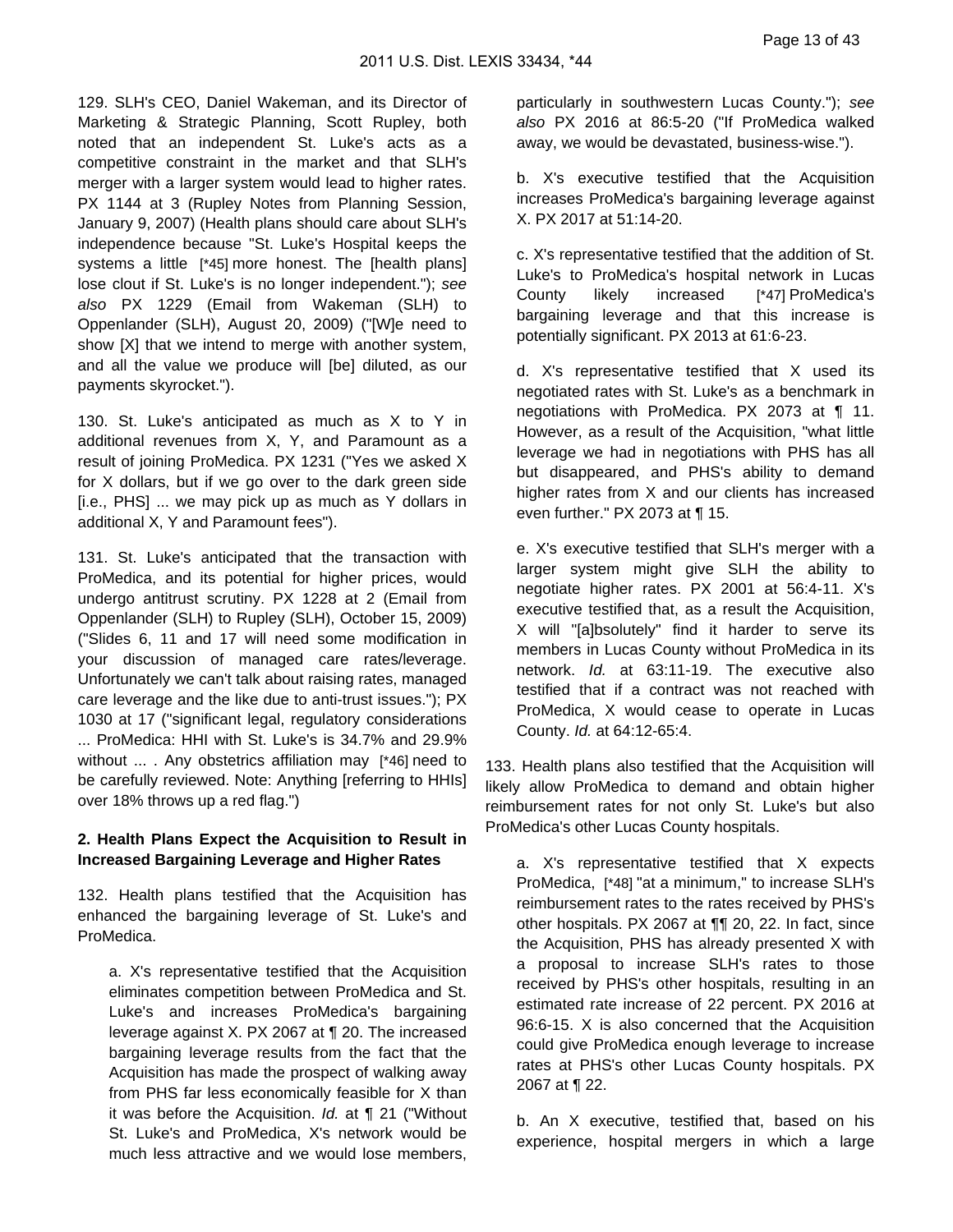system acquires an independent community hospital typically cause the community hospital's rates to rise to the rates of the acquiring system through the greater bargaining leverage of the larger system. PX 2072 at ¶ 18("This occurs in large part because the community hospital gains increased leverage to negotiate with health plans by having a larger hospital system in a local area to use as leverage"). The executive likened these past mergers to ProMedica's acquisition of St. Luke's. PX 2072 at ¶ 18. X's current reimbursement rates at SLH are approximately 40 percent to 55 percent lower than its rates to [\*49] PHS's Flower and Bay Park. PX 2072 at ¶ 16.

c. X's representative testified that the Acquisition reduced competition in the market for general acute-care services in Lucas County. PX 2013 at 60:21-25. When competition is reduced in a market, healthcare costs and the reimbursement rates that X has to pay typically rise. PX 2013 at 61:1-5. The increased bargaining leverage that ProMedica obtained as a result of the Acquisition creates the potential for ProMedica to increase its reimbursement rates to X. PX 2013 at 61:18-23.

d. X's representative testified that, as a result of the bargaining leverage that ProMedica gained by acquiring St. Luke's, X "will have no choice but to accept these [increased] rates or consider exiting Lucas County altogether. As a direct result of this change in leverage, I expect PHS to increase SLH's rates significantly by at least 20% and also to increase the rates at its existing hospitals." PX 2073 at ¶ 15.

e. X's executive testified that X expects SLH's reimbursement rates to rise as a result of the Acquisition. PX 2001 at 62:6-12.

f. X's executive testified that "[a] hospital's relative bargaining leverage against X is based on the hospital's importance and [\*50] desirability" in the eyes of X's members. PX 2065 at ¶ 13. X's executive also testified that "the greater the hospital's relative bargaining leverage, the higher the prices and the less favorable the contract terms it will be able to demand from X." PX 2065 at ¶ 11.

g. ProMedica's economic expert, Margaret Guerin-Calvert, testified that an independent St. Luke's could obtain virtually the same rates as it could as part of ProMedica's system. PX 2026 at 216:11- 217:23 (Guerin-Calvert Dep.). This claim, which was not supported by any ordinary course documents or testimony, or empirical support, is contradicted by numerous ProMedica and St. Luke's documents, as well as testimony from dozens of third-party witnesses.

134. Health plan executives testified that their firms will have little choice but to share with both their self- and fully-insured members any rate increases at St. Luke's or ProMedica's legacy hospitals after the Acquisition. PX 2067 at ¶ 26 ("When hospitals increase rates, health plans like X are forced to pass on the cost increase to employers and individuals, which results in significant increases in premiums."); PX 2013 at 14:20-15:20 ( X must pass on any healthcare cost [\*51] savings or increases to its members); PX 2072 at ¶ 20 increases in healthcare costs will fall directly on X's self-insured members and indirectly, via higher premiums, on X's fully-insured members); PX 2065 at ¶ 3("any discounts or rate increases that result from X's negotiations with healthcare providers flow directly and fully to our plan sponsors"); PX 2001 at 60:20-61:10; PX 2004 at 39:7- 40:14 ; PX 2073 at ¶ 16.

### **B. Already Dominant and High-Priced, ProMedica Becomes a Must-Have System With the Acquisition**

### **1. ProMedica Becomes Even More Dominant Than Before**

135. Prior to the Acquisition, ProMedica acknowledged its dominance in the Lucas County market through ordinary course documents.

a. A Standard & Poor's credit presentation stated: "ProMedica Health System has market dominance in the Toledo MSA." PX 270 at 25 (ProMedica "Credit Presentation" to Standard & Poor's on 04/02/2008).

b. A 2010 presentation noted ProMedica's "leading market position within the Toledo metropolitan area" celebrating "dominant market share[s]" in oncology, orthopedics, and women's services. PX 320 at 3 (Kaufman Hall Presentation on ProMedica's Credit and Capital Position).

c. In its "2010 [\*52] Environmental Assessment," ProMedica noted its status as a "clear market leader" in cancer services and orthopedics. PX 159 at 12-13. Regarding obstetrics services, the document states: "ProMedica has expanded on its already commanding share of the women's product line in metro Toledo, growing from 65% to 65.9%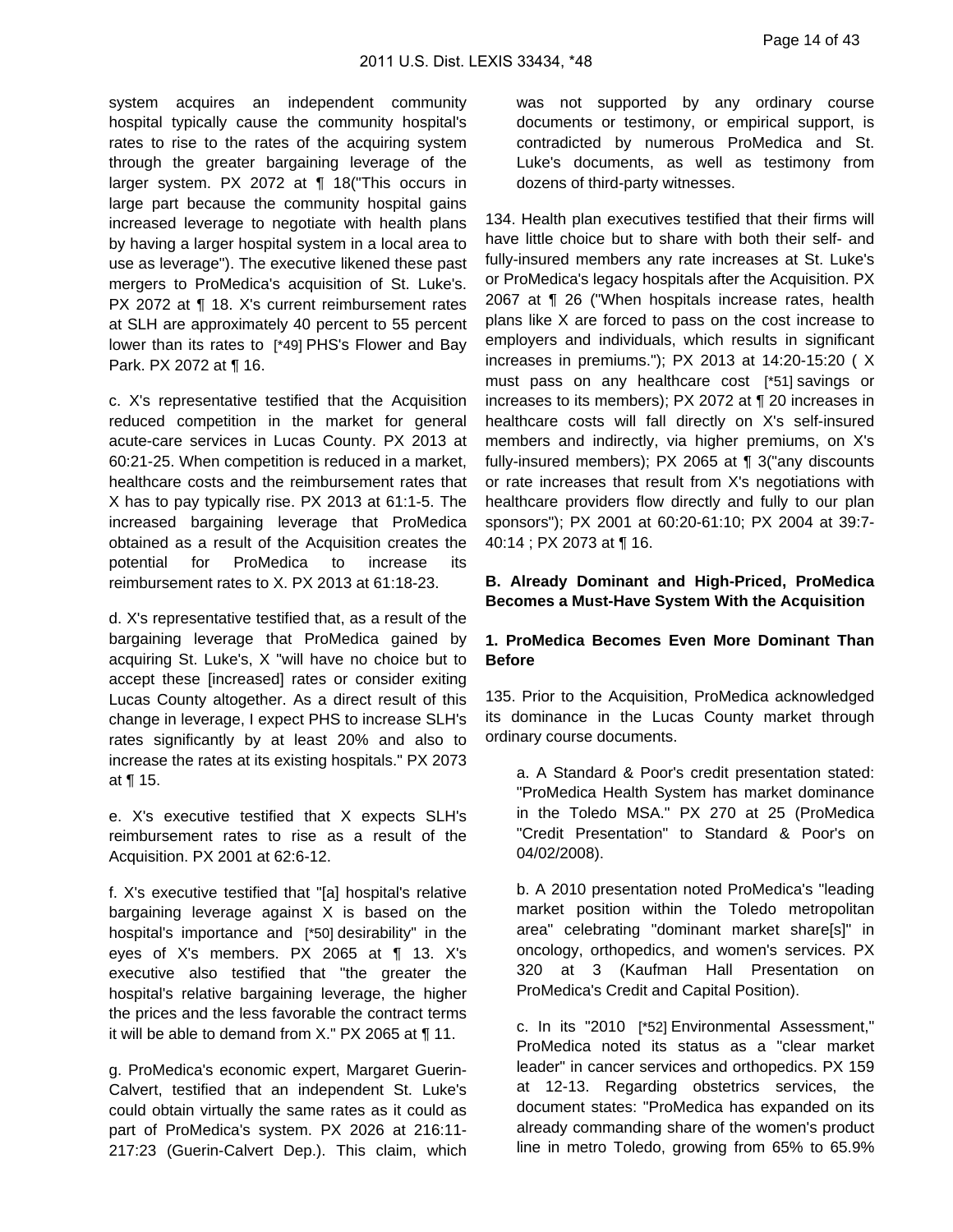through nine months of 2009." PX 159 at 12-13 (ProMedica "2010 Environmental Assessment").

d. In a 2009 document, ProMedica noted that it was the "clear market leader" in obstetrics for the metro Toledo area, with a "commanding and largely stable market share" of 65% as of June 2008. PX 265 at 60 (ProMedica "2009 Environmental Assessment Draft").

e. In a strengths, weaknesses, opportunities and threats ("SWOT") analysis, ProMedica listed its "[d]ominant market share" as a strength. PX 319 ("TTH Medical Executive Committee SWOT Analysis Results 2007").

136. ProMedica's pre-Acquisition dominance was evident in its ability to successfully negotiate St. Luke's exclusion from X's network for 16 months. See VII B ¶¶ 109-111.

137. Prior to the Acquisition, ProMedica had the highest market shares for inpatient general acute-care and obstetrics services and the highest prices in Lucas County. [\*53] PX 2125 at 27, 29 (Town Decl. Exhs.); PX 2139 at 13 (Town Supp. Decl. Exhs.); see also PX 153 (Email from Oostra (PHS) to Steele (PHS), Jan. 14, 2009) ("we hear from payors we are among the most expensive in ohio [sic]").

138. Market shares correlate with a hospital's market power. PX 2138 at ¶ 32 (Town Supp. Decl.). Professor Town's examination of hospital prices in Lucas County prior to the Acquisition demonstrates a high correlation between market shares and prices. PX 2138 at ¶ 33 (Town Supp. Decl.). ProMedica, the system with the highest market shares, had the highest prices. Id. Mercy, the system with the second-highest share, had the second- highest prices. Id. UTMC, with the thirdhighest share, had the third-highest prices. Id. And St. Luke's, with the smallest share, had the lowest prices. Id.

139. Professor Town's analysis of willingness-to-pay demonstrates that consumers place 28 percent more value on having access to ProMedica hospitals in their networks than Mercy hospitals. PX 2138 at ¶ 6 (Town Supp. Decl.).

140. The Acquisition increases ProMedica's market shares for inpatient general acute-care services and obstetrics and its bargaining leverage with health plans. PX [\*54] 2124 at ¶ 52, 55 (Town Decl.). The Acquisition increases ProMedica's market share among Lucas

County hospitals from 47 percent to 58 percent for inpatient general acute-care services, and from 71 percent to over 80 percent for inpatient obstetrics services. PX 2125 at 29 (Town Decl., Ex. 5). The increases in ProMedica's market shares create a strong presumption of enhanced market power. PX 2124 at ¶ 53 (Town Decl.).

141. Patients in southwest Lucas County prefer to receive inpatient general acute-care and obstetrics services from ProMedica or St. Luke's. PX 2124 at ¶ 59 (Town Decl.); PX 2125 at 38-39 (Town Decl. Exs.). St. Luke's and ProMedica have the first- and second-largest market shares for general acute-care services in 11 of St. Luke's top drawing zip codes and for obstetrics services in 10 of St. Luke's top drawing zip codes. See PX 2125 at 38-39 (Town Decl. Exs.). Because St. Luke's was critical to health plans serving southwestern Lucas County residents that did not contract with ProMedica, the Acquisition removes consumers' ability to choose an independent St. Luke's and increases PHS's bargaining power in the Toledo area. PX 2016 at 75:18-76:10. X's own ordinary course calculations [\*55] demonstrate that in the southwestern portion of the market St. Luke's maintained a 40 percent share, ProMedica a 36 percent share, UTMC a 11 percent share, and Mercy a 10 percent share. PX 2290 at 2,3 (X Business Development Committee Meeting Minutes, March 9, 2010).

142. Ownership of St. Luke's — the only community hospital in southwest Lucas County — increases ProMedica's bargaining leverage with health plans. PX 2016 at 75:10-76:10 ; PX 2017 at 51:14-20. Development of proposed health care facilities by others were a response to growth in Lucas County's southwest quadrant. PX 2005 at 80:17-82:20 (Oostra (PHS) IH); PX 2018 at 54:14-57:6; PX 1148 at 10 (Health Leaders: Toledo Market Overview, 2008). These developments, near St. Luke's, were motivated by a "void" in ProMedica's hospital coverage in Lucas County. PX 2005 at 81:3-82:20 (Oostra (PHS) IH). As Ms. Guerin-Calvert, ProMedica's expert, stated: "St. Luke's would serve as ProMedica's principle [sic] access to the southern and western portions of the Toledo MSA." PX 2136 at ¶ 94 (Guerin-Calvert Supp. Decl.).

### **2. Health Plans Expect It Will Be Far More Difficult to Market a Hospital Network Without ProMedica**

143. The acquisition of [\*56] St. Luke's increases ProMedica's market share and, in turn, its bargaining power with health plans, by a significant amount,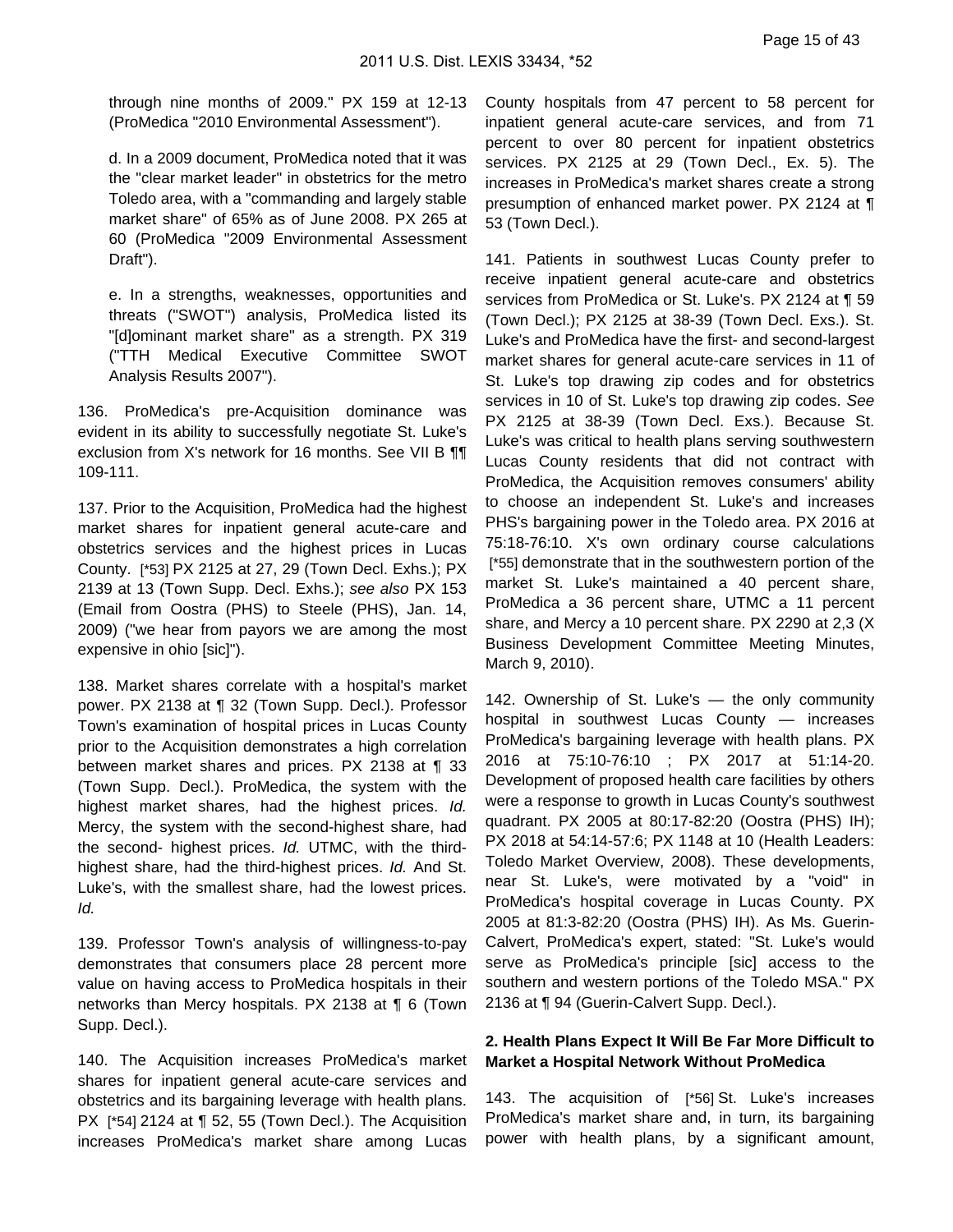because ProMedica now owns the only community hospital located in Maumee, in the southwestern portion of Lucas County. PX 2016 at 75:10-77:10 .

144. The Acquisition increases ProMedica's importance to X. PX 2016 at 76:11-14. X's representative stated that "it would be exponentially more difficult to market a network in Lucas County without ProMedica and St. Luke's." PX 2067 at ¶ 21. The representative testified that post-Acquisition: "If [ProMedica] decided to walk away, it would be significantly detrimental to [X's] business." PX 2016 at 76:17-18.

145. X's executive testified that the Acquisition would "absolutely" make it harder to serve its membership in Lucas County without ProMedica. PX 2001 at 63:11.

146. X's representative testified that the acquisition of St. Luke's has increased PHS' bargaining power and given PHS the ability to demand higher rates. PX 2073 at ¶ 15 . Further, the representative testified that X has no choice but to accept the rate increases or consider exiting the market all together. PX 2073 at ¶ 15.

147. X's executive testified that X [\*57] added St. Luke's to its network in 2008 because it concluded that it needed St. Luke's to be competitive in the market. PX 2017 at 56:4-11. The executive also testified that he expects ProMedica's acquisition of St. Luke's to increase ProMedica's bargaining leverage with X. PX 2017 at 51:14-20.

148. X's representative testified that the addition of St. Luke's to ProMedica's network likely increases ProMedica's bargaining leverage. PX 2013 at 61:6-14.

149. No health plan in at least the last ten years has offered a network without both ProMedica and St. Luke's. PX 2022 at 69:3-6 (Wachsman (PHS) Dep.); PX 2138 at ¶ 17 (Town Supp. Decl.).

### **C. ProMedica Will Exercise its Increased Leverage to Extract Higher Rates**

### **1. ProMedica is Particularly Aggressive in Seeking Highest Rates Possible**

150. ProMedica's CEO, Randall Oostra, concedes that PHS exercises its bargaining leverage to obtain the most favorable reimbursement rates possible from commercial health plans. PX 2005 at 259:22-24 (Oostra (PHS) IH) ("Q: Is one of ProMedica's goals to increase or to maximize revenue? A: Yes."), 260:20-22 ("Q: Is ProMedica happy with the rates that they have with

managed care organizations? A: No. We would always [\*58] like more."). ProMedica's own expert, Ms. Guerin-Calvert, concedes that PHS seeks to obtain the highest rates possible from commercial health plans. PX 2026 at 220:2-12 (Guerin-Calvert Dep.) ("Q: Are you aware of ProMedica ever saying to any health plan, 'That's too much?' A: I have never heard of — there may be an exception, but I do not recall any small, medium, or large hospital ever saying, 'Please, no, it's too much.'").

151. ProMedica claims that it attempts to obtain a costcoverage ratio of only X percent from commercial health plans, PX 2117 at ¶ 8 (Wachsman (PHS) Decl.). However, PHS's documents and testimony tell a different story. ProMedica's cost-coverage ratios for significant third-party, commercial health plans range from X percent (X) to Y percent (Y). PX 233 (PHS's Annualized Cost-Coverage Ratios for 2009); see also PX 2022 at 37:6-40:9 (Wachsman (PHS ) Dep.) (supporting the view that PHS seeks to maximize costcoverage ratios with third-party, commercial health plans, given the bargaining dynamic between PHS and each health plan); PX 381 (explanation of the costcoverage ratio as a calculation of operating margin that is, net revenue as a percentage of cost).

152. [\*59] ProMedica's aggressiveness in seeking the highest rates possible was evidenced during X's last round of contract negotiations with PHS in 2009. X's representative testified that PHS "sought a rate increase of approximately X-Y% plus an annual inflation adjustment[,] ... substantially greater than that sought by St. Luke's and other hospitals in Lucas County in our last round of negotiations." PX 2067 at ¶ 18.

153. In Lucas County, there is a strong, positive correlation between a hospital's market share and the rates that the hospital is able to negotiate with commercial health plans. PX 2138 at ¶ 33 (Town Supp. Decl.); PX 2139 at 13 (Town Supp. Decl. Exhs.). ProMedica's market share and rates are the highest in Lucas County. PX 2138 at ¶ 33 (Town Supp. Decl.); PX 2139 at 13 (Town Supp. Decl. Exhs.).

### **2. ProMedica's Ownership of Paramount May Further Enhance ProMedica's Incentive to Seek Post-Acquisition Rate Increases**

154. Paramount pays lower reimbursement rates to ProMedica's hospitals, relative to the rates that thirdparty health plans pay to PHS's hospitals. PX 2006 at 60:6-11 (Wachsman (PHS) IH); PX 2013 at 62:11-15.

155. ProMedica's ownership of Paramount may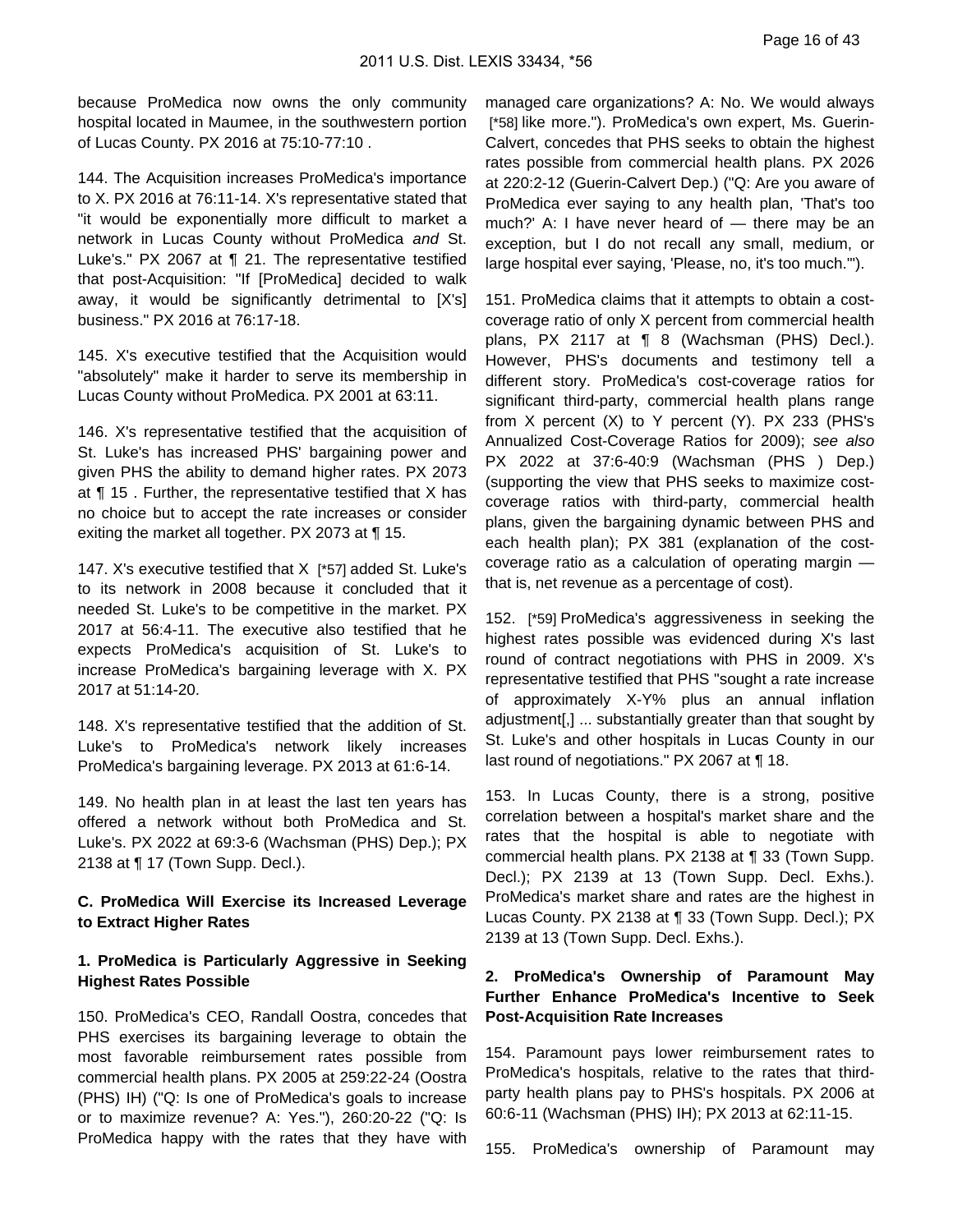increase PHS's incentive [\*60] to bargain more aggressively with health plans for higher rates. PX 2067 at ¶ 24; PX 2016 at 49:6-13 ; PX 2124 at ¶ 82 (Town Decl.).

156. If ProMedica raised reimbursement rates to thirdparty health plans, these health plans' insurance products would become more expensive and, thus, less attractive to employers relative to Paramount's products. PX 2013 at 62:19-63:5; PX 2067 at ¶ 24 . As a result, such a rate increase would benefit PHS not only by increasing revenues at its hospitals (because of the higher rates) but also by attracting more customers to Paramount's insurance products. PX 2013 at 63:6-15; PX 2067 at ¶ 24.

157. If a third-party health plan were unable to offer a network that included ProMedica, Paramount would benefit because its network would become more attractive relative to the other health plan's network. PX 2067 at ¶ 24; PX 2016 at 98:18-22, 98:25-99:1 ; cf. PX 2013 at 63:16-25.

158. ProMedica's ownership of Paramount makes a health plan's failure to contract with PHS more costly for the health plan because walking away from PHS would cause the health plan to become less attractive to current and potential members, relative to other health plans (including Paramount) [\*61] that include ProMedica in its network. PX 2067 at ¶ 24 ; PX 2124 at ¶ 82 (Town Decl.); cf. PX 2013 at 63:16-25.

159. The cost to ProMedica of failing to reach an agreement with a health plan is diminished by the increased revenue Paramount will receive from patients switching from that health plan to Paramount as a result of PHS being out of that health plan's network. PX 2067 at ¶ 24; PX 2124 at ¶ 82 (Town Decl.); cf. 2013 at 63:16-25.

160. Adding St. Luke's to ProMedica and, thus, to Paramount's network increases the attractiveness of Paramount's products to customers in Lucas County. PX 2013 at 64:1-6 ; PX 2067 at ¶ 24.

161. ProMedica's acquisition of St. Luke's makes failing to contract with PHS even more costly to third-party health plans and less costly to PHS, because walking away from PHS creates a much wider disparity than before the Acquisition: the third-party health plan's network becomes significantly less attractive without both PHS and SLH, while Paramount's network becomes significantly more attractive with both PHS and SLH. PX 2067 at ¶ 24; PX 2124 at ¶ 82 (Town Decl.); cf.

#### PX 2013 at 64:15-65:5.

**D. Health Plans Cannot Constrain ProMedica's Price Increases**

### **1. Mercy's Presence** [\*62] **in the Relevant Market Will Not Constrain ProMedica's Exercise of Increased Market Power Resulting From the Acquisition**

162. Mercy has not been a sufficiently strong competitive constraint before the Acquisition against ProMedica's exercise of market power. Despite the geographic proximity of Mercy's three Toledo-area hospitals and PHS's three legacy Toledo-area hospitals, and the relative similarity of their service offerings, PHS maintained a substantial advantage in terms of its Lucas County market share prior to the Acquisition. PX 2138 at ¶ 2 (Town Supp. Decl.). Prior to the Acquisition, PHS's market share for inpatient GAC services was 63 percent larger than that of Mercy. For inpatient obstetrics services, PHS's share was 266 percent larger than Mercy's. Id.; PX 2125 at 29 (Town Decl. Exhs.). The difference in shares between PHS and Mercy prior to the Acquisition demonstrates that consumers do not view the hospital systems as interchangeable. PX 2138 at ¶ 2 (Town Supp. Decl.); PX 2016 at 87:11-88:2.

163. The Acquisition has further increased the disparity between ProMedica's and Mercy's market shares in both relevant markets. PX 2138 at ¶ 7 (Town Supp. Decl.). PHS's post-Acquisition [\*63] market share in inpatient GAC services is roughly twice as large as Mercy's. Id.; PX 2125 at 29 (Town Decl. Exhs.). PHS's post-Acquisition market share in inpatient obstetrics services is more than four times greater than Mercy's. PX 2138 at  $\P$  7 (Town Supp. Decl.).

164. Prior to the Acquisition, Mercy's presence in the market did not limit ProMedica's ability to charge the highest rates, by far, in Lucas County. PHS's severityadjusted (i.e., apples-to-apples) prices were X percent higher than Mercy's, X percent higher than UTMC's, and X percent higher than SLH's. PX 2138 at ¶ 3 (Town Supp. Decl.); see also PX 2125 at 27 (Town Decl. Exhs.). There is no evidence before the Court suggesting that these price disparities are due to differences in costs of care or quality of care. PX 2138 at ¶ 3 (Town Supp. Decl.). If, prior to the Acquisition, Mercy served as a very close substitute to PHS and constrained it accordingly, one would expect ProMedica's rates to be much lower and much closer to Mercy's. Id.

165. The Acquisition has given PHS a significant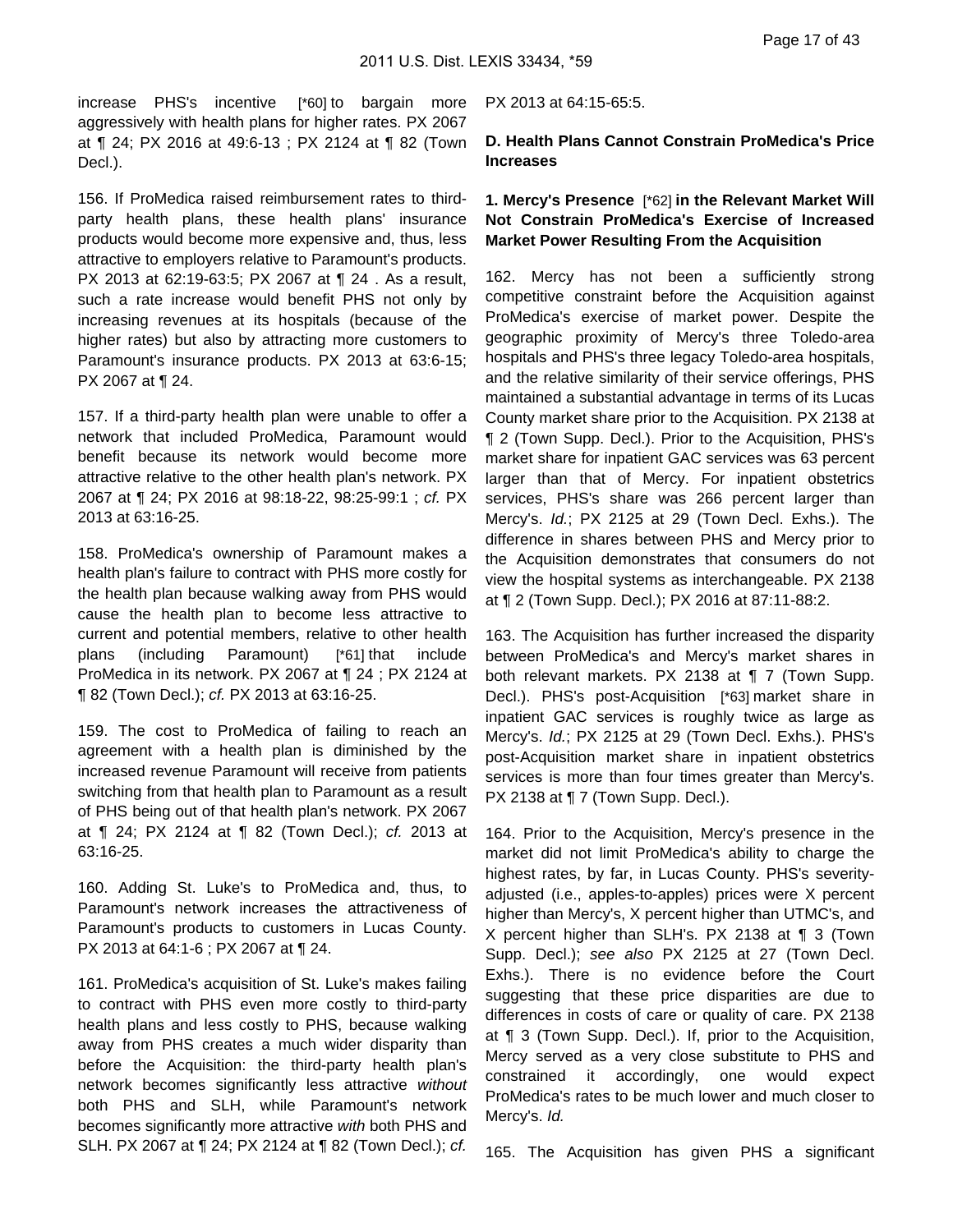locational advantage over Mercy because Mercy offers no direct counterpart to St. Luke's in southwestern Lucas County. PX 2138 at 17 (Town [\*64] Supp. Decl.); PX 2016 at 61:23-62:17. See also PX 2290 at 2-3.

166. In southwestern Lucas County, the combined market share of ProMedica and St. Luke's in both inpatient GAC services and inpatient obstetrics services is much larger than Mercy's corresponding share. PX 2138 at ¶¶ 5-6 (Town Supp. Decl.); PX 2139 at 3 (Town Supp. Decl. Exhs.); PX 2125 at 38-41 (Town Decl. Exhs.); PX 2290 at 2-3.

167. Econometric analysis of willingness-to-pay shows that, prior to the Acquisition, commercially-insured patients placed 28 percent more value on having innetwork access to ProMedica than on having in-network access to Mercy. PX 2138 at ¶ 6 (Town Supp. Decl.); PX 2139 at 8 (Town Supp. Decl. Exhs.). This same analysis shows that the Acquisition has increased by 58 percent the value that commercially-insured patients place on having in-network access to PHS. PX 2139 at 8 (Town Supp. Decl. Exhs.). In other words, as a result of the Acquisition, consumers value in-network access to ProMedica nearly twice as much as they value innetwork access to Mercy. Id. Thus, the Acquisition has rendered Mercy a significantly more distant substitute for PHS in the eyes of health plans and their members. PX 2138 [\*65] at ¶ 7 (Town Supp. Decl.).

168. Mercy did not provide a sufficiently strong competitive constraint to prevent ProMedica from exercising its market power before the Acquisition. PX 2138 at ¶ 8 (Town Supp. Decl.). In light of the fact that the Acquisition has made ProMedica more dominant and has made Mercy less competitive against ProMedica, there is no reason to believe that Mercy will be able to constrain ProMedica's post-acquisition exercise of enhanced market power. PX 2138 at ¶ 8 (Town Supp. Decl.).

### **2. A Hospital Network Consisting of Mercy and UTMC is Not a Viable Substitute for One Including ProMedica**

169. No health plan in the last 10 years has ever offered a network comprised of only UTMC and Mercy. PX 2022 at 69:3-5 (Wachsman (PHS) Dep.); PX 2138 at ¶ 17 (Town Supp. Decl.).

170. ProMedica's post-Acquisition market share is significantly higher than the combined market share of Mercy and UTMC. PX 2138 at ¶ 17 (Town Supp. Decl.). A Mercy and UTMC network is not a viable or close

substitute for a ProMedica-St. Luke's network, as evidenced by relative market shares, and patient draw by zip codes, which indicate each hospital's relative desirability among patients. PX 2138 at ¶ 17 (Town [\*66] Supp. Decl.).

171. In particular with respect to obstetrics services, a network comprised of Mercy and UTMC would not be nearly as attractive as a network comprised of ProMedica and St. Luke's because Mercy's St. Anne, located proximally to ProMedica's Flower Hospital, and UTMC, located proximally to St. Luke's, do not offer obstetrics services. PX 2124 at ¶ 30 n. 22 (Town Decl.).

172. An X executive testified that prior to the Acquisition, marketing a network consisting of St. Luke's, Mercy, and UTMC would have been feasible. PX 2067 at ¶ 21. However, post-Acquisition, marketing a network that excludes ProMedica would be "detrimental to X's business." PX 2016 at 76:17-18. X would try to find any solution other than marketing a network comprised of only Mercy and UTMC because employers strongly prefer a network that includes ProMedica. PX 2016 at 89:5-23.

173. An X executive testified that marketing a network without ProMedica post-Acquisition makes it much more difficult to serve its members. PX 2001 at 63:11-19.

174. X testified that it cannot create a viable hospital network in Lucas County that consists only of Mercy and UTMC. PX 2073 at ¶ 15.

175. Employers testified that a network [\*67] comprised of UTMC and Mercy would not be suitable to employees. PX 2070 at ¶ 8; PX 2069 at ¶ 8; PX 2062 at ¶ 8; PX 2058 at ¶ 7.

### **3. Health Plans Cannot Defeat ProMedica's Price Increases By Steering Members to Less Expensive Hospitals**

176. Health plans are currently placing greater emphasis on open-access networks than they did prior to 2008. PX 2138 at ¶ 16 (Town Supp. Decl.); PX 2067 at ¶ 15. For example, an X executive testified that it added Mercy in 2008 and St. Luke's in 2009 in response to member preferences for access to all Lucas County hospitals. PX 2072 at ¶ 13 ; see also PX 2067 at ¶ 15.

177. Employers testified that their employees prefer health plan networks that include all Lucas County hospitals. PX 2054 at ¶ 5; PX 2059 at ¶ 4; PX 2052 at ¶ 3.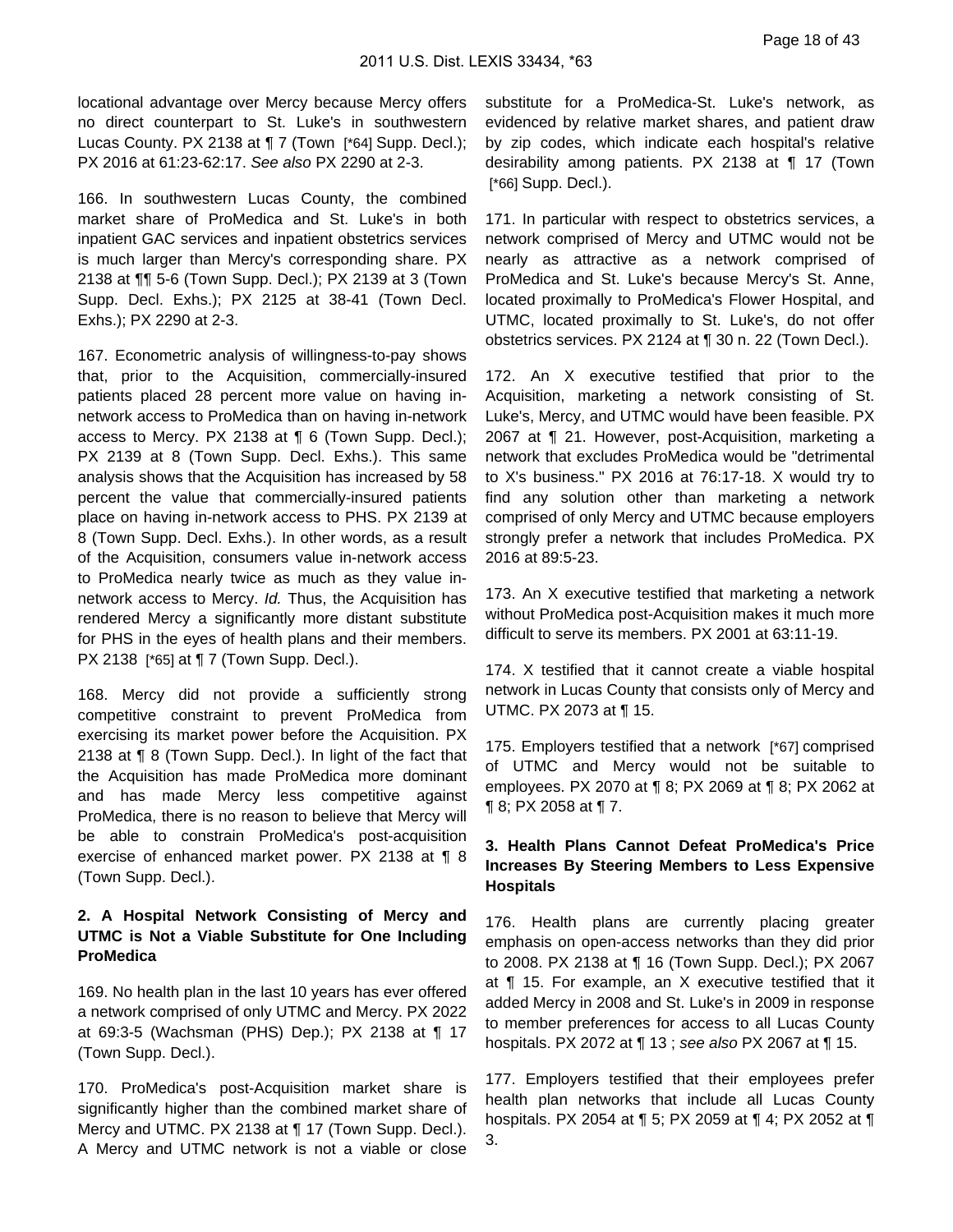178. It is not practical to steer members to lower cost providers because members prefer full access to their health plan's network and find steering mechanisms inconvenient and difficult to understand. PX 2124 at ¶ 39 (Town Decl.). ProMedica's economic expert could only identify one employer in Lucas County, X, who engages in any steering by providing incentives to its employees to use Mercy hospitals. PX 2026 at 147:24- 150:15 (Guerin-Calvert [\*68] Dep.).

179. An X executive testified that there generally is member resistance to steering mechanisms in a network plan. PX 2016 at 68:21-25.

180. Despite the existence of excess capacity in the Lucas County market prior to the Acquisition, health plans did not attempt to steer patients from ProMedica to lower priced hospitals, such as St. Luke's. PX 2138 at ¶ 13 (Town Supp. Decl.); PX 2124 at ¶ 39 (Town Decl.).

181. An X executive testified that, "[a]s of today, X does not have a mechanism in place to steer its members from high-cost hospitals to lower-cost hospitals." PX 2067 at ¶ 17 .

182. It would be even more difficult for health plans to steer Lucas County residents to hospitals outside of Lucas County, such as Fulton County Health Center or Wood County Hospital, even if these hospitals have available capacity, in an effort to resist a price increase. PX 2124 at ¶ 39 (Town Decl.).

183. An X executive testified that it is probable that hospital systems like ProMedica, with substantial bargaining leverage, can reject a health plan's attempt to negotiate terms that would steer patients to low-cost providers. PX 2016 at 65:22-68:8.

184. An X executive testified that although it provides [\*69] online tools that allow members to access quality and cost information about hospitals, it does not provide economic incentives for members to use any particular hospitals, and its online tools have not resulted in any shifts in the hospitals its members utilize. PX 2017 at 12:4-13:10.

### **4. A High Degree of Overlap in Physicians' Admitting Privileges Has Not And Will Not Constrain ProMedica's Exercise of Increased Market Power Resulting From the Acquisition**

185. It is not uncommon for physicians to maintain admitting privileges at hospitals where they rarely admit patients. PX 2138 at ¶ 28 (Town Supp. Decl.); see, e.g.,

PX 2056 at ¶ 3 ("X has a total of approximately X physicians on its staff. However, many of these physicians visit X only three to four times per year.").

186. Admitting privileges across hospitals is a misleading measure of physician preferences or a physician's actual admission patterns. PX 2138 at ¶ 28 (Town Supp. Decl.). Market shares are a much better measure of physician (and patient) preferences and admission patterns. Id.

187. Hospitals in Lucas County are differentiated by location and other characteristics, and, therefore, patients face costs associated with hospital [\*70] switching independent of the physicians' cost of shifting their patients. PX 2138 at ¶ 28 (Town Supp. Decl.).

188. The fact that many physicians in Lucas County had admitting privileges at both PHS and SLH before the Acquisition, if anything, supports the conclusion that PHS and SLH directly competed with one another before the Acquisition. Id.; see PX 2136 at ¶ 42 (Guerin-Calvert Supp. Decl.). This is because, in addition to competing for inclusion in health plan networks, PHS and SLH competed prior to the Acquisition to attract patients based on variables such as quality and patient satisfaction while also competing to convince physicians to refer to their hospitals rather than a competitor's hospital. PX 2138 at ¶ 28 (Town Supp. Decl.).

189. The high degree of overlap in physician's admitting privileges prior to the Acquisition did not constrain ProMedica from charging among the highest prices in Lucas County and some of the highest in the state. PX 153 (Oostra (PHS) January 2009 e-mail).

### **IX. LUCAS COUNTY EMPLOYERS AND RESIDENTS WILL BE HARMED BY HIGHER HOSPITAL REIMBURSEMENT RATES**

### **A. Local Employers and Physicians are Concerned About the Competitive Harm From the Acquisition**

190. Local [\*71] employers and physicians recognize that ProMedica is the dominant healthcare provider in Lucas County. PX 2062 at ¶ 8; PX 2061 at ¶ 6; PX 2051 at ¶ 9 ; PX 2053 at ¶ 5; PX 2076 at ¶ 10. An employer explained the reasons behind ProMedica's dominance: "ProMedica already has substantial leverage in the Toledo area due to its ownership of several hospitals and numerous physicians, as well as its ownership of Paramount, a dominant local health plan." PX 2062 at ¶ 8.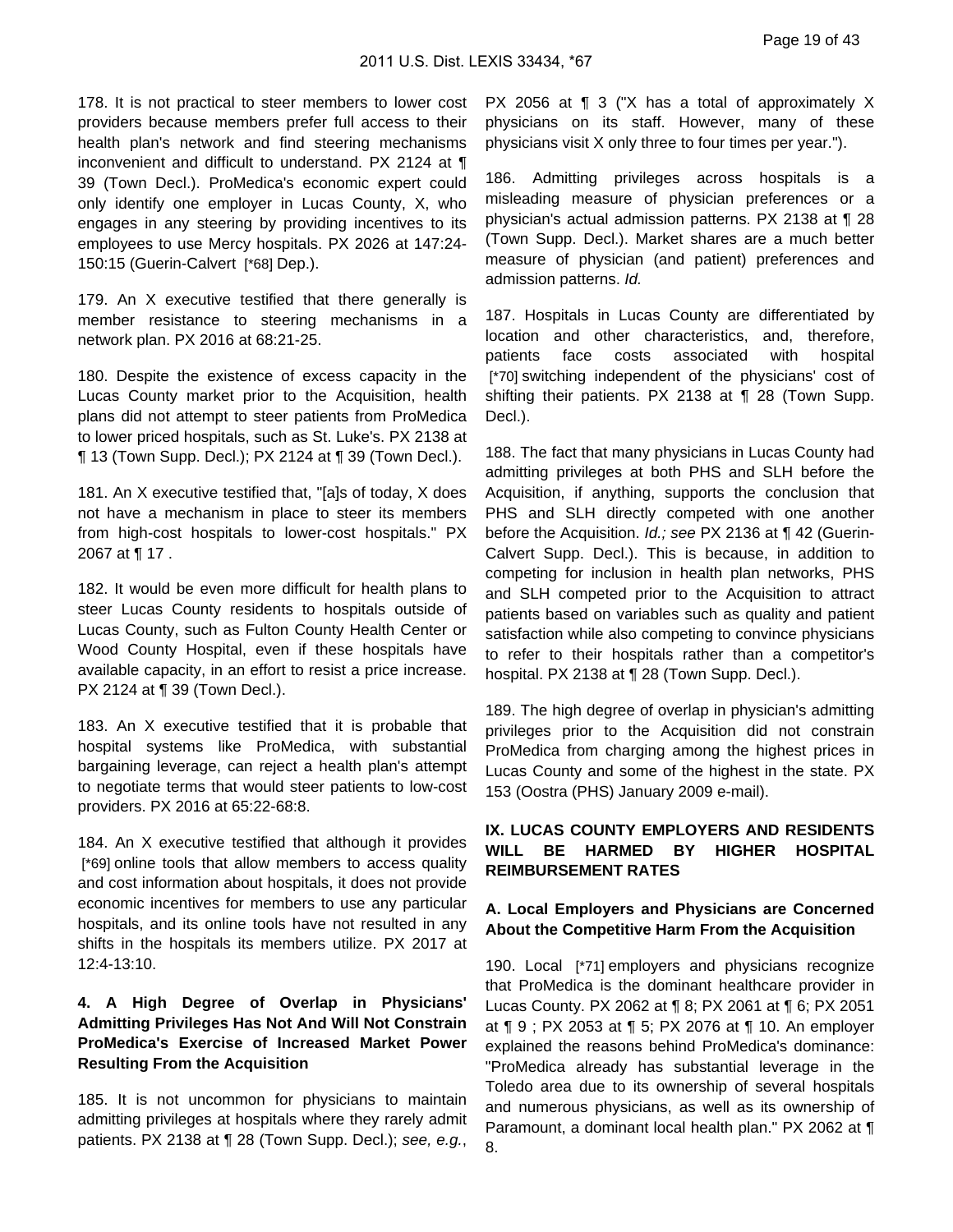191. Local employers testified that they are concerned that the Acquisition will provide ProMedica with increased bargaining leverage against health plans, enabling ProMedica to raise rates at St. Luke's and ProMedica's other Lucas County hospitals. PX 2070 at ¶ 8; PX 2052 at ¶ 4; PX 2051 at ¶ 9; PX 2062 at ¶ 8; PX 2058 at ¶ 7; PX 2053 at ¶ 5 ; PX 2061 at ¶ 6; PX 2066 at ¶ 7. This would result in higher healthcare costs for employers and their employees. Id.

192. Local employers and physicians are concerned that the Acquisition may diminish St. Luke's quality of care and patient-centered approach. PX 2075 at ¶ 14 (St. Luke's provides "an intimate, family-like atmosphere"); PX 2055 at ¶ 6 ("I would be concerned if St. Luke's quality [\*72] and community health programs were compromised after its merger with ProMedica"); PX 2074 at ¶ 9. One physician testified: "I am concerned that PHS will change the quality-driven, patient-focused gestalt of SLH and that SLH's distinct community feel will diminish, as occurred at DRMC after it was taken over by PHS." PX 2076 at ¶ 11. An employer stated: "St. Luke's provides high-quality patient care and a personal touch that our employees appreciate. I hope that St. Luke's warm atmosphere and attentive patient care will not lessen or disappear after its acquisition by ProMedica." PX 2058 at ¶ 5.

193. Local employers and physicians are concerned that the Acquisition will result in the elimination or transfer of service lines from St. Luke's to other lesspreferred and less-convenient ProMedica facilities. PX 2074 at ¶ 9; PX 2077 at ¶ 8. As a local physician testified, "[t]he elimination of services will result not only in less patient choice but in longer wait times for appointments, as the same number of patients try to utilize a smaller number of facilities." PX 2077 at ¶ 8.

### **B. Self-insured Employers' Costs Will Increase Directly and Immediately**

194. Unlike fully-insured employers who [\*73] pay fixed monthly premiums to health plans, self-insured employers directly pay the full cost of their employees' healthcare claims to healthcare providers. PX 2124 at ¶ 10 (Town Decl.); PX 2070 at ¶¶ 3, 8; PX 2069 at ¶¶ 2, 8; PX 2054 at ¶ 8. Thus, when hospital reimbursement rates increase, self-insured employers immediately and directly must pay these higher costs. Id.

195. In Lucas County, approximately 70 percent of the commercially insured business is self-insured. PX 2124 at ¶ 10 (Town Decl.).

#### **C. Fully-insured Employers' Premiums Will Increase**

196. Under a fully-insured plan, an employer pays a premium to a health plan and the health plan absorbs all of the costs for the medical care that the employees receive. PX 2124 at ¶ 10 (Town Decl.). Thus, the health plan bears the risk that the employees' medical expenses will exceed the amount collected from premiums. Id.

197. When a health plan incurs a rate increase from a hospital, it must pass down the increased costs to employers in the form of higher premiums. PX 2067 at ¶ 26; PX 2013 at 15:16-20; PX 2073 at ¶ 16.

198. Increased premiums can lead some employers to drop or reduce health care coverage. PX 2124 at ¶ 105 (Town Decl.); PX [\*74] 2055 at ¶ 4 ("lower funding combined with rising healthcare costs forced us to drop our insurance coverage"). Reducing or dropping health care coverage adversely impacts Lucas County residents' access to important medical services and, as a result, adversely impacts their overall health and wellbeing. See, e.g., PX 2070 at ¶ 8; PX 2054 at ¶ 8.

### **D. Employees' Premiums and Out-of-Pocket Costs Will Increase**

199. Employers cite healthcare costs as one of their largest expenses. PX 2060 at ¶ 8 ("Healthcare is X's largest overhead expenditure"); PX 2061 at ¶ 6 ("[h]ealth insurance costs are one of X's largest expenditures, second only to employee salaries"); PX 2063 at ¶ 2 ("X spends a significant portion of our budget on healthcare costs"); PX 2069 at ¶ 8 ("Healthcare costs are already a significant expense for X").

200. When healthcare costs rise due to hospital rate increases, employers generally must increase employees' premiums, co-payments, deductibles, and out-of-pocket costs. PX 2061 at ¶ 6 ("X already has had to pass along health insurance premium increases to employees" in recent years); PX 2059 at ¶ 7 ("X cannot absorb increased healthcare costs, therefore, we would be forced to [\*75] pass on these additional costs to our employees by raising their deductibles and co-payments . . . or increasing the percentage of the health insurance premium that our employees pay"); PX 2069 at ¶ 8 ("we will have few options but to share these increased costs with our employees through higher deductibles and copayments"); PX 2074 at ¶ 8; PX 2058 at ¶ 7 ("X may have to start making our employees pay for 10 to 20 percent of the premium costs."); PX 2051 at ¶ 9; PX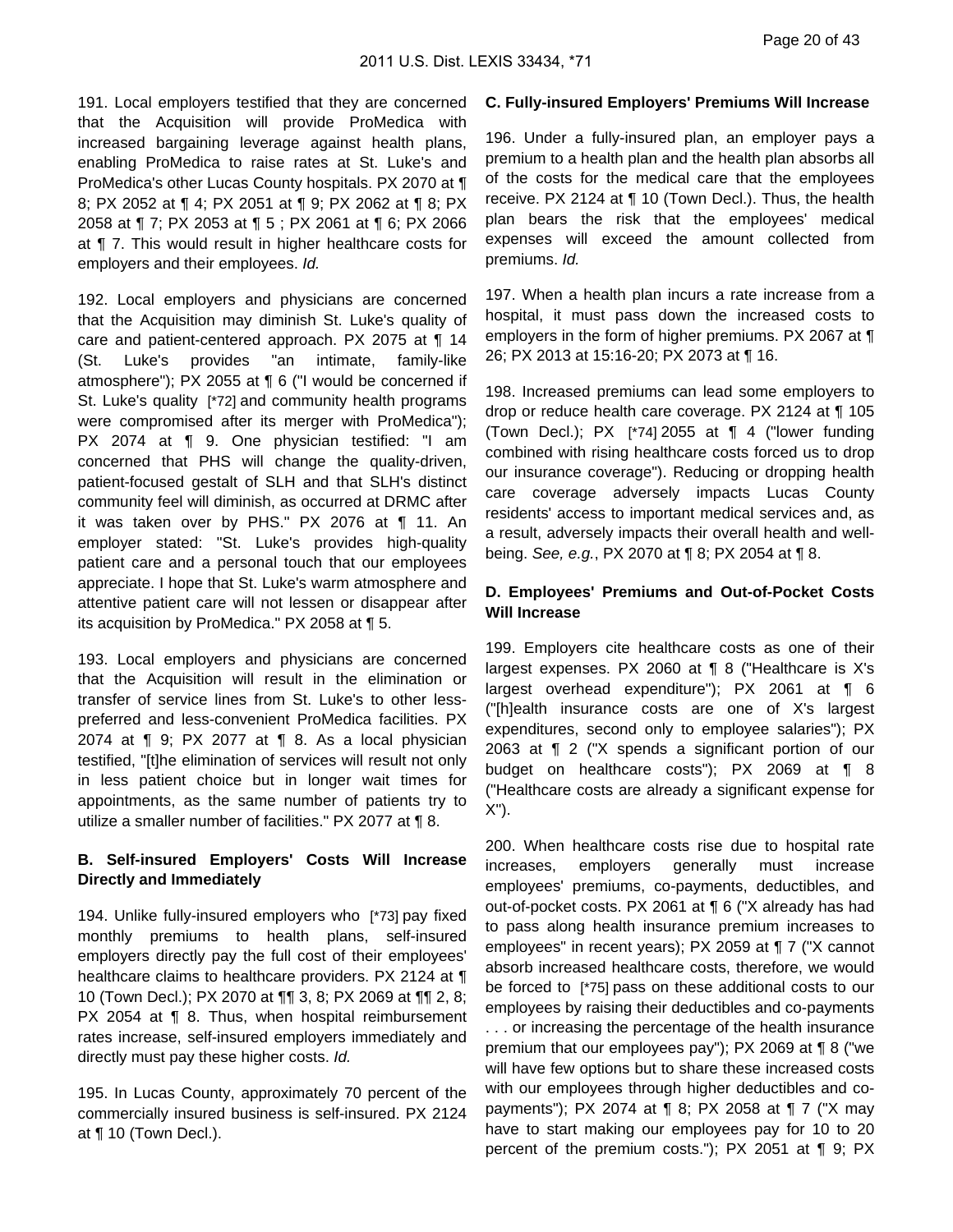#### 2063 at ¶ 7; PX 2069 at ¶ 8.

201. Higher healthcare costs may force employers to offer more restrictive health insurance plans, with fewer provider choices. PX 2060 at ¶ 8; PX 2069 at ¶ 8 (a limited provider network would be "extremely unpopular and burdensome to our employees"); PX 2066 at ¶ 7. Less provider choice would force some employees to travel farther for services, and to lose access to their preferred physician or hospital unless they are able to pay higher, out-of-network rates. Id. "[I]f our employees wanted to continue to use St. Luke's [and it was no longer in our health plan's network], they would have to pay double the cost of their current deductibles, and their out-of-pocket maximum costs would be exponentially [\*76] higher than before the merger." PX 2060 at ¶ 8.

### **X. THE ACQUISITION WILL ELIMINATE BENEFICIAL NON-PRICE COMPETITION AND RESULT IN LOWER QUALITY OF CARE AND SERVICE LEVELS**

202. Hospitals compete on the basis of clinical quality, amenities, overall patient experience, and price. PX 2124 at ¶ 84 (Town Decl.).

### **A. Pre-Acquisition Competition Between ProMedica and St. Luke's Resulted in Improved Hospital Quality and Service Offerings**

203. The Acquisition eliminates important non-price competition between ProMedica and St. Luke's. Post-Acquisition, "with lessened competition, ProMedica will have diminished incentives to provide better services or improved quality." PX 2082 at ¶ 13; see also PX 2077 at ¶ 7-8); see PX 1170 at 20 (Draft SLH Presentation to employers) (St. Luke's as an independent hospital: "Challenges [other hospital] systems to keep service levels up.").

204. Testimony of ProMedica executives confirms that hospital competition within LucasCounty has led to increased quality of care, additional service offerings, and other non-financial benefits for the residents of Lucas County. PX 2006 at 127:5-20 (Wachsman (PHS) IH); PX 2005 at 174:2-180:18 (Oostra (PHS) IH).

205. Health plan executives [\*77] have testified that non-price dimensions, including clinical quality and patient satisfaction levels, are important factors to consider when negotiating for a hospital's inclusion in the health plan's network. PX 2001 at 43:12-44:1; PX 2067 at ¶¶ 6, 13; PX 2072 at ¶ 9.

206. Local employers have noted that competition among healthcare providers has led to higher quality of care and better healthcare services for their employees. PX 2066 at ¶ 7 ; PX 2052 at ¶ 4; PX 2062 at ¶ 8.

#### **B. St. Luke's Recognized as Providing High Quality Services**

207. St. Luke's ranks as a high quality, low cost hospital in the Toledo market. PX 1018 at 12 (Options for SLH); PX 1072 at 11 (SLH Key Messages); PX 2009 at 56:16- 58:24, 115:20-22 (Dewey (SLH) IH).

208. Despite St. Luke's rapid growth in patient volume in 2010, patient satisfaction and quality were unaffected and remained at very high levels. PX 2023 at 17:15-24; 55:9-18; 90:21-91:2 (Wakeman (SLH) Dep.). In fact, several quality measures improved, such as myocardial infarction (i.e., heart attack) care, emergency and obstetrical satisfaction levels, and door to artery time for cardiac intervention. PX 2023 at 53:25-54:7 (Wakeman (SLH) Dep.).

209. St. Luke's [\*78] achievements in clinical quality exceed those of TTH and Flower, its closest competitors in the ProMedica system for inpatient hospital services. ProMedica's flagship hospital, TTH, ranked last in the Toledo market and below the state average for quality. PX1172 (SLH e-mail, Kathy Connell, Corp. Comm'ns Director, to Scott Rupley, August 28, 2009) ("[I]n the Commonwealth scoring on quality, SLH was the best, just a hair shy of the top 10% nationally, with Toledo Hospital dead last and well below the state average."); PX 1030 at 18-19 (SLH Affiliation Analysis Update, Oct. 2009); PX 1016 at 6 (SLH Board Meeting Affiliation Update, Dec. 2009). Flower ranked sixth in Lucas County for overall quality. PX 1030 at 18-19 (SLH Affiliation Analysis Update, Oct. 2009).

210. ProMedica has acknowledged that SLH is a high quality hospital. PX 2015 at 119:1-4 (Hammerling (PHS) IH) (St. Luke's has a "good reputation historically" for quality and patient care); PX 2002 at 123:3-5 (Hanley (PHS) IH) ("I think St. Luke's has strong quality of care [.]"); TRO Hearing Tr. at 54:6-10.

211. ProMedica documents reflect patients' awareness that St. Luke's was a high-quality hospital, often scoring better than [\*79] ProMedica in quality rankings. PX 399 (PHS Central Region, Great Lakes Marketing Presentation); PX 272 (Commonwealth Fund 2007 scores); PX 2299 (CareChex Hospital Quality Ratings). ProMedica also has admitted that St. Luke's scored higher than TTH and Flower in patient satisfaction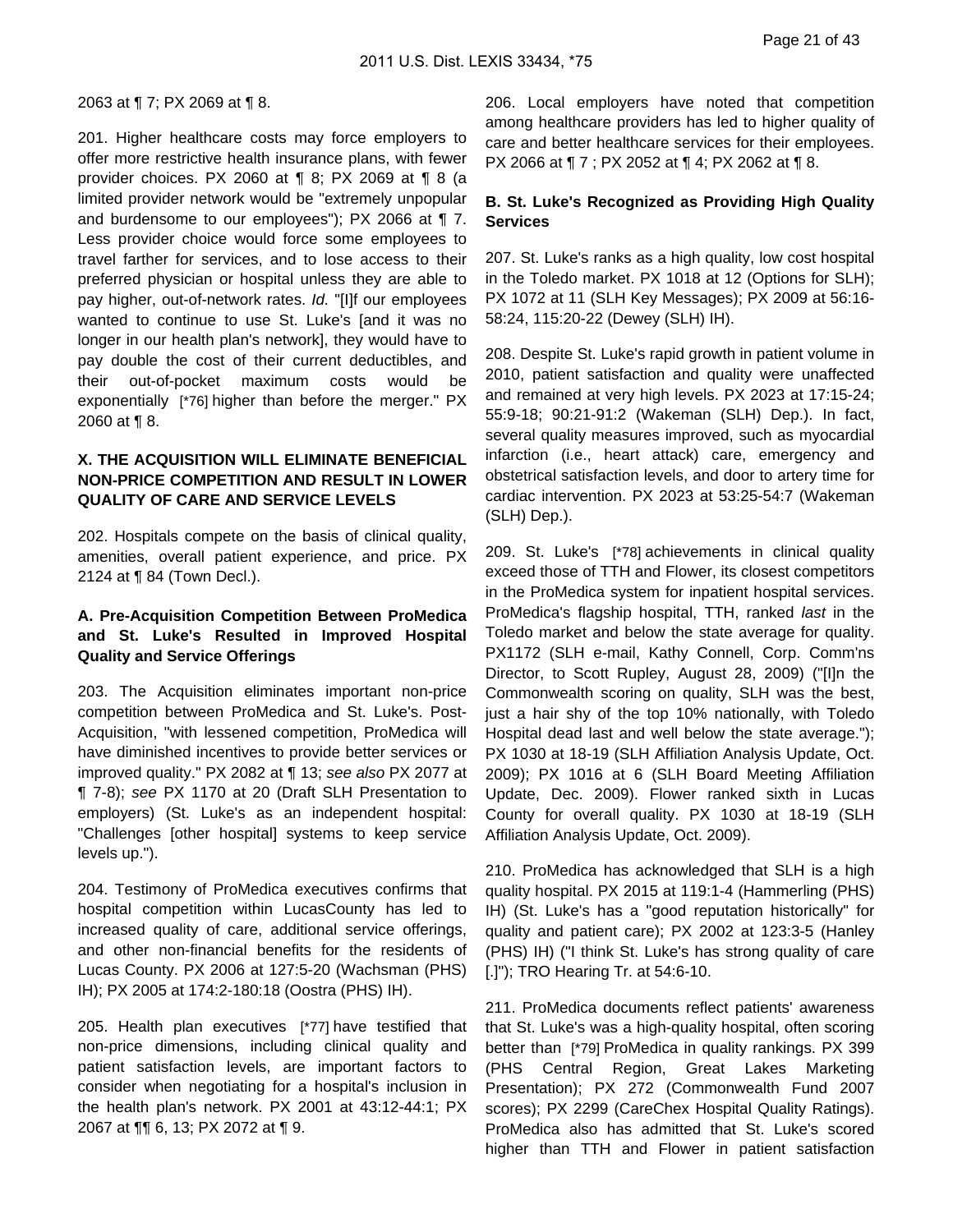scores. PX 2000 at 131:13-18 (Steele (PHS) IH).

212. Health plans have testified that St. Luke's is an attractive and valuable hospital to their Lucas County provider networks because it provides high-quality services. See PX 2013 at 55:17-56:2; PX 2280 (X document on SLH quality); PX2065 at ¶ 8 (; PX 2073 at ¶ 11.

213. Both X and Y view St. Luke's as a high-quality competitor. PX 2018 at 89:21-23 ("St. Luke's is a highquality hospital. I mean, their numbers prove that out."); PX 2068 at ¶ 27; PX 2019 at 43:10(describing St. Luke's as a "historically excellent, small, community hospital").

214. St. Luke's "is regularly recognized by third-party quality ratings organizations that rank St. Luke's within the top 10% of hospitals nationally, based on outcomes, cost and patient satisfaction." PX 390 (ProMedica News Release May 26, 2010), see also PX 1073 (SLH Press Release Healthgrades.com). Third-party quality [\*80] ranking organizations also regularly praise St. Luke's for its value, i.e., its combination of high quality and low costs. PX 2300 (Leap Frog 2008) (Leap Frog recognized St. Luke's as one of only 13 hospitals across the nation to be rated "Highest Value"); PX 1138 (Quality Scoring from hospitalbenchmark.com).

215. Independent physicians testified that St. Luke's quality was higher than ProMedica's, and expressed concern that St. Luke's quality would decrease after the Acquisition. PX 2077 at ¶ 7; PX 2081 at ¶¶ 10-11; PX 2075 at ¶¶ 11-13.

216. Employers and community organizations have testified that St. Luke's is committed to delivering highquality, patient-minded care. PX 2055 at ¶ 6; PX 2054 at ¶ 6 ; PX 2058 at ¶ 6; PX 2069 at ¶ 3; PX 2074 at ¶ 9.

#### **C. ProMedica Cannot Be Expected to Improve St. Luke's Quality**

217. In an internal analysis of potential acquisition options, St. Luke's noted that its "well maintained facilities," "strong clinical quality outcomes," "strong patient/employee satisfaction and loyalty," and "positive working relationships with affiliated physicians" were all important points of leverage "to secure the best offer" for St. Luke's from several possible affiliation [\*81] partners. PX 1018 at 18 (Options for SLH).

218. Delivering high-quality service is an important part of St. Luke's culture. According to Barbara Machin, former Chairman of St. Luke's board, "Our motto has

always been 'Patients First Always.' Quality and patient service and patient care has been our mantra." PX 2007 at 54:19-21 (Machin (SLH) IH).

219. St. Luke's feared that the Acquisition by ProMedica would lower St. Luke's quality. PX 1130 at 2 (Notes from Due Diligence Meetings, August 26, 2009) ("Some of ProMedica's quality outcomes/measures are not very good. Would not want them to bring poor quality to St. Luke's."); PX 1016 at 23 (SLH Affiliation Update Dec. 2009); PX 2008 at 237:2-5 (Wakeman (SLH) IH) (acknowledging concern that affiliating with a lower quality institution might have an adverse impact on St. Luke's.).

220. ProMedica acknowledged the need to improve its clinical quality. PX l030 at 18; see PX 153 (Oostra (PHS) January 2009 e-mail re: ProMedica's "subpar quality scores"); PX 2000 at 129:10-15 (Steele (PHS) IH) (TTH struggled to be patient-centered). Mr. Wakeman informed the St. Luke's Board of Directors that ProMedica "acknowledges they need to improve" quality measures. [\*82] PX 1030 at 18 (SLH Oct. 2009 Affiliation Analysis Update); see also PX 2023 at 92:14- 93:9 (Wakeman (SLH) Dep.).

### **XI. NEW ENTRY AND EXPANSION WILL NOT COUNTERACT OR DETER THE ANTICOMPETITIVE EFFECTS OF THE ACQUISITION**

### **A. Entry or Expansion Will Not Be Timely, Likely, or Sufficient**

221. It would take significantly longer than the two-year timeframe prescribed by the Merger Guidelines to plan, obtain zoning, licensing, and regulatory permits, and construct a new hospital in Lucas County. ProMedica's CEO Randall Oostra testified that building even a small hospital the size of Bay Park — which has approximately 72 staffed beds and is far smaller than St. Luke's — would be a "several-year project." PX 2005 at 92:17-93:7 (Oostra (PHS) IH). X's executive testified that it took X more than two years to construct and open its facility. PX 2068 at ¶ 25.

222. Constructing a new obstetrics unit and encouraging a sufficient number of obstetricians to utilize and support it would take a substantial amount of time as well. X's executive testified that it would be very challenging to encourage obstetricians to utilize a new unit since most obstetricians tend to deliver at the hospital that employs them, [\*83] and it is difficult to recruit new obstetricians. PX 2068 at ¶¶ 20, 21. X of Y testified that it would be necessary to build both an obstetrics unit and a NICU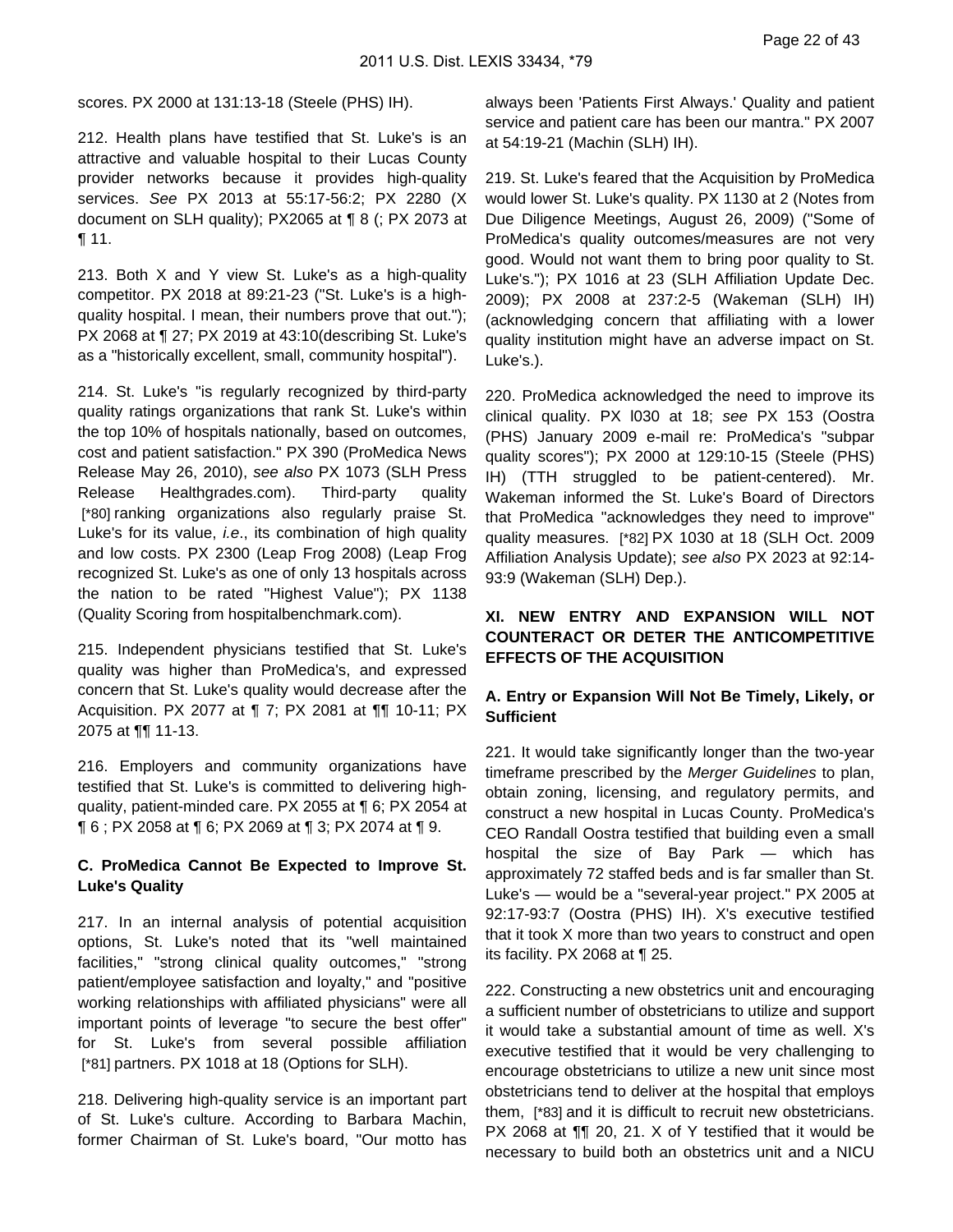unit and to ensure sufficient emergency department capacity, at a cost of tens of millions of dollars. PX 2064 at ¶ 10.

223. The Merger Guidelines explain that for entry to be considered likely, it must be a profitable endeavor, in light of the associated costs and risks. Constructing a new hospital requires an extraordinarily large, up-front capital investment, and the pay-off is risky and deferred into the future, which makes it highly unlikely that a new hospital competitor will enter the Lucas County hospital market. PX 2124 at ¶ 97 (Town Decl.).

224. It would cost a substantial amount of money to construct even a basic 35-bed general acute-care hospital in Lucas County. X's executive testified that it would require at least \$55 million in up-front, initial capital to build this type of basic general-acute care hospital. PX 2068 at ¶¶ 25, 26. By comparison, the executive stated that, in the early 2000s, it cost over \$61 million to construct X's facility. PX 2068 at 25.

225. ProMedica's CEO Randall Oostra testified that it would [\*84] cost \$350 million or more in today's market to build a hospital with 300 licensed beds similar to St. Luke's. PX 2005 at 86:13-22 (Oostra (PHS) IH). Charles Kanthak, SLH's Facilities Services Director, estimated that to build a new hospital identical to St. Luke's in northwest Ohio in 2009 would cost \$165 million "on the cheap" and over \$200 million to "do it right." PX 1257 (October 2009 email describing SLH's buildings and departments and estimating how much it would cost to build a "replacement" St. Luke's in 2009). Although ProMedica purchased land in southwest Lucas County around 2000, ProMedica has not budgeted any money for constructing a new hospital and no construction has taken place. See PX 2005 at 82:21-25 (Oostra (PHS) IH) (stating that ProMedica purchased property approximately ten years prior); PX 2132 at ¶ 113 (Dagen Supp. Decl.). The most recent discussions about developing the property took place over two years ago and no plans for the project appear in ProMedica's 2010-2012 Strategic Plans. PX 2005 at 93:21-94:18; PX 6 (PHS Hospitals' 2010-2012 Strategic Goals and Objectives); see infra Section XV.A.2.

226. Access to necessary capital is a significant barrier to entry [\*85] for the vast majority of potential entrants to Lucas County. PX 2124 at ¶ 97 (Town Decl.). Current economic conditions make it particularly challenging to obtain the necessary capital to undertake significant hospital expansions or to construct a new hospital in Lucas County. David Dewey, SLH's VP of Business

Development, testified that "it would be more difficult to get [] capital" and establish a new hospital in today's economic environment. PX 2009 at 174:12-25 (Dewey (SLH) IH). A 2009 presentation created by SLH's senior executives and presented to SLH's Board explains how the tight capital markets have made new hospital construction or expansion in Toledo highly unlikely: "ProMedica and Mercy do not want to build in the [southwest] area due to lack of capital access. Also, both have taken on large amounts of debt due to recent major construction projects. [UTMC does] not want to build either." PX 1018 at 6. In his May 2009 planning notes, Scott Rupley, SLH's Marketing and Planning Director, declared, "Nobody is going to be able to build anything for awhile. Can't borrow money." PX 1120 at 2.

227. The fact that Lucas County already has ample general acute-care inpatient beds to [\*86] fulfill the needs of the community makes entry or expansion even more unlikely. ProMedica's economic expert, Margaret Guerin-Calvert, testified that there is "substantial excess hospital bed capacity in Toledo." PX 2122 at ¶ 20 (Guerin-Calvert Decl.). David Dewey, SLH's VP of Business Development, testified that "there is enough [hospital service] capacity" in "northwest Ohio as a whole." PX 2009 at 176:8-10, 176:22-177:1 (Dewey (SLH) IH). X's executive shared his perspective that "there are already more than enough hospital beds to serve the community and utilization rates remain low." PX 2068 at ¶ 26.

228. Lucas County's population currently is flat or declining, making it economically unattractive to add more hospital beds. SLH's CEO, Dan Wakeman, testified that "the general metropolitan Toledo area has seen a population decline in the last ten years." PX 2008 at 54:19-21 (Wakeman (SLH) IH). ProMedica's documents also project a flat or declining population for Lucas County. ProMedica's 2010 Environmental Assessment states that "Overall demographics indicate little or no growth for [the] next five years." PX 159 at 5. One of the key assumptions in ProMedica's Strategic Plan for 2009 [\*87] through 2011 is "flat demographics overall." PX 324 at 5.

229. A potential entrant into the Lucas County obstetrics services market would face significant costs and risks associated with constructing and operating a new obstetrics unit, thus making it highly unlikely that such entry or expansion will occur. X's executive estimated that establishing a new, financially viable labor-anddelivery unit inside a hospital's existing space would cost at least \$10 to \$12.6 million. PX 2068 at ¶ 20 .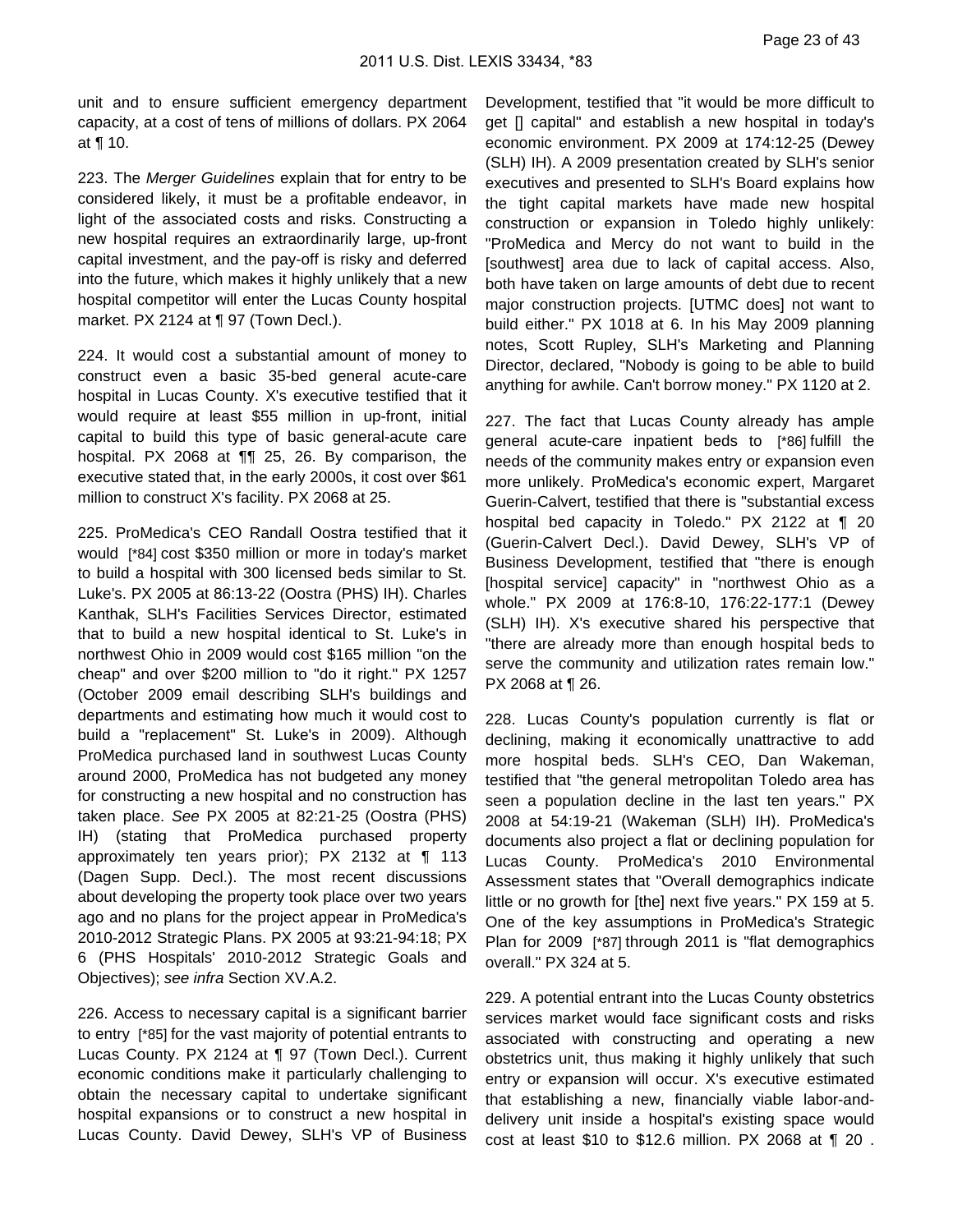Page 24 of 43

Further, X's executive testified that constructing a neonatal intensive care unit ("NICU") for high-risk births, in addition to establishing a labor-and-delivery unit, would cost tens of millions of dollars. PX 2064 at ¶ 10. X's executive also noted that Toledo-area hospitals with a NICU and Level II perinatal referral center are "required by law to have an in-house obstetrician and inhouse anesthesiologist that can provide obstetrical coverage, two costly resources." PX 2068 at ¶ 19.

230. In addition, obstetrics services typically do not generate sufficient revenue to cover their costs, making it economically undesirable to expand or build an obstetrics unit. David Dewey, SLH's Vice President of [\*88] Business Development, testified that SLH's obstetrics unit "does not financially cover its costs." PX 2009 at 243:21-25 (Dewey (SLH) IH). X's executive affirmed that "[o]bstetrics is often a money-loser for hospitals because payments tend to be low, but expenses are high." PX 2068 at ¶ 19. X's representative also asserted that it is difficult to operate a profitable labor-and-delivery unit. PX 2064 at 10.

231. The decline in the overall birthrate over the last decade in Lucas County makes entry or expansion into obstetrics particularly unappealing. David Dewey, SLH's Vice President of Business Development, testified that "[t]he overall OB business in northwest Ohio is going down." PX 2009 at 171:14-15 (Dewey (SLH) IH). The Project Director of PHS's Regional Perinatal Center Program sent an email in September 2010 that provided the statistics for total deliveries in Lucas County, noting that deliveries decreased from 2000 through 2009 and explaining that this downward trend has continued through June 2010. PX 1107. X's executive testified that "we're looking at [] a decrease, continually predictable decrease, in the number of births in and about Lucas County." PX 2018 at 37:12-14.

232. [\*89] Under the Merger Guidelines, for entry or expansion to be sufficient, it must replace at least the scale and strength of one of the merging firms in order to replace the lost competition from the Acquisition. PX 2214 at § 9.3 (Merger Guidelines). Here, any entry that does occur will not be sufficient under the Merger Guidelines, for many of the same reasons that entry is unlikely in the first place. Due to the time and significant expense it takes to become established in the market and earn a sufficient return on investment, an entrant would have a difficult time competing successfully in the market and replacing the competition eliminated from the Acquisition. PX 2124 at ¶ 98 (Town Decl.).

233. Establishing a new hospital, let alone obtaining sufficient market share to earn a sufficient return on investment, is challenging. David Dewey, SLH's Vice President of Business Development, testified that if another hospital entered Lucas County, it "would have to establish its own market share. It would have to hire its own staff, get its own medical staff support," all of which he stated would be difficult because of the tight capital markets. PX 2009 at 174:12-25 (Dewey (SLH) IH).

234. A [\*90] new entrant also would have a difficult time establishing a new obstetrics unit that would sufficiently replace the competition eliminated by the Acquisition. X's executive stated that "[t]oday, it would take a substantial monetary commitment to construct a birthing center and hire a sufficient number of obstetricians to generate enough deliveries to break even." PX 2068 at ¶ 23. The executive also testified: "One of the most significant difficulties with creating a financially viable obstetrics unit is the ability to encourage obstetricians to utilize the new unit." PX 2068 at ¶ 21. The executive noted that "many obstetricians are employed by ProMedica, which instructs its obstetricians to direct expectant mothers to use ProMedica hospitals," making it difficult to gain market share. PX 2068 at ¶ 19. Therefore, any new obstetrics entry is highly unlikely to be sufficient to restore the competition lost by the Acquisition.

### **B. No Planned Expansion by Existing Lucas County Firms**

235. Neither X nor Y has plans to construct a new hospital in Lucas County. Several years ago, X purchased land in southwest Lucas County and considered building a small, 34-bed hospital that would have provided [\*91] limited general medical/surgical care, and would not have offered services such as obstetrics or pediatrics. PX 2068 at ¶ 24. However, X's executive recently testified that X has "no plans to [build a hospital] now, if ever" in Lucas County. PX 2068 at ¶ 24. The executive stated that "X only considered opening a new hospital" through a "50-50 joint venture with participating physicians" so that "X could align objectives with the physicians and share ownership risks." PX 2068 at ¶ 24 . The executive testified that because the recently enacted 2010 Healthcare Reform Act prohibits physicians from holding a financial investment in a hospital, X no longer plans to build a hospital on its southwest land. PX 2068 at ¶ 24.

236. Similarly, X's representative testified that "X does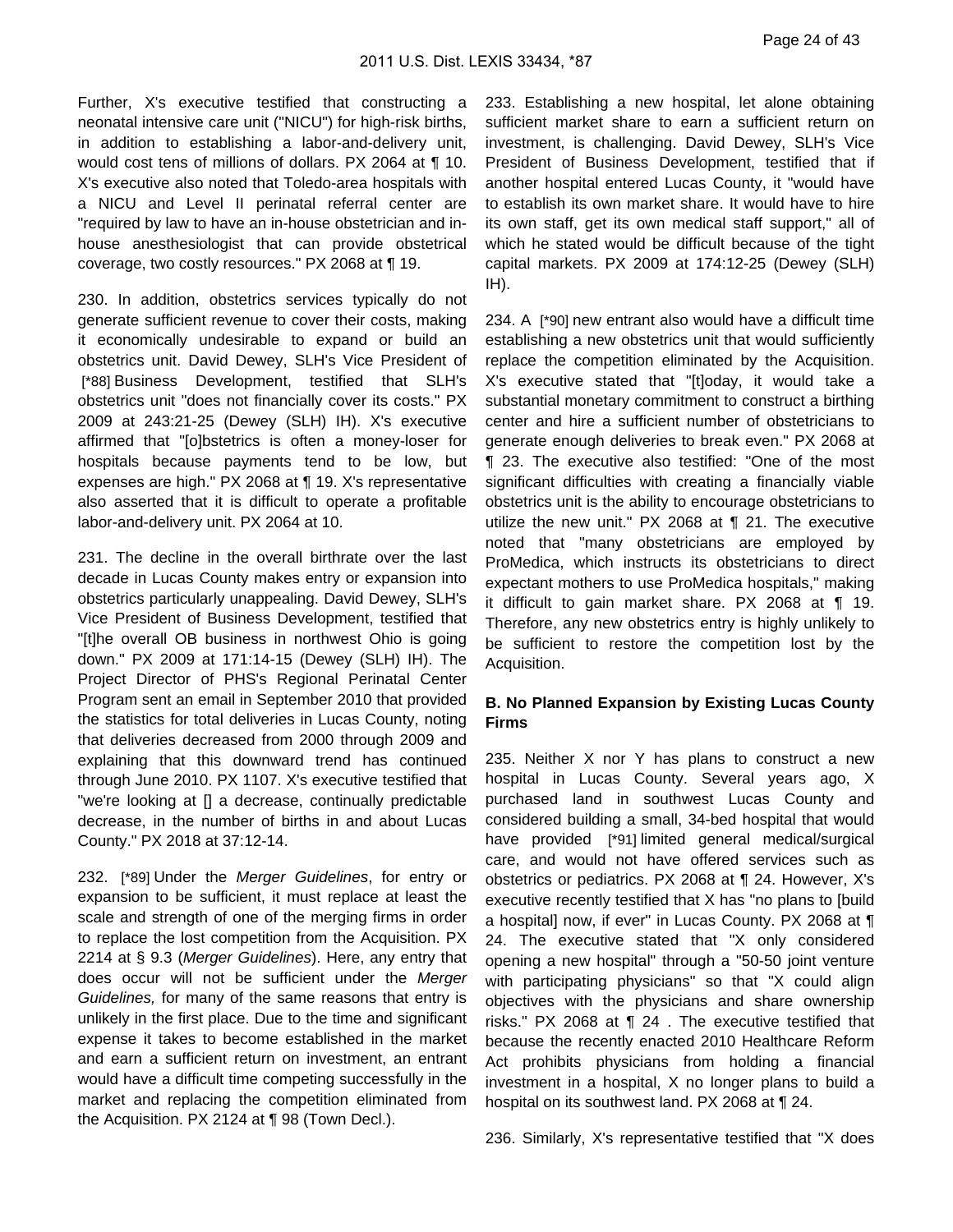not currently have any plans to construct a new hospital in the greater Toledo area." PX 2064 at ¶ 11. In particular, X does not have plans to adjust or expand its general acute-care inpatient services in response to ProMedica's acquisition of St. Luke's. PX 2064 at ¶ 11. X's representative testified that a five-percent rate increase would not cause X to rededicate registered beds from their current usage to general [\*92] acutecare inpatient beds. PX 2019 at 69:24-71:7.

237. X has no plans to expand, and Y has no plans to offer, obstetrics services in Lucas County, even if rates for obstetrics services rose by a significant amount as a result of the Acquisition. X's executive asserted that it is not "worthwhile to open a new birthing center at X or another location." PX 2068 at ¶ 23. X's executive further testified that X "would not build obstetrics." PX 2018 at 56:3-10. Y's representative also testified that "it is highly unlikely that Y will build a new obstetrics or delivery unit in the greater Toledo area in the next few years, if ever" even if rates for obstetrics services increased by "10 to 15 percent." PX 2064 at ¶ 10.

### **XII. THE ACQUISITION PRODUCES NO CREDIBLE MERGER-SPECIFIC EFFICIENCIES TO REBUT THE PRESUMPTION OF COMPETITIVE HARM**

238. The Horizontal Merger Guidelines ("Merger Guidelines") provide a framework within which to assess the efficiencies that PHS alleges may result from the Acquisition. PX 2214 at § 10 (Merger Guidelines).

#### **A. The Asserted Efficiencies Are Not Credible**

239. The May 6, 2010 "Efficiencies Analysis of the Proposed Joinder of PHS Health System and OhioCare Health System" [\*93] ("Compass Lexecon Report") is a summary of work done primarily by PHS management, under the oversight of Compass Lexecon, an economic consulting firm specializing in antitrust merger litigation. PX 20 at 1-39 (Compass Lexecon Report); PX 2005 at 293:17-21 (Oostra (PHS) IH). The Compass Lexecon Report was created to present the alleged efficiencies that may result from the Acquisition. PX 20 at 3-4.

240. The proposed efficiencies in the Compass Lexecon Report represent an "initial plan." PX 2005 at 291:16-19 (Oostra (PHS) IH). Mr. Oostra, PHS's CEO, testified about the contents of the report: "if we don't find those efficiencies, we will find other efficiencies." PX 2005 at 294:15-25 (Oostra (PHS) IH).

241. PHS's CFO Kathleen Hanley testified that the conclusions in the Compass Lexecon Report were

based on a mere "gut feeling" that the Acquisition would generate efficiencies. PX 2002 at 206:14-207:3 (Hanley (PHS) IH).

242. The Compass Lexecon Report itself acknowledges: "estimates . . . are preliminary and subject to further analysis, revision, and substantiation." PX 20 at 3 (Compass Lexecon Report).

243. Key St. Luke's personnel who would be bestpositioned to consider possible efficiencies [\*94] had little or no input into the efficiencies calculations. Douglas Deacon, Vice President of Professional Services at SLH, never saw the Compass Lexecon Report before his investigational hearing in September 2010. PX 2010 at 191:16-192:4. His involvement with the development of the analysis was "nil," even though the analysis was "something [he] should be involved with." PX 2010 at 193:5-194:3 (Deacon (SLH) IH).

244. Dennis Wagner, SLH's Interim Treasurer at the time of the Acquisition, had never before seen the Compass Lexecon Report when he was presented with a copy during his investigational hearing in September 2010. PX 2014 at 156:4-18 (Wagner (SLH) IH). Mr. Wagner testified that the report's alleged savings for supply chain efficiencies involved "no[] or very little analysis." PX 2014 at 204: 19-22 (Wagner (SLH) IH). He said of the speech-and-hearing services efficiency claim, "I don't believe this claim." PX 2014 at 173:1-8 (Wagner (SLH) IH).

245. In her two declarations, Ms. Guerin-Calvert does not discuss most of the efficiency claims contained in the Compass Lexecon Report. See PX 2122 (Guerin-Calvert Decl.); PX2136 (Guerin-Calvert Supp. Decl.). Indeed, Ms. Guerin-Calvert admitted [\*95] that she had not conducted an efficiencies analysis. PX 2026 at 42:18-24 (Guerin-Calvert Dep.). ProMedica has put forth no other expert testimony on the issue of efficiencies.

### **1. Revenue Enhancements Are Not Cognizable Efficiencies**

246. The numerous claimed revenue enhancement opportunities are not true efficiencies because they merely shift revenue among the participants in the market and, in effect, do nothing more than increase PHS's bottom-line. PX 2132 at ¶¶ 99-110 (Dagen Supp. Decl.) To be credited, an efficiency must either reduce costs or increase output. PX 2132 at ¶ 100 (Dagen Supp. Decl.); PX 20 at 29-33 (description of revenue enhancement efficiencies in Compass Lexecon Report). The claimed revenue enhancements do neither.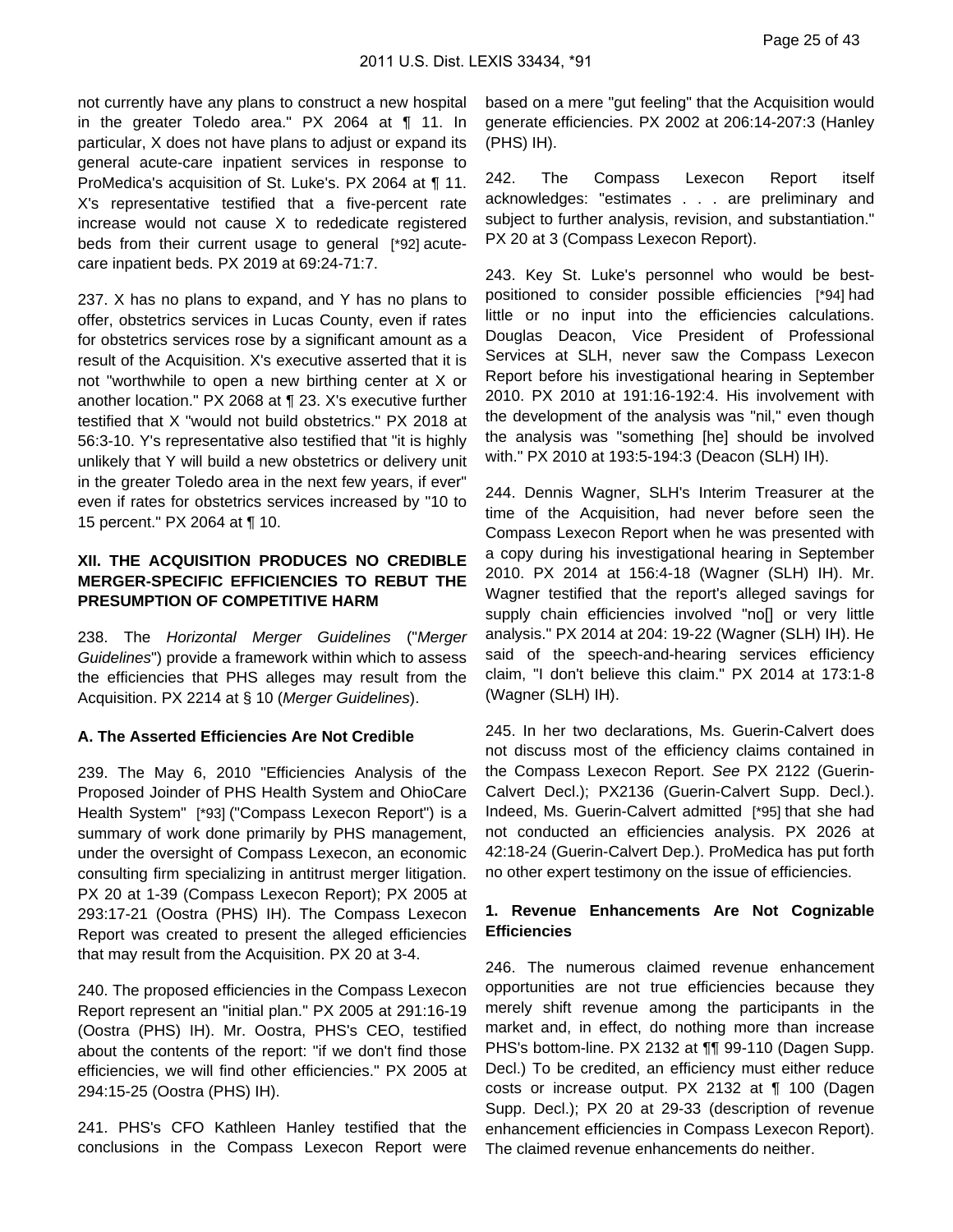### **2. Capital Cost Avoidance Opportunities Are Not Cognizable Efficiencies**

247. The bulk of the claimed efficiencies from the Acquisition are avoided capital costs. See PX 20 at 6-7 (summary of efficiencies). In general, capital cost avoidance claims are not cognizable efficiencies. PX 2138 at ¶ 62 (Town Supp. Decl.). Firms invest in their businesses to better compete and thus enhance consumer welfare, and if these competition-driven investments are "avoided," [\*96] consumers generally are left worse off. PX 2138 at ¶ 62 (Town Supp. Decl.). Moreover, ProMedica's claims of capital cost avoidance are suspect because ProMedica had no plans to invest the capital that it claims it would have spent without the Acquisition. PX 2132 at ¶¶ 113-114 (Dagen Supp. Decl.)

248. ProMedica alleges that, as a result of the Acquisition, it may be able to avoid spending \$90 - 100 million on constructing and equipping a new hospital at its "Arrowhead" property (located less than three miles away from SLH). PX 20 at 35 (Compass Lexecon Report); PX 2104 at ¶ 30 (Akenberger Decl.). In the course of describing the asserted Arrowhead hospital capital cost avoidance, Ms. Hanley testified that PHS joined with SLH "instead of investing millions of dollars in a competing facility." PX 2002 at 243:22-244:22 (Hanley (PHS) IH).

249. Even if cognizable in theory, the alleged capital cost avoidance savings from not constructing and equipping a new hospital on ProMedica's Arrowhead property cannot be credited under the facts here. PX 2132 at ¶ 111-113 (Dagen Supp. Decl.); PX 2138 at ¶¶ 63-64 (Town Supp. Decl.). Mr. Oostra testified that ProMedica has owned the Arrowhead land for a [\*97] decade. PX 2005 at 82:21-25 (Oostra (PHS) IH). Yet PHS has not broken ground, obtained permits, or even undertaken site planning at Arrowhead in recent years. PX 2132 at ¶ 113 (Dagen Supp. Decl.). The Arrowhead project does not appear in PHS's 2010-2012 Strategic Plans. PX 6 (PHS Hospitals' 2010-2012 Strategic Goals and Objectives); PX 7 (PHS 2010-2012 Strategic Goals and Objectives). Aside from PHS' arguments in court, there is no evidence to suggest that PHS was likely to construct a new hospital at Arrowhead in the next few years, if ever.

250. ProMedica also alleges that the Acquisition may enable it to avoid spending \$25 to 30 million to construct a second bed tower at Flower Hospital. PX 20 at 36 (Compass Lexecon Report); PX 2104 at ¶ 31 (Akenberger Decl.). Mr. Dagen concluded that PHS's

capital cost avoidance claim relating to the Flower Hospital bed tower is unsubstantiated. PX 2132 at ¶ 114 (Dagen Supp. Decl.). PHS's Strategic Plans do not include plans to construct a second bed tower at Flower any time in the near future. PX 6 (PHS Hospitals' 2010- 2012 Strategic Goals and Objectives); PX 7 (PHS 2010- 2012 Strategic Goals and Objectives). Ms. Hanley testified that PHS's plans [\*98] for financing the expansion were "premature until we really get to a point where we prioritize, authorize . . ." and said that plans had not yet reached the Board level. PX 2002 at 248:24- 246:4, 249:14-15 (Hanley (PHS) IH). Scott Fought, SLH's Administrative Director of Finance, stated in an email that he had "no basis" for the costs he assigned to building the Flower bed tower (which were used as the basis for the capital cost avoidance savings alleged in the Compass Lexecon Report). PX 394 at 2.

251. ProMedica alleges that the Acquisition may save St. Luke's approximately \$7.6 to \$15.6 million in avoided costs relating to implementation of an Electronic Medical Records ("EMR") system and other information technology upgrades. PX 20 at 38 (Compass Lexecon Report); PX 2104 at ¶ 32 (Akenberger Decl.). These claims overstate any savings that might be achieved relating to EMR. PX 2132 at ¶ 116 (Dagen Supp. Decl.). In particular, the Compass Lexecon Report asserts a higher price than what is indicated in ordinary course documents for implementing an EMR at SLH absent the joinder. PX 2132 at ¶ 116 (Dagen Supp. Decl.). The Compass Lexecon Report also overstates any potential savings because [\*99] it fails to deduct over \$6 million in expected federal subsidies from SLH's total expected costs relating to EMR implementation. PX 2132 at ¶ 116 (Dagen Supp. Decl.).

252. Mr. Deacon's testimony and a St. Luke's presentation on EMR indicate that a standalone St. Luke's would receive significant subsidies to fund the project through the American Recovery and Reinvestment Act of 2009. PX 2010 at 213:9-23 (Deacon (SLH) IH); PX 1281 at 12 (Finance Pillar Challenge Presentation). The Compass Lexecon Report also fails to take these subsidies into account when estimating how much St. Luke's would have spent on EMR absent the Acquisition. PX 2132 at ¶ 116 (Dagen Supp. Decl.). And a declaration filed by the Chairman of the St. Luke's Board suggests that SLH's costs on a standalone basis for implementing "necessary" EMR and information technology upgrades would be substantially lower than the costs asserted in the Compass Lexecon Report. PX 2106 ¶ 10 (Black (SLH) Decl.) (describing total information technology cost of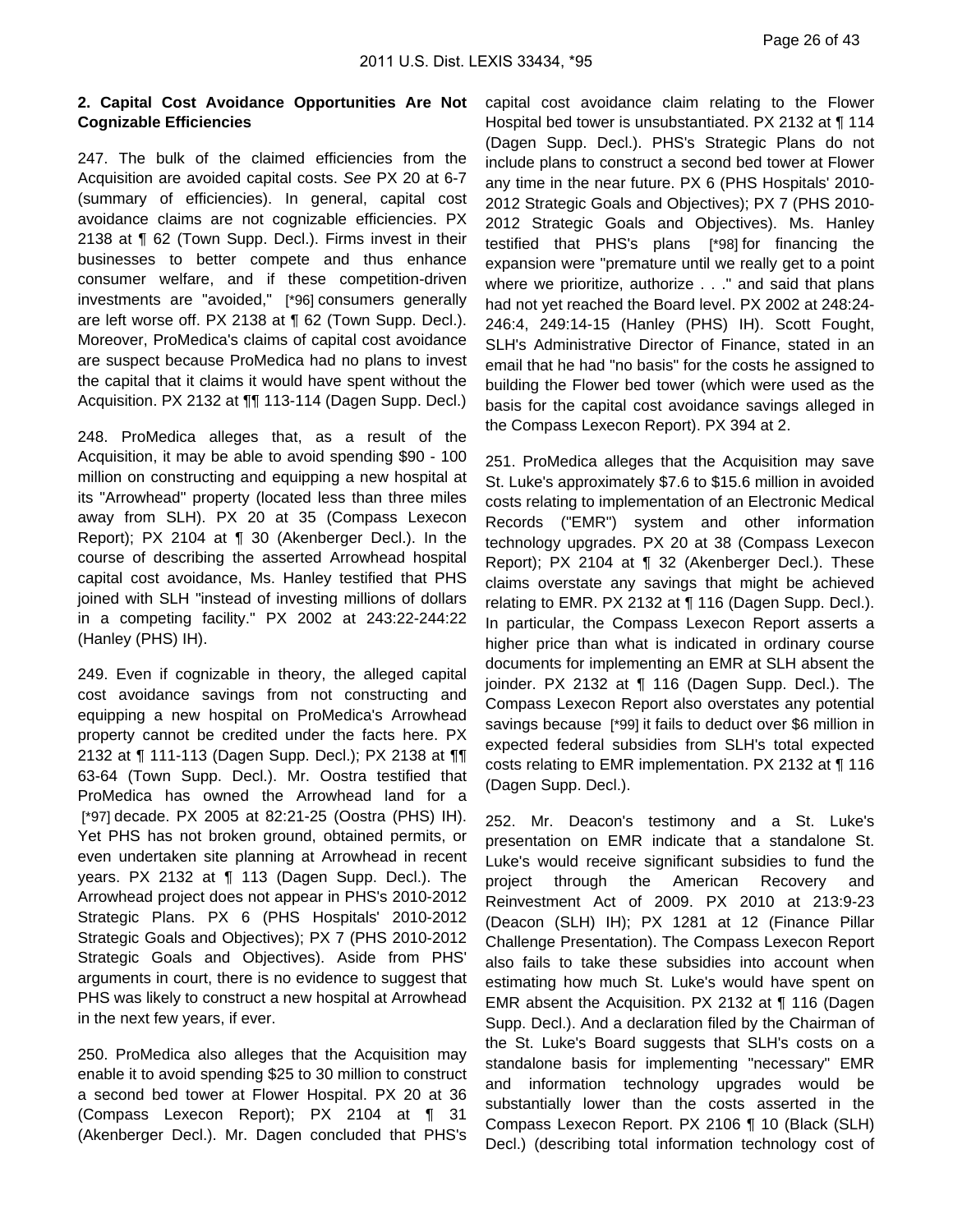\$12 to \$14 million); PX 20 at 38 (Compass Lexecon Report alleges costs of \$5 to \$9 million on information technology application upgrades, and \$11 to \$15 million on EMR).

#### **B. The** [\*100] **Asserted Efficiencies Are Speculative**

253. The Merger Guidelines state that "[e]fficiency claims will not be considered if they are vague, speculative, or otherwise cannot be verified by reasonable means." PX 2214 at § 10 (Merger Guidelines).

254. Virtually all of the claimed efficiencies in the Compass Lexecon Report contain the caveat that they "may" be accomplished by the Acquisition. PX 20 (Compass Lexecon Report).

255. The Compass Lexecon Report alleges that the Acquisition may generate \$1.3 million in savings from shifting SLH's inpatient rehabilitation services to Flower Hospital, a figure that subsequently was reduced to \$200,000. PX 20 at 11 (Compass Lexecon Report); PX 2104 at ¶ 9 (Akenberger Decl.).

256. The inpatient rehabilitation efficiency claim involves only a few hundred thousand dollars of cost reductions, and the remaining \$1 million in alleged savings actually constitutes a price increase to consumers. PX 2132 at ¶¶ 74-75 (Dagen Supp. Decl.).

257. The Compass Lexecon Report asserts that the Acquisition may generate \$1.45 million in savings from consolidating Heart/Vascular, Orthopedics, Women's, Neuro/Stroke, Cancer and Pulmonary services at either a PHS or SLH facility. [\*101] PX 20 at 13 (Compass Lexecon Report). These asserted savings are unsubstantiated because PHS has not conducted a detailed analysis of clinical consolidation opportunities that might result from the Acquisition. PX 2132 at ¶ 78- 79 (Dagen Supp. Decl.). Mr. Akenberger, PHS's Senior Vice President of Finance, confirmed in his December 23, 2010 declaration that the consolidation of clinical services is still "not yet quantified." PX 2104 at ¶ 10 (Akenberger (PHS) Decl.).

258. In January 2011, Navigant Consulting completed a preliminary "Executive Summary" of clinical service consolidation recommendations but did not provide details of how St. Luke's would be impacted by clinical consolidations. The summary primarily addresses relocating existing ProMedica services to existing ProMedica facilities. PX 396 at 8-10 (Clinical Integration Strategy Executive Summary).

259. The Compass Lexecon Report states that approximately \$1.4 million in savings may arise from lowering St. Luke's physician coverage costs in General Surgery, Obstetrics, and Interventional Services to a median benchmark rate. PX 20 at 23. Mr. Dagen concluded that these claims are unsubstantiated because ProMedica assumed that [\*102] St. Luke's could lower its physician coverage costs to the benchmark median rate without any consideration of why St. Luke's rates might be higher in the first place. PX 2132 at ¶¶ 93-94 (Dagen Supp. Decl.). Ms. Steele testified that the physician coverage contracts discussed in the Compass Lexecon Report "aren't apples to apples" because they contain different duties. PX 2000 at 182:1-183:8 (Steele (PHS) IH).

260. ProMedica mistakenly used the benchmark median rate for the lower-priced restricted (part-time) obstetrics coverage, when St. Luke's was paying for the highpriced unrestricted obstetrics coverage prior to the Acquisition, leading to an overstatement of alleged savings. PX 33 at 1, 8 (PHS back-up materials for physician coverage efficiency); PX 2132 at ¶ 95 (Dagen Supp. Decl.).

261. Mr. Dagen concluded that many other efficiency claims asserted by ProMedica are unsubstantiated and speculative because the back-up materials submitted by ProMedica lacked details about how prices paid by St. Luke's and ProMedica differ and omitted analyses of ProMedica's capacity to absorb St. Luke's volumes. These claims include: lowering the prices that St. Luke's pays for its supplies, cost [\*103] savings from transferring St. Luke's pathology lab testing services to TTH, eliminating interventional services contracts at St. Luke's, lowering obstetrics coverage costs, and moving St. Luke's speech and hearing services from a third party provider to in-house at PHS. PX 2132 at ¶¶ 88, 91, 95- 98 (Dagen Supp. Decl.).

## **C. The Proposed Efficiencies Are Not Merger-Specific**

262. The Merger Guidelines "credit only those efficiencies likely to be accomplished with the proposed merger and unlikely to be accomplished in the absence of either the proposed merger or another means having comparable anticompetitive effects. These are termed merger-specific efficiencies." PX 2214 at § 10 (Merger Guidelines).

263. A substantial portion of the claimed efficiencies could be achieved by St. Luke's through an affiliation with UTMC. PX 2132 at ¶ 121 (Dagen Supp. Decl.) See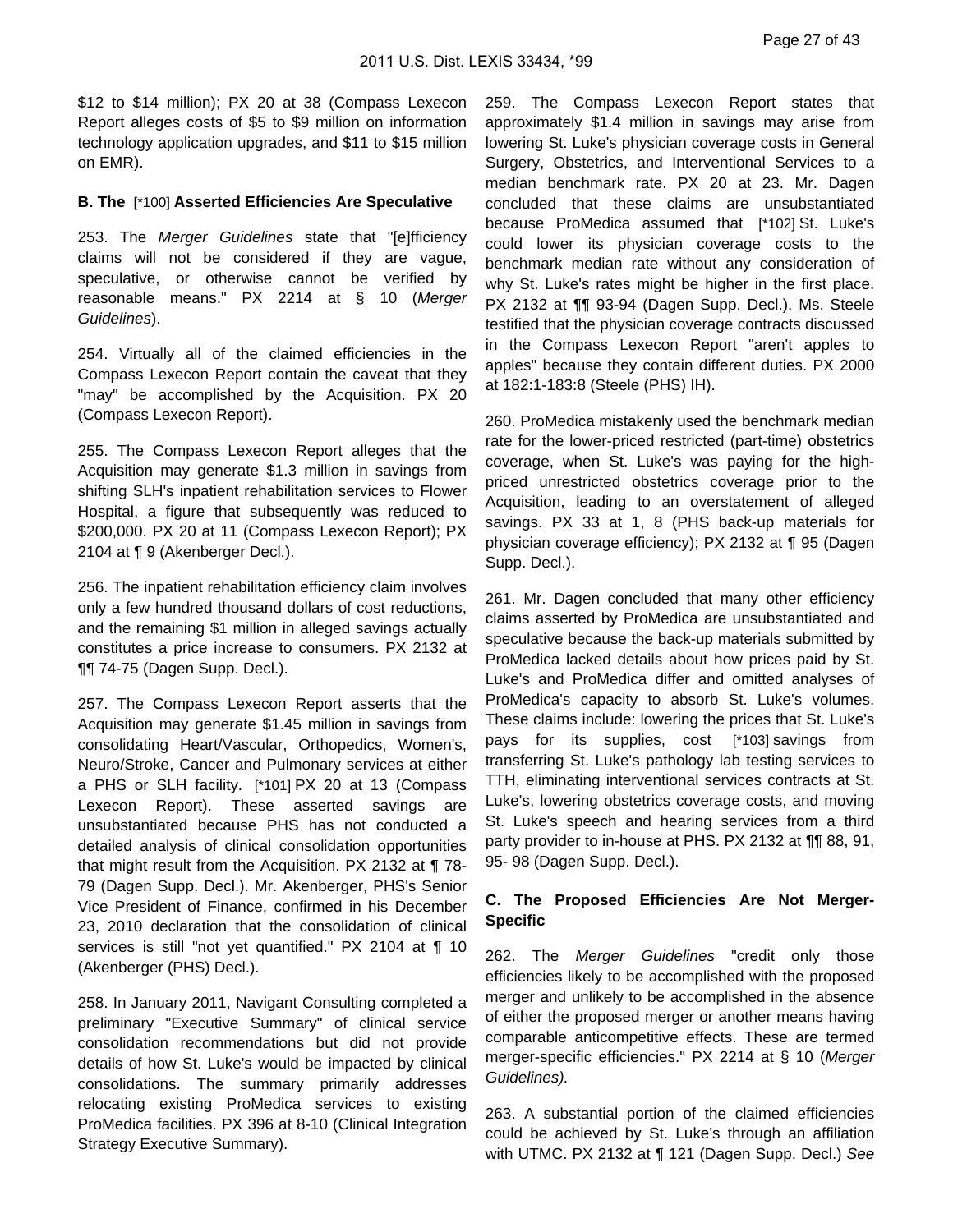also PX 2206 at 3- 4.

264. A 2009 St. Luke's Board presentation described various "clinical consolidation" opportunities that could result from a UTMC affiliation. PX 1035 at 9 (SLH 2009 "Affiliation Analysis Update"); cf. PX 20 at 12 (description of clinical consolidation efficiency in Compass Lexecon Report). In early 2009, SLH's CFO [\*104] at the time, David Oppenlander, sent an email to St. Luke's CEO Dan Wakeman that stated: "X has a Y agreement . . . [i]f we were to move down that pathway, that would be [an] inexpensive way to get into one of the big 6 [Health Information Management] systems." PX 1317 at 1; cf. PX 20 at 38 (description of EMR efficiency in Compass Lexecon Report). St. Luke's CEO noted that "[t]he community and organizational benefits of [a] partnership [with UTMC] are endless" and that "[i]n terms of reduction of expense, a closer relationship with [UTMC] would provide just as much value as the two systems [Mercy and ProMedica]." PX 1406 (July 2009 Wakeman (SLH) e-mail to Dr. Gold(UTMC)); PX 1407 at 1 (Oct. 2009 Wakeman (SLH) e-mail to Dr. Gold (UTMC)); see also PX 2023 at 148:5- 149:21 (Wakeman (SLH) Dep.).

265. In addition to concluding that St. Luke's could attain many of the alleged efficiencies by merging with UTMC, Mr. Dagen also determined that several of the cost savings, and all of the revenue enhancement efficiencies, alleged in the Compass Lexecon Report are not merger-specific because they could be achieved unilaterally by either SLH or PHS absent the Acquisition. For instance, PHS intends [\*105] to reduce SLH's staffing level to reflect PHS's practices at Flower Hospital. PX 20 at 15 (Compass Lexecon Report). However, this alleged efficiency could be accomplished without the Acquisition because there is nothing proprietary about PHS's "best practices" with respect to "proper" staffing levels, meaning that SLH could have cut staff on its own if it believed doing so was appropriate. PX 2132 at ¶ 82 (Dagen Supp. Decl). Furthermore, testimony by SLH and PHS executives revealed that cutting staff at SLH could lower its quality of care, but no such analysis was performed when calculating the savings from this alleged efficiency. PX 2009 at 188:20-189:3 (Dewey (SLH) IH) (stating that SLH is "a pretty lean organization" and that cutting staff "would be impacting our service, our quality"); PX 2011 at 199:1-7 (Akenberger (PHS) IH).

266. The Compass Lexecon Report also states that the Acquisition may generate \$4.5 million in savings from eliminating a family practice residency program and

replacing it with a regular physician's practice. PX 20 at 16 (Compass Lexecon Report). ProMedica's CFO Kathleen Hanley testified that there is an excess of family practice doctors in Toledo, and that [\*106] ProMedica intends to close a family practice residency program housed at a PHS (not SLH) facility after the Acquisition. PX 2002 at 211:25-213:6 (Hanley (PHS) IH). As a result, this efficiency is not mergerspecific because PHS could have eliminated one of its residency programs on its own absent the Acquisition. PX 2132 at ¶ 86 (Dagen Supp. Decl.).

267. Defendant asserts approximately \$2.1 million of efficiencies relating to implementing new coding and charge capture practices at SLH, and \$467,000 from increasing referrals between PHS and SLH facilities. PX 20 at 30, 32-33 (Compass Lexecon Report). SLH could have improved its coding and charge capture "best practices" on its own, and SLH and PHS each could have unilaterally increased referral of patients to each other without the Acquisition in place. PX 2132 at ¶¶ 102-106, 110 (Dagen Supp. Decl.). Dennis Wagner, SLH's Finance Director, testified about the coding and charge capture efficiency claim: "I would not think there was that much opportunity, because I believe our routines are proper and correct right now." PX 2014 at 209:15-24 (Wagner (SLH) IH).

268. The final asserted revenue enhancement is the addition of St. Luke's to the [\*107] Paramount provider network. PX 20 at 31 (Compass Lexecon Report). This alleged efficiency also could have been accomplished absent the Acquisition. PX 2132 at ¶ 109 (Dagen Supp. Decl.). SLH's executives expressed interest in participating in Paramount's provider network prior to the Acquisition. PX 2008 at 135:1-14 (Wakeman (SLH) IH) ("we'd really like to get back in"). Ron Wachsman, PHS's Vice President of Managed Care, testified that it was PHS's reluctance that prevented SLH from being a part of the Paramount provider network prior to the Acquisition. PX 2006 at 203:16-22 (Wachsman (PHS) IH).

### **D. The Proposed Efficiency Projections Appear Designed for Litigation**

269. Projections of efficiencies may be viewed with skepticism, particularly if they are generated outside of the usual business planning process. PX 2214 at § 10 (Merger Guidelines).

270. By late 2009, SLH leadership was aware that a transaction with PHS would generate an antitrust review. PX 1030 at 17 (SLH 2009 "Affiliation Analysis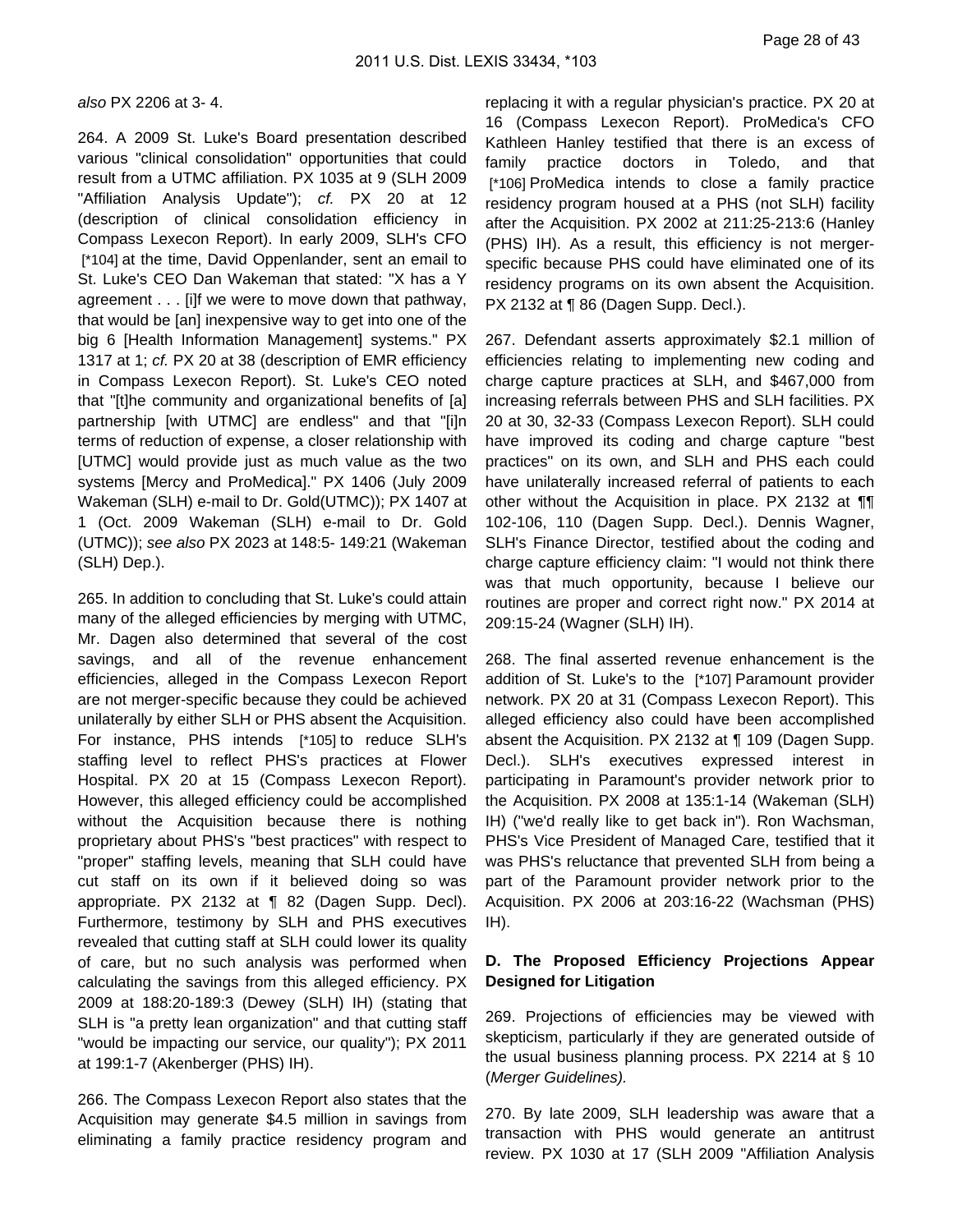Update" to the St. Luke's Board containing HHI calculations). Even before Plaintiffs' investigation began, PHS had budgeted hundreds of thousands of dollars for the anticipated antitrust review, [\*108] which it expected would last at least several months. PX 77 (PHS "High Level Timeline"); PX 2021 at 86:19-87:7 (Oostra (PHS) Dep.). A January 2010 document planning for the Acquisition includes references to "[e]fficiency [e]xperts" and "[e]fficiency expert reports" under the column "Antitrust Review." PX 77 at 1 (PHS "High Level Timeline"). And a PHS executive testified that they hired Compass Lexecon, in part, to present an efficiencies analysis of the Acquisition during regulatory review. PX 2005 (Oostra (PHS) IH) at 284:14-285:12; PX 2002 (Hanley (PHS) IH) at 225:15-24.

271. The Compass Lexecon Report that contains PHS's alleged efficiencies includes a summary of the underlying process used to generate and document the asserted efficiencies. The report's summary states that the process was "supervised by antitrust counsel" and that "Compass Lexecon's role . . . was to provide antitrust guidance." PX 20 at 3 (Compass Lexecon Report).

272. After ProMedica received "[u]nfavorable responses from Compass Lex[e]con" because it had not "accomplished enough in savings," PHS concluded that it would "need to be more aggressive with a timeline of the first 3-5 years" because the "FTC discounts [\*109] [the] value of [efficiencies] each year the farther out you go." PX 1136 at 1 (PHS "Joinder Efficiencies Opportunities") (emphasis added).

## **E. The Proposed Efficiencies Do Not Outweigh the Anticompetitive Harm Resulting From the Acquisition**

273. Dr. Town concurred with Mr. Dagen's analysis of PHS's alleged efficiencies, and concluded that the alleged benefits of the Acquisition would not outweigh the significant competitive harm that would result from the Acquisition. PX 2138 at ¶ 61 (Town Supp. Decl.).

### **F. Healthcare Reform Measures Do Not Justify the Acquisition**

274. Ongoing healthcare reform provides incentives for providers to form Accountable Care Organizations ("ACO"). PX 1449 at 14-15 (Nov. 2009 Reform Readiness Assessment by Kaufman Hall). Another component of healthcare reform is the installation of Electronic Medical Records ("EMR"or "EHR") systems at hospitals. PX 2102 at ¶ 38 (Wakeman (SLH) Decl.).

275. Because SLH was, prior to the Acquisition, a lowcost and high-quality provider, it was well-positioned to take advantage of pending healthcare reform. PX 1072 at 1 ("Key Messages from St. Luke' Hospital"). Furthermore, it was in a financial position to implement an EMR system [\*110] and appeared motivated prior to the Acquisition to do so in time to receive federal subsidies. PX 2132 at ¶ 28 (Dagen Supp. Decl.); PX 2010 at 213:9- 12 (Deacon (SLH) IH).

### **1. ACO Requirements Have Not Yet Been Finalized**

276. Providers in an ACO agree to be accountable for quality, cost, and overall care in exchange for a share of the savings achieved. PX 1449 at 14-15 (Nov. 2009 "Reform Readiness Assessment" by Kaufman Hall). The savings achieved by an ACO can be shared via contractual relationships, joint ventures, and other methods besides mergers, joinders, or acquisitions. PX 2023 at 111:3-8 (Wakeman (SLH) Dep.); PX 1449 at 20- 22 (Reform Readiness Assessment by Kaufman Hall). Indeed, it is likely that, absent this Acquisition, an independent St. Luke's would participate both in ProMedica's and Mercy's ACOs — if invited — rather than being limited to only ProMedica's. PX 2023 at 111:14-16 (Wakeman (SLH) Dep.).

277. Healthcare reform remains in flux, and the nature and form of ACOs remain undetermined. SLH's CEO, Mr. Wakeman, noted: "I think we know there's going to be ACOs. Exactly what they're going to look like and who's going to be in them and how they're going to perform has yet [\*111] to be defined." PX 2023 at 114:17-20 (Wakeman (SLH) Dep.). Mr. Wakeman added: "[i]t's all speculation at this point because again ACO rules haven't been finalized yet." PX 2023 at 111:24-112:1 (Wakeman (SLH) Dep.). As a result of the ACO rules not yet being clearly defined, SLH's CEO has not studied them in depth. PX 2023 at 114:8-9 (Wakeman (SLH) Dep.).

278. Another component of healthcare reform is the implementation of an EMR system at all hospitals. Under the American Recovery and Reinvestment Act of 2009, hospitals receive incentives for meeting certain "meaningful use" targets for degrees of implementation. PX 1281 at 10-12 (SLH "Financial Pillar Challenge").

### **2. Independent St. Luke's Was Well-Positioned for Healthcare Reform**

279. In November 2009, St. Luke's concluded that it was "uniquely positioned for a smooth transition to expected health care reform. The hospital already focuses on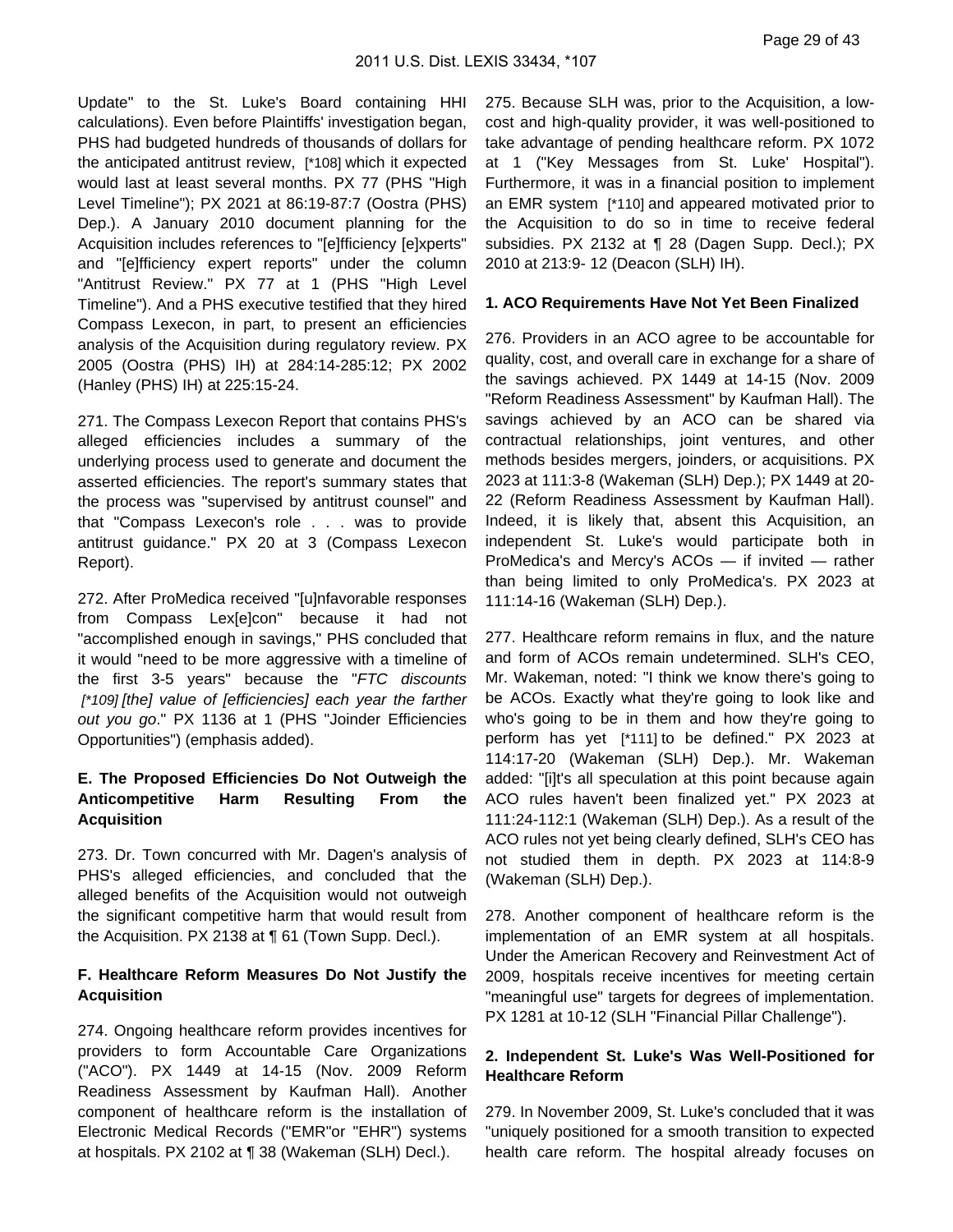quality and cost — key components of reform." PX 1072 at 1 ("Key Messages from St. Luke's Hospital"). Further, St. Luke's could have participated in Lucas County ACOs without the Acquisition. See PX 2023 at 111:14- 16 (Wakeman (SLH) Dep.).

280. In a "Competitive Profile Matrix" conducted in the ordinary [\*112] course of business, St. Luke's concluded that its "low cost position" and "[i]nformation flow and infrastructure" meant that it had "much already in place to deal with possible upcoming changes" related to healthcare reform. PX 1132 at 4-5.

281. At the time of the Acquisition, St. Luke's had adequate reserves and cash from operations to fully fund the installation of an EMR system, and still have money left over to fund other capital projects, pay off its debt, and retain sufficient reserves for future use. PX 2132 at ¶¶ 29, 64 (Dagen Supp. Decl.).

282. SLH's ordinary course of business documents indicated that the cost of implementing an EMR system would be approximately \$12.5 million. PX 1281 at 17 (SLH "Financial Pillar Challenge"). St. Luke's already had placed a \$6 million "placeholder" on its capital budget for EMR. PX 22 at 2. Furthermore, St. Luke's concluded that it would qualify for \$6.3 million in federal subsidies to help fund its EMR system. PX 1281 at 12 (SLH "Financial Pillar Challenge").

283. Doug Deacon, SLH's Vice President of Professional Services, testified that SLH "would have to move forward" with implementing an EMR system absent the Acquisition. PX 2010 at 213:9-12 [\*113] (Deacon (SLH) IH).

### **XIII. PROMEDICA CANNOT MEET ITS BURDEN TO SHOW ST. LUKE'S IS A FAILING- OR FLAILING-FIRM**

### **A. Factual Predicates for Failing-Firm Defense are Lacking**

284. ProMedica cannot meet its burden to demonstrate that St. Luke's faced imminent failure and that St. Luke's adequately pursued less harmful alternatives, nor has ProMedica asserted a failing-firm defense in this proceeding.

### **1. St. Luke's Not in Grave Danger of Imminent Failure**

285. St. Luke's Hospital was not in grave danger of imminent failure. PX 2023 at 141:25- 142:12 (Wakeman

(SLH) Dep.); PX 2014 at 211:12-21 (Wagner (SLH) IH); PX 2021 at 45:19-24 (Oostra (PHS) Dep.).

286. The CEO of St. Luke's, Dan Wakeman, instituted a turnaround plan in 2008 that has been successful and has enabled St. Luke's to improve its financial condition significantly, as evidenced by numerous objective financial indicators. PX 2023 at 13:13-22 (Wakeman (SLH) Dep.); PX 1235 (Toledo Market Share Data); see infra Section XVI.B.

287. Plaintiffs' financial expert, Mr. Dagen, concluded that SLH's reserve fund and positive EBITDA have enabled it to make all necessary debt payments, pay its bills on time, and make necessary capital expenditures throughout [\*114] the last decade. PX 2132 at ¶ 11 (Dagen Supp. Decl.). Mr. Dagen also concluded that focusing solely on SLH's operating margin or cost coverage ratios does not capture its ability to make investments to maintain facilities and quality of care, as well as grow its business. PX 2132 at ¶¶ 20-21 (Dagen Supp. Decl.).

### **a. Pension Fund Loss is Misleading**

288. Mr. Dagen noted that the 2008 financial crisis precipitated a decline in SLH's pension fund that resulted in an anomalous "paper loss" of X dollars to SLH's operating income in 2009 compared to the year before. PX 2132 at  $\P$  40 n.46 (Dagen Supp. Decl.). Focusing solely on the pension shortfall in 2009 ignores the cyclical nature of financial markets and SLH's demonstrated ability to rebound from such events. Id. at ¶ 41.

289. The pension fund has since increased in value from its 2008 levels. Between 2007 and 2008, the fair market value of the plan assets declined from X dollars to Y dollars. PX 2132 at ¶ 40 (Dagen Supp. Decl.); PX 1060 at 15 (Feb. 2010 SLH Retirement Plan Actuarial Valuation Report). As of September 2010, the fair market value was X dollars. PX 1288 at 18 (SLH Sep. 2010 interim financial statements). Increases in the equity [\*115] markets since September 2010 likely have resulted in additional increases in the value of SLH's pension fund. Between August and September 2010 alone, the pension fund increased by over X dollars. Compare PX 1288 at 18 (SLH Sep. 2010 interim financial statements) with PX 1287 at 16 (SLH Aug. 2010 interim financial statements)).

290. As the pension fund value has increased, so has the pension funding level. In 2009, the pension was X percent funded, on par with large companies such as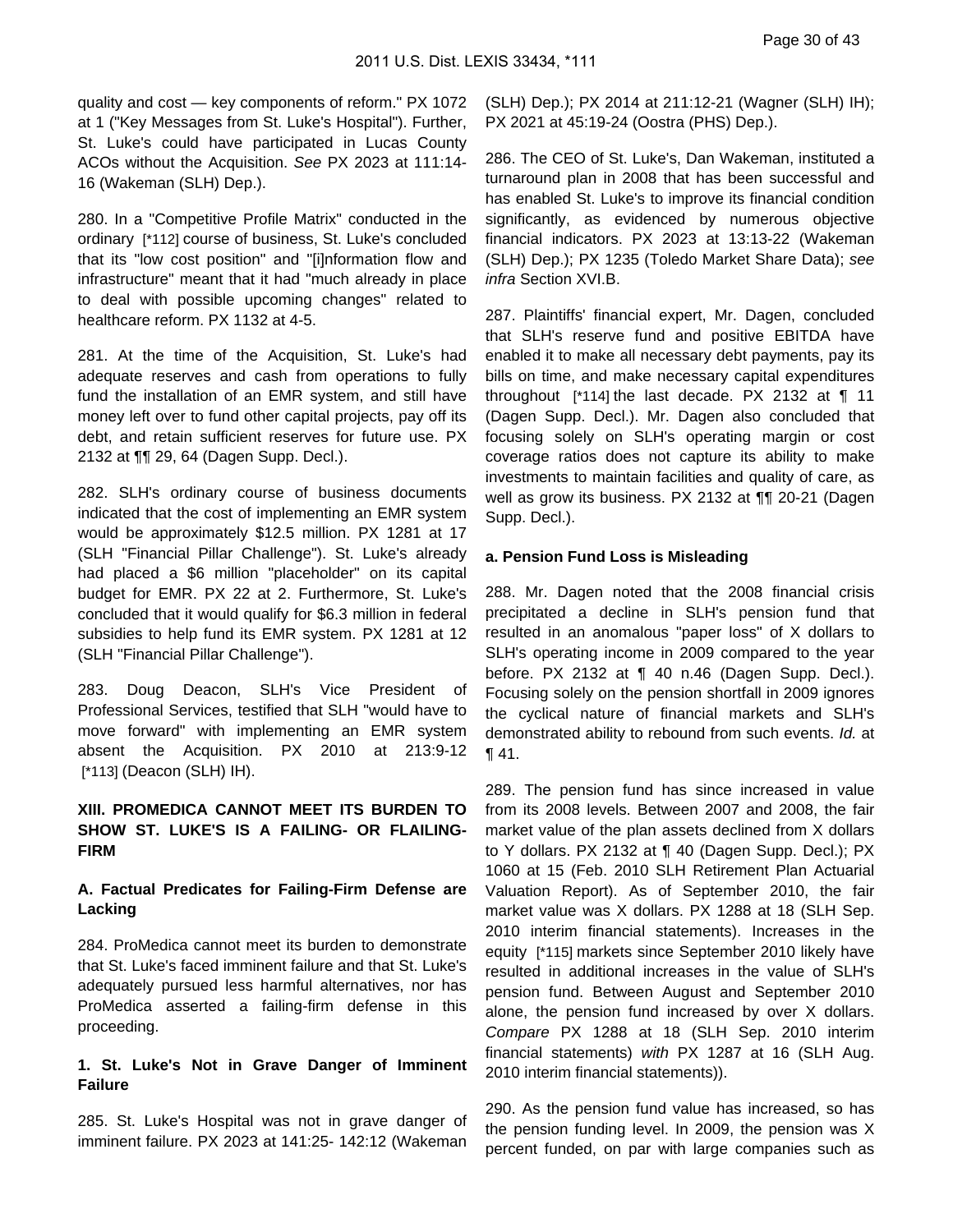Exxon Mobil, CBS, Disney, and Motorola. PX 2132 at ¶ 42 (Dagen Supp. Decl.); PX 1060 at 15 (Feb. 2010 SLH Retirement Plan Actuarial Valuation Report). The pension fund is now Y percent funded. PX 2023 at 14:22-15:3 (Wakeman (SLH) Dep.). Further, based on the current value of its pension fund and the average annual pension payments to SLH retirees, St. Luke's has sufficient funds to meet its obligations for the next decade and beyond, even assuming no increase in the value of fund assets. PX 2132 at ¶ 42 (Dagen Supp. Decl.).

### **b. SLH's Credit Rating is Not a Sign of a Firm in Distress**

291. Moody's Investors Service, Inc. ("Moody's") assigns a credit rating by performing a holistic qualitative and quantitative [\*116] analysis of the borrower. PX 1370 at 1 (Moody's Rating Methodology); PX 2130 at ¶ 13 (Brick Decl.). Moody's examines certain variables over time and in relation to the industry generally. PX 1370 at 5 (Moody's Rating Methodology); PX 2130 at ¶ 13 (Brick Decl.).

292. Immediately before the Acquisition by ProMedica, St. Luke's had a medium-grade, "Baa2" credit rating from Moody's. PX 1372 at 1 (Moody's Rating Update: SLH, February 3, 2010); PX 1371 at 4 (Moody's Rating Symbols and Definitions); PX 2130 at ¶ 9 (Brick Decl.). This is in the same category of credit rating as 28 percent of other hospitals. PX 2130 at ¶ 9 (Brick Decl.). As the Plaintiffs' bond-rating expert, Mr. Errol Brick, testified, "If Moody's felt that this hospital was not going to be able to survive, [it] would be more than a medium grade risk, . . ." PX 2024 at 76:9-17 (Brick Dep.).

293. Investors and the capital markets have an appetite from debt issuers of medium grade risk, with "Baa" rated hospitals and healthcare systems issuing \$2.6 billion in debt from January 2010 through January 2011. PX 2130 at ¶ 9 (Brick Decl.); PX 2131 (Appendix 1 to Brick Decl.).

294. In its last ratings update for an independent St. Luke's, [\*117] Moody's identified certain factors that "could change the rating - UP[,]" including: "[c]ontinued growth and stability of inpatient and outpatient volume trends; significantly improved and sustainable operating performance for multiple years; strengthening of debt coverage measures and liquidity balance; improved market share." PX 1372 at 3 (Moody's Rating Update: SLH, February 3, 2010). Based on these factors, SLH's recent financial turnaround has produced results that would have led Moody's to upgrade SLH's credit rating. PX 2130 at ¶ 13-16 (Brick Decl.).

295. St. Luke's had experienced growth and stability of inpatient and outpatient volume in the period before the Acquisition and expected to continue this trend as an independent hospital. PX 170 at 1-2, 6 (SLH Board Monthly Report); PX 2014 at 73:17-74:15 (Wagner (SLH) IH).

296. SLH's operating performance was steady with positive cash flows and, as Mr. Dagen concludes, this trend would have improved even more with time. PX 2132 at ¶ 20, 57 (Dagen Supp. Decl.); PX 2122 at ¶¶ 67, 69, 71-72 (Guerin-Calvert Decl.); PX 2129 at 2 (Hanley (PHS) Decl., Ex. 1).

297. SLH's debt coverage measures and liquidity balance had also strengthened [\*118] before the Acquisition. PX 2130 at ¶ 16, n.32 (Brick Decl.). SLH's maximum annual debt service ratio had improved from X in 2009 to Y in 2010. PX 2129 at 2 (Ex. 1 to Hanley Decl.). Even in 2009, St. Luke's cash to debt ratio was X%, compared with a median of 102% for all hospitals rated by Moody's. PX 1372 at 4 (Moody's Rating Update: SLH, February 3, 2010); PX 1368 at 10 (Moody's 2009 Median Report).

298. Finally, SLH's market share had increased from 36 percent in 2009 to 43 percent in 2010 for its core service area, PX 1235 at 3 (Toledo Market Share Analysis), along with occupancy rates and expected volumes. PX 2129 (Hanley (PHS) Decl., Ex. 1).

#### **2. St. Luke's Had Alternatives to ProMedica**

299. ProMedica was not St. Luke's only option. St. Luke's considered alternative purchasers to ProMedica, including Mercy, UTMC, and out-of-area systems. PX 1016 at 22-24 (Affiliation Update Board Presentation); PX 2008 at 209:18-210:10 (Wakeman (SLH) IH).

300. St. Luke's and UTMC had discussed several factors as part of a potential affiliation. PX 1030 at 11 (St. Luke's Affiliation Analysis Update); PX 1035 at 9 (St. Luke's Affiliation Analysis Update); PX 2206 at 3-4. St. Luke's and UTMC even drafted [\*119] an X before St. Luke's ended discussions with UTMC. PX 2205; PX 2019 at 66:23-67:19.

301. Partnering with UTMC would have been an option which could have benefitted the community and would have fit within SLH's mission. PX 1112 (SLH Integration Decision Grid). "St. Luke's leadership believes this affiliation is in the best interests of the community with the potential partnership leading the way for economic change." PX 1030 at 20 (SLH Affiliation Update). St.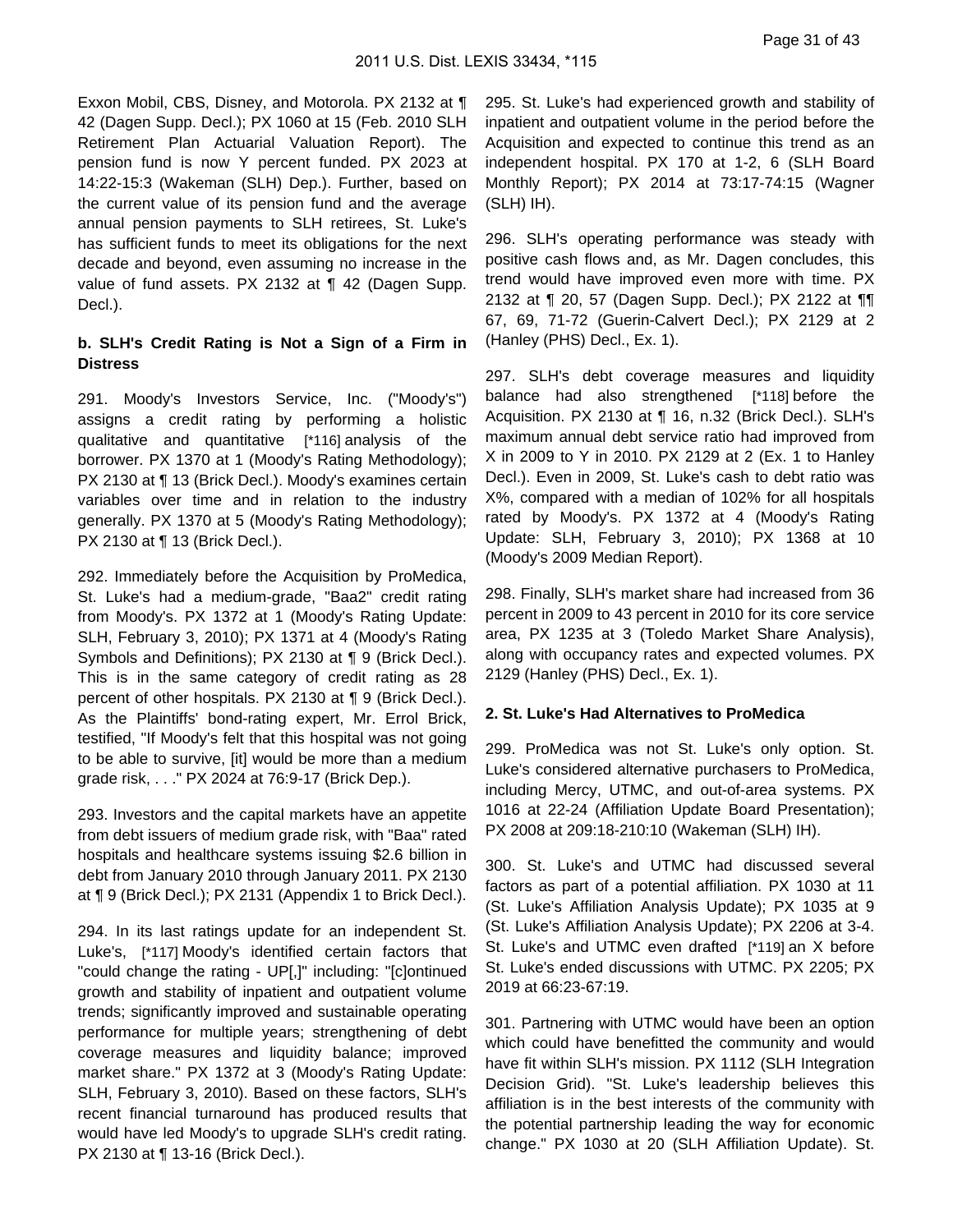Luke's directors and executives saw substantial benefits to partnering with UTMC. PX 2023 at 148:5-149:2 (Wakeman (SLH) Dep.); PX 1321 at 2 (SLH Dec. 2009 e-mail); PX 1130 at 5 (SLH Recovery/Strategic Plan). See also PX 1406 (July 2009 Wakeman (SLH) e-mail) (benefits to UTMC partnership are "endless"); PX 1407 at 1 (Oct. 2009 Wakeman (SLH) e-mail to Dr. Gold (UTMC)) (a UTMC affiliation "would provide just as much [expense reduction] as the two systems [Mercy and ProMedica].").

302. St. Luke's was concerned that UTMC would not be able to deliver sufficient pricing leverage with health plans, however. PX 1018 at 17 (SLH Partnership Options Presentation) ("Would . . . [UTMC] give us . . . enough managed care clout?"); PX 1130 at 4 [\*120] (SLH Aug. 2009 Due Diligence Meeting Notes) ("Concern that [UTMC] does/may not have as high of reimbursement rates as ProMedica or Mercy"). St. Luke's also feared retaliation by ProMedica if it affiliated with UTMC. See infra at Section VII.C. UTMC does not offer OB services, and thus a merger of SLH and UTMC would not increase market share or market concentration in the Lucas County OB services market. PX 2064 at ¶ 9. In GAC, the combination of UTMC and St. Luke's would result in a smaller combined share than Mercy, and a combined share more than 60 percent smaller than ProMedica. PX 2125 at 29 (Town Decl., Ex. 5); PX 2150 at 1 (GAC market share chart reflecting data in Town Decl.).

303. Mr. Wakeman acknowledges that it was St. Luke's that ended discussions with UTMC. PX 2102 at ¶ 32 (Wakeman Decl.).

304. For their part, St. Luke's and Mercy had discussed clinical consolidation as well as information technology and administration integration as part of a potential affiliation. PX 1030 at 11 (St. Luke's Affiliation Analysis Update); PX 1035 at 9 (St. Luke's Affiliation Analysis Update). St. Luke's ended discussions with Mercy. PX 2018 at 80:18-19, 89:6-13.

### **B. SLH's Successful Rebound** [\*121] **Rebuts ProMedica's "Flailing Firm" Claims**

305. SLH's new CEO as of early 2008, Dan Wakeman, had been involved in improving the operating performance of several hospitals before coming to SLH. PX 2008 at 27:1-20, 37:1-38:16, 45:2-12, 51:13-21 (Wakeman (SLH) IH). Mr. Wakeman testified that, at his previous three hospital positions, his leadership led to a "positive trajectory in terms of revenue and operation." PX 2008 at 51:22-52:1 (Wakeman (SLH) IH).

306. When first assessing St. Luke's, Mr. Wakeman concluded that it had "huge potential" because a "decline in revenue, in itself, in an area where you have growth, means opportunity." PX 2008 at 59:25-61:16 (Wakeman (SLH) IH).

### **1. Wakeman Three-Year Growth Plan, Sustainable Improvements**

307. Mr. Wakeman instituted a "Three Year Plan" in June 2008 that contained several goals, including: increasing inpatient and outpatient net revenues, growing SLH's market share to 40 percent within its "core service area," hiring "core physicians" in various specialties, and attaining "access" to 90 percent of the managed care enrollees in the Toledo area. PX 1026 at 1-2 (SLH Three Year Plan).

308. By April 2009, one year into the three year plan, St. Luke's [\*122] already had achieved its goals for increasing inpatient and outpatient net revenue. PX 2008 at 161:18-162:21 (Wakeman (SLH) IH). SLH's total net patient service revenues increased X percent from X million in 2007 to approximately Y million in 2010 (calculated by annualizing figures as of August 31, 2010). PX 1265 at 4 (OhioCare Consolidated Statement of Operations as of August 31, 2010). Mr. Wakeman testified that SLH's inpatient and outpatient revenue growth was "significant" during the twelve months prior to the Acquisition's consummation on August 31, 2010. PX 2023 at 30:16-31:12 (Wakeman (SLH) Dep.).

309. By the end of the first quarter of 2010, two years into the three year plan, St. Luke's had surpassed its market-share goal by achieving a X percent share in its core service area (compared to Y percent in 2007). PX 1235 at 3 (SLH market-share reports).

310. Between 2008 and 2009, St. Luke's employed 21 new physicians. PX 1278 at 7 ("Growth" presentation). According to Ms. Guerin-Calvert, as of January 2011, St. Luke's had 27 employed physicians. PX 2136 at ¶ 7(e) (Guerin-Calvert Supp. Decl.). SLH's strategy for employing physicians was projected to generate a positive return on [\*123] investment by 2013. PX 1080 at 3 ("Physician Strategy Investments").

311. St. Luke's successfully re-negotiated its participation in the Anthem provider network as of July 2009. PX 1016 at 5 (presentation to SLH Board of Directors); PX 2276 at 2-3 (amendment to the Anthem-SLH "Provider Agreement," effective July 2, 2009). As a result, St. Luke's achieved access to 83 percent of the managed care enrollees in the Toledo area. PX 1289 at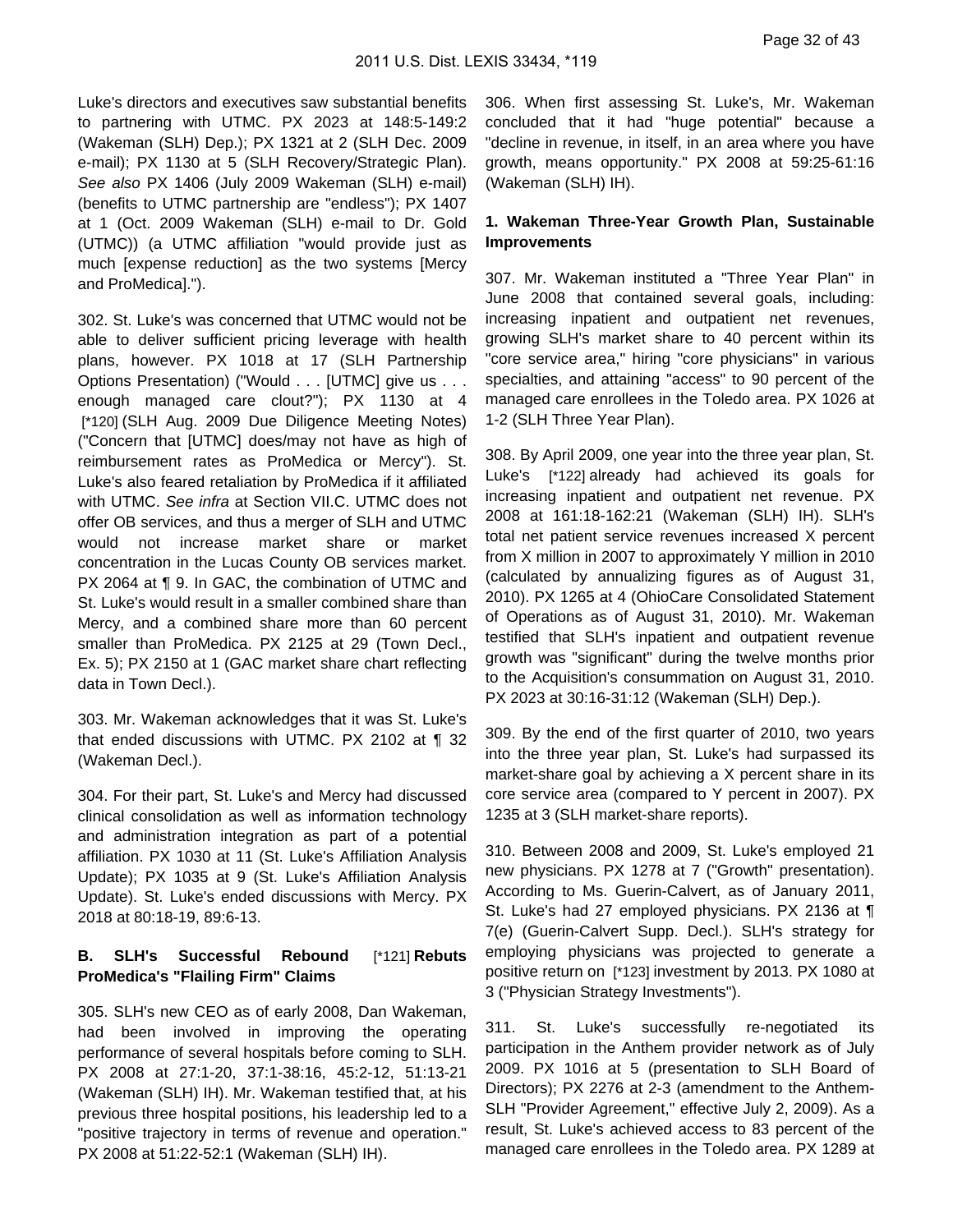3 ("Strategic Plan/Pillar Update"). Although St. Luke's also had sought readmission to Paramount's hospital network, after a long period of nonparticipation, PHS made a "business decision" to decline St. Luke's pleas. PX 2002 at 229:8-14; 230:18-231:7 (Hanley (PHS) IH).

312. Based on his experience at other hospitals, Mr. Wakeman also made it a goal to increase SLH's outpatient ratio to X percent, meaning that St. Luke's was to earn X percent of its revenues from outpatient procedures. PX 2008 at 68:10-19; 115:24-116:3 (Wakeman (SLH) IH). Increasing a hospital's outpatient ratio is beneficial because outpatient procedures typically generate higher margins than inpatient procedures. PX 2132 at ¶ 46 (Dagen Supp. Decl.). St. Luke's increased its outpatient [\*124] ratio from approximately X percent in 2008 to nearly Y percent as of September 2010. PX 2008 at 115:13-23 (Wakeman (SLH) IH). St. Luke's acquired four offsite imaging centers, formerly known as "X-Ray Associates," at the close of 2008. PX 2010 at 24:16-25:2, 26:24-27:10 (Deacon (SLH) IH). The X-Ray Associates facilities generated X dollars in profits in 2009. PX 1359 at 43 ("Our Missions" presentation).

313. St. Luke's acquired another imaging center, Regency Medical Imaging, on August 31, 2010. PX 2010 at 24:11-15 (Deacon (SLH) IH). SLH's former CFO, David Oppenlander, called the Regency acquisition a "no brainer," projecting that it would generate approximately X dollars in annual profits. PX 1162 at 1, 3 (Dec. 2009 SLH e-mail).

314. Mr. Dagen concluded that accounting for the "marked improvement in SLH's financial performance in 2010" is necessary to properly assess SLH's financial condition at the time of its acquisition by ProMedica. PX 2132 at ¶ 23 (Dagen Supp. Decl.). As a result, Mr. Dagen concluded that Ms. Guerin-Calvert's analysis, which instead focuses on 2009, "provides a misleading picture of SLH's financial condition because she captures SLH's financial results at [their] [\*125] lowest point during the decade." PX 2136 at ¶ 23 (Guerin-Calvert Supp. Decl.).

#### **2. Increases in Volume and Occupancy**

315. SLH's total acute inpatient admissions were projected to be X in 2010, an increase of X percent from Y in 2007. PX 2129 (Hanley (PHS) Decl., Ex. 1) (annualized projection). Its patient days increased X percent from Y in 2007 to a projected Z during the same time period (2010 calculated by annualizing figures as of August 31, 2010). PX 2129 (Hanley (PHS) Decl., Ex. 1).

316. Total outpatient visits at St. Luke's increased X from 2007 (X number) to 2010 (a projected Y visits based on annualizing figures as of August 31, 2010). PX 2129 (Hanley (PHS) Decl. Ex. 1). A SLH "2010 Strategic Planning" summary through August 2010 shows that, in the first eight months of 2010, outpatient visits increased X percent over the previous year. PX 1199 at 1 (SLH Top Three Strategic Issues (Growth)).

317. The number of cases treated at SLH's Ambulatory Surgery Center, Surgi-Care, increased from X in 2007 to Y as of August 31, 2010 (which would annualize to X cases for all of 2010). PX 1214 at 6 ("Surgi-Care Board of Manager Meeting").

318. SLH's overall occupancy rate in the twelve months [\*126] prior to the Acquisition increased by approximately X%. PX 2023 at 31:13-23 (Wakeman (SLH) Dep.).

319. In September 2009, David Oppenlander, SLH's CFO at the time, noted that "the hospital is close to capacity with inpatients." PX 1292 at 3 (SLH Board Minutes 9/22/09). A March 2010 letter to the Ohio Department of Health described a "surge in obstetrical patients" that caused the maternity unit to be "full." PX 1086 (Konwinski Letter to OH Dep't of Health 3/19/10). By August 2010, Mr. Wakeman noted in a monthly update to the St. Luke's Board: "inpatient capacity is limited except for weekends." PX 170 at 1 (Sept. 2010 Wakeman Memo to SLH Board).

#### **3. Solid and Improving Financials**

320. St. Luke's volume growth in 2010 led to decreasing losses and positive EBITDA. PX 2026 at 209:20-210:13 (Guerin-Calvert Dep.); PX 2129 (Hanley (PHS) Decl., Ex. 1). St. Luke's did not, as Defendant asserts, lose money on the commercial patients who received services at St. Luke's. Based on St. Luke's own ordinary-course-of-business accounting documents, as adopted and verified by ProMedica's expert, Ms. Guerin-Calvert, St. Luke's was covering by a substantial margin its direct costs for each X and Y patient [\*127] it served, with excess to cover its fixed costs. PX 2136 at 56 (Guerin-Calvert. Supp. Decl. at 54, Table 11); PX 2025 at 173:8-174:9 (Dagen Dep.). This analysis is confirmed by Mr. Wakeman's statement in an August 2010 monthly update to the St. Luke's Board — the last update to the Board before the Acquisition — that St. Luke's "positive margin confirms that we can run in the black if activity stays high." PX 170 at 1 (Sept. 2010 Wakeman Memo to SLH Board).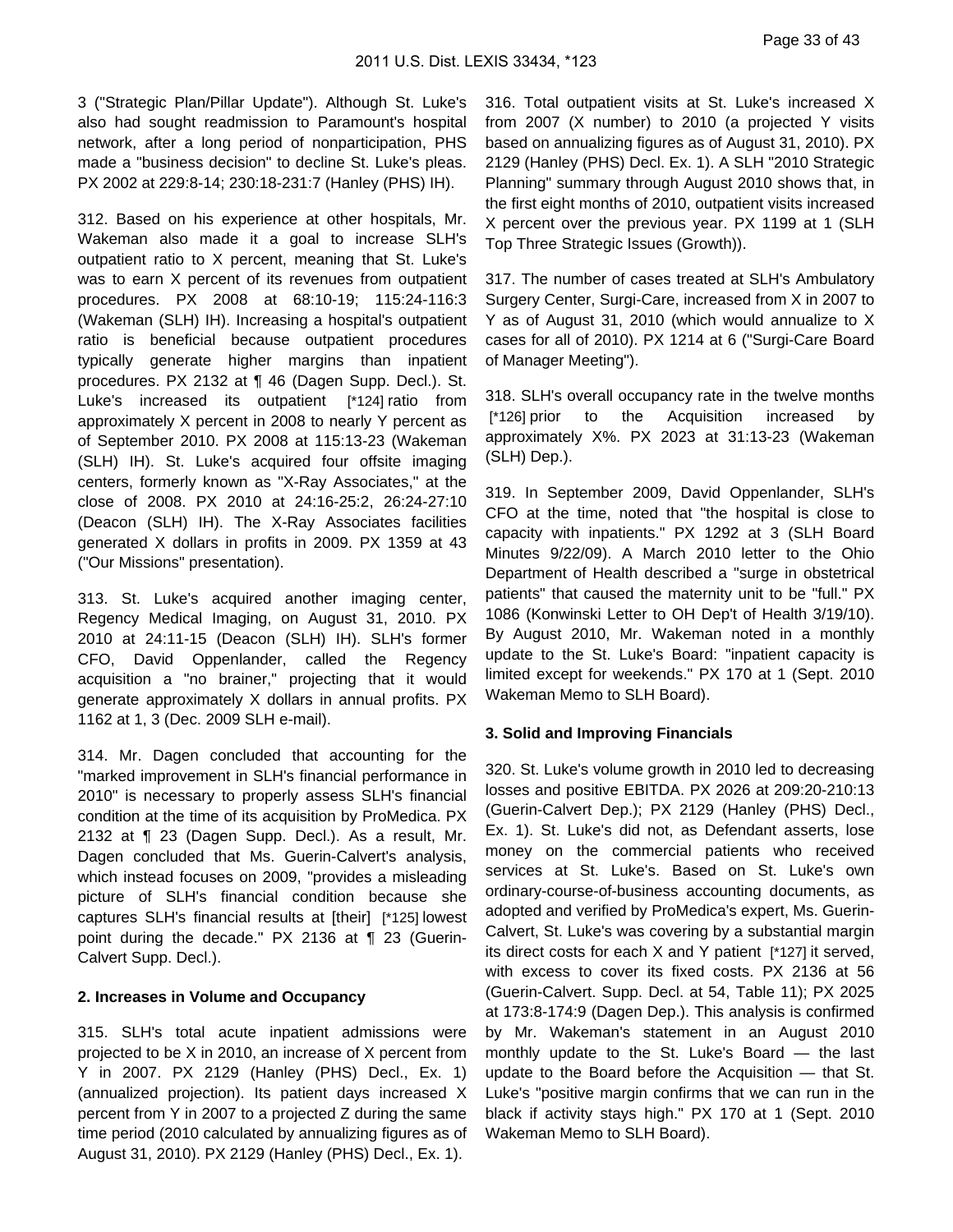Page 34 of 43

321. SLH's operating performance improved in the first eight months of 2010 compared to 2008 and 2009. According to PHS's CFO, Kathleen Hanley, SLH's operating cash flow margin improved from X percent in 2009 to positive Y percent as of August 31, 2010, and its operating margin improved from X percent to Y percent during the same time period. PX 2129 (Hanley (PHS) Decl. Ex. 1).

322. SLH's total net revenues for its hospital and all subsidiaries increased X percent from X dollars in 2007 to a projected Y dollars in 2010 (calculated by annualizing August 31, 2010 figures). PX 1003 at 5 (2007 OhioCare Consolidated Financial Report); PX 1265 at 4 (OhioCare Consolidated Statement of Operations as of August 31, 2010).

323. As of August 31, [\*128] 2010, St. Luke's had approximately X dollars in cash and reserves (incorporating both the assets limited as to use and the assets of SLF). PX 1265 at 1 (OhioCare Consolidated Balance Sheet as of August 31, 2010: sum of "Assets Limited As to Use" and "Cash and Cash Equivalents" lines). Mr. Dagen concluded that, based on a review of ordinary course of business documents, it was appropriate to include assets from SLF and boarddesignated funds when calculating SLH's total "reserves." PX 2132 at ¶ 26 n.19 (Dagen Supp. Decl.).

324. Ms. Guerin-Calvert described SLH's "Days Cash on Hand" as of August 31, 2010 as "slightly above its comparables." PX 2136 at ¶ 74 (Guerin-Calvert Supp. Decl.); see also PX 1372 at 2 (Moody's Rating Update: SLH, February 3, 2010).

325. SLH's total outstanding debt as of August 31, 2010 was X dollars. PX 1265 at 2 (OhioCare Consolidated Balance Sheet as of August 31, 2010: sum of "Current Portion of Long-term Debt" and "Long-term Debt, less current portions"). St. Luke's has never missed or been late on any debt payment. PX 2023 at 100:13-25 (Wakeman (SLH) Dep.). Notes from a February 2010 Finance Committee meeting described the bond payments as "a car payment" and [\*129] not a risk to St. Luke's because "we have [] enough cash to completely defease these." PX 1204 at 11 (SLH Finance Committee Notes).

326. Mr. Wakeman stated, "[a]s bond issues go for notfor-profit organizations, it wasn't a large bond issue for a hospital of our size." PX2023 at 107:4-6 (Wakeman (SLH) Dep.)

327. Consistent with its historical use, St. Luke's could

draw X dollars from its reserve fund "to invest . . . in appropriate capital projects as needed." PX 2132 at ¶ 28 (Dagen Supp. Decl.). In particular, Mr. Dagen found that SLH's reserves were sufficient to fund implementation of an Electronic Medical Records system and completion of a private room conversion project. PX 2132 at ¶ 28 (Dagen Supp. Decl.). SLH's positive trajectory in 2010 would have caused it to reach increasingly higher levels of EBITDA in the next several years, including positive EBITDA in 2011, 2012, and 2013. PX 2132 at ¶¶ 63-64 (Dagen Supp. Decl.). This positive trajectory would have resulting in SLH improving operating income every year for at least the next few years, with positive operating income in 2013. PX 2132 at ¶¶ 63-64 (Dagen Supp. Decl.).

## **4. Last Words to the Board as an Independent Hospital**

328. [\*130] On September 24, 2010, Mr. Wakeman sent a "Monthly Report" to the St. Luke's Board that analyzed SLH's operating performance. PX 170 (Sept. 2010 Wakeman Memo to SLH Board). In this memo he advised SLH's Board that:

- a. "[I]n the past three years . . . [w]e went from an organization with declining activity to near capacity." PX 170 at 7.
- b. "[W]e have built our volume up to a point where we can produce an operating margin and keep our variable expenses under control." PX 170 at 1.
- c. "Even with our increased activity, the patient satisfaction scores improved . . . . " PX 170 at 4.
- d. "Our leadership status in quality, service and low cost stayed firmly in place." PX 170 at 7.
- e. "In the past six months our financial performance has improved significantly. The volume increase and awareness of expense control were key." PX 170 at 7.

## **C. Even in the Worst Case Scenario, St. Luke's Would Have Been Financially Viable for at Least Four to Seven Years**

329. In the worst case scenario, at St. Luke's worst financial point in the last decade, St. Luke's CEO told its Board that St. Luke's would stay open for four to seven years without partnering with another hospital, even without the significant financial [\*131] and economic improvements of 2010. PX 2023 at 141:25-142:12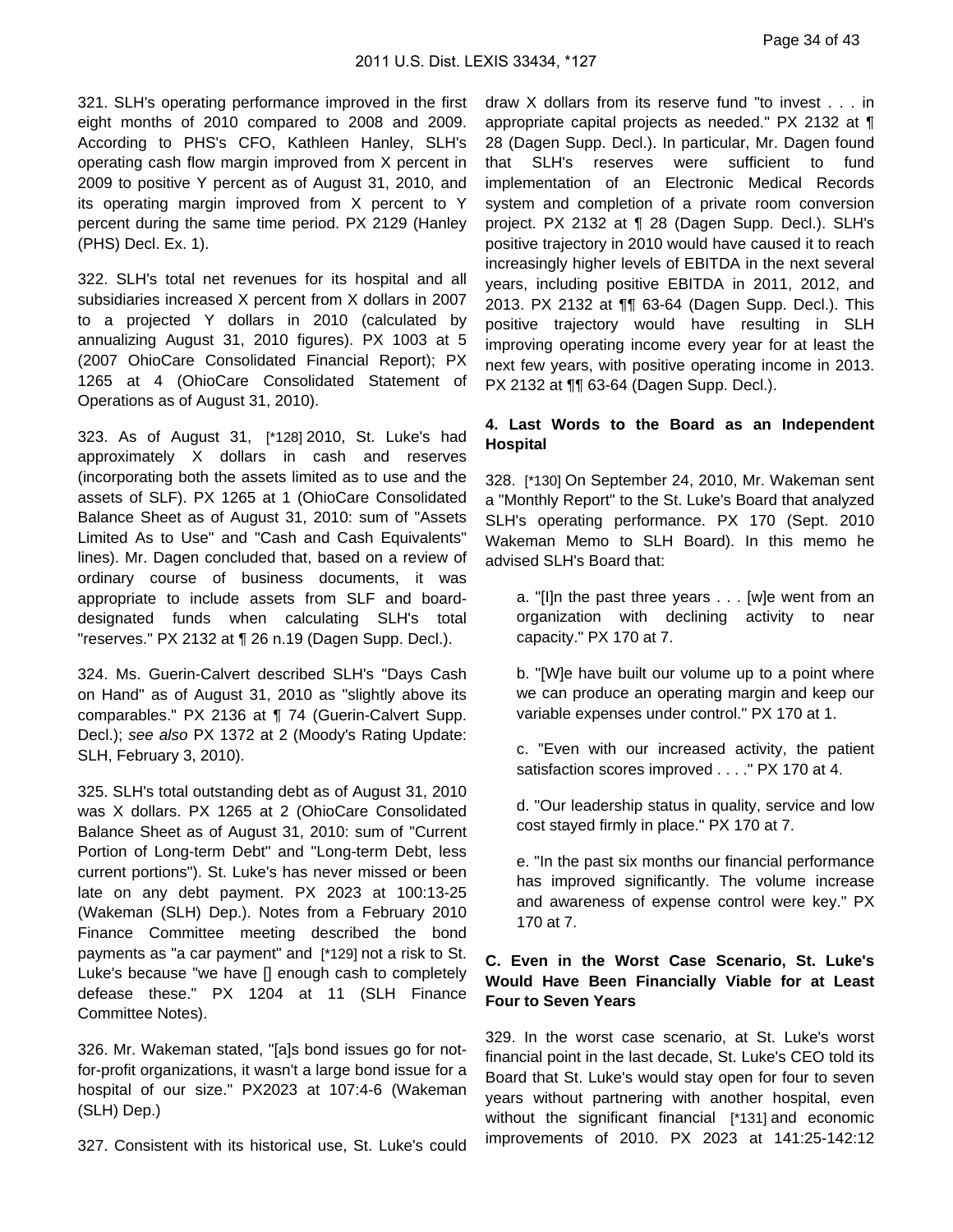(Wakeman (SLH) Dep.); see also PX 2014 at 211:12-21 (Wagner (SLH) IH). Improvements in equities markets and cash-flow operating margins in 2009 to 2010 extend this timeframe even further, PX2023 at 145:3-146:19 (Wakeman (SLH) Dep.), or, even more likely, ensure St. Luke's long-term financial viability.

330. St. Luke's had access to its reserve fund, which held approximately X dollars as of August 31, 2010. PX 1273 (unaudited interim financial statements); PX 1274 at 1 (Wakeman e-mail) (noting in mid-2009: "[w]e are blessed to have reserves.").

331. The reserve fund has been, and can continue to be, used for appropriate capital projects as needed. St. Luke's "established its investment policy to provide a financial reserve for long-term replacement, modernization and expansion of hospital facilities." PX 1275 at 47 (SLH Credit Presentation). St. Luke's has spent an average of X dollars annually on capital projects over the past ten years, including a heart center in 2001, a physical rehabilitation center in 2003, and the acquisitions of multiple physician groups and five freestanding imaging centers since December 2008. PX 2132 [\*132] at ¶ 27 (Dagen Supp. Decl.).

332. Currently, St. Luke's has sufficient funds to complete its high priority capital projects, including EMR implementation and private room conversions. PX 2132 at ¶¶ 28-31 (Dagen Supp. Decl.); see also PX 2010 at 216:4-14 (Deacon (SLH) IH); PX 1156 (Scott Rupley's handwritten notes).

333. Mr. Dagen's analysis confirms that St. Luke's would be able to continue to make growth-minded investments, eliminate its outstanding debt, and still have approximately X dollars in cash and reserves. PX 2132 at ¶ 57 (Dagen Supp. Decl.)

## **XIV PURPORTED EQUITIES ASSERTED BY PROMEDICA DO NOT OUTWEIGH THE PUBLIC'S INTEREST IN EFFECTIVE ANTITRUST ENFORCEMENT**

334. ProMedica and St. Luke's entered into their transaction with full knowledge of the applicable antitrust laws, and a recognition that the Acquisition raised serious antitrust issues. See PX 2021 at 86:19-87:7 (Oostra (PHS) Dep.) (testifying that ProMedica budgeted hundreds of thousands of dollars for an antitrust review of the Acquisition that was expected to take a minimum of several months to complete); PX 1136 at 1 (ProMedica-Ohio Care Efficiency Opportunities) (efficiencies made for FTC review); PX

2002 (Hanley (PHS) IH) at 225:15-24) [\*133] (stating that the "secondary" purpose of commissioning consultants was for dealing with FTC regulatory review); PX 2008 at 234:17-235:17 (Wakeman (SLH) IH) (presentation to St. Luke's Board about increased antitrust risk of ProMedica affiliation); PX 1030 at 17 (St. Luke's Board Affiliation Analysis Update) (stating that "[a]ny obstetrics affiliation may need to be carefully reviewed.").

335. ProMedica now claims that the Plaintiffs' requested relief — a narrowly-tailored hold-separate order ("HSO") — precludes its investment in St. Luke's. ProMedica's claim is without merit. Under the HSO, ProMedica is fully permitted to make investments it had agreed to make under the Joinder Agreement. In addition, the order explicitly and unambiguously permits coordination of patient care and sharing of information that is lawful and reasonably necessary to comply with healthcare reform. See infra Section XV.D.

### **XV. PRELIMINARY INJUNCTION IS NECESSARY TO PREVENT INTERIM HARM AND TO PRESERVE THE FTC'S ABILITY TO RESTORE BENEFICIAL PRE-ACQUISITION COMPETITION**

336. The strong public interest in the effective enforcement of the antitrust laws weighs in favor of a preliminary injunction in the instant case. [\*134] A preliminary injunction, continuing the HSA, is necessary to maintain the status quo and ensure availability of relief, if warranted, after the full administrative proceeding on the merits. Absent a preliminary injunction, ProMedica will be free to implement its plans to increase hospital rates, terminate employees at St. Luke's, and eliminate important clinical services currently offered at SLH. These actions will cause immediate harm to the community and will make it difficult, if not impossible to restore competition to pre-Acquisition levels should the FTC ultimately prevail in its administrative challenge.

### **A. The Joinder Agreement Does Not Maintain the Competitive Viability of St. Luke's as an Independent Hospital**

337. Under the Joinder Agreement ("Agreement"), ProMedica must retain only six specified service categories at St. Luke's. PX 58 at 23 (Joinder Agreement § 7.1) (the covered service categories are: emergency room, ambulatory surgery, inpatient surgery, obstetrics, inpatient nursing, and a CLIA-certified laboratory). Even for these basic service categories, the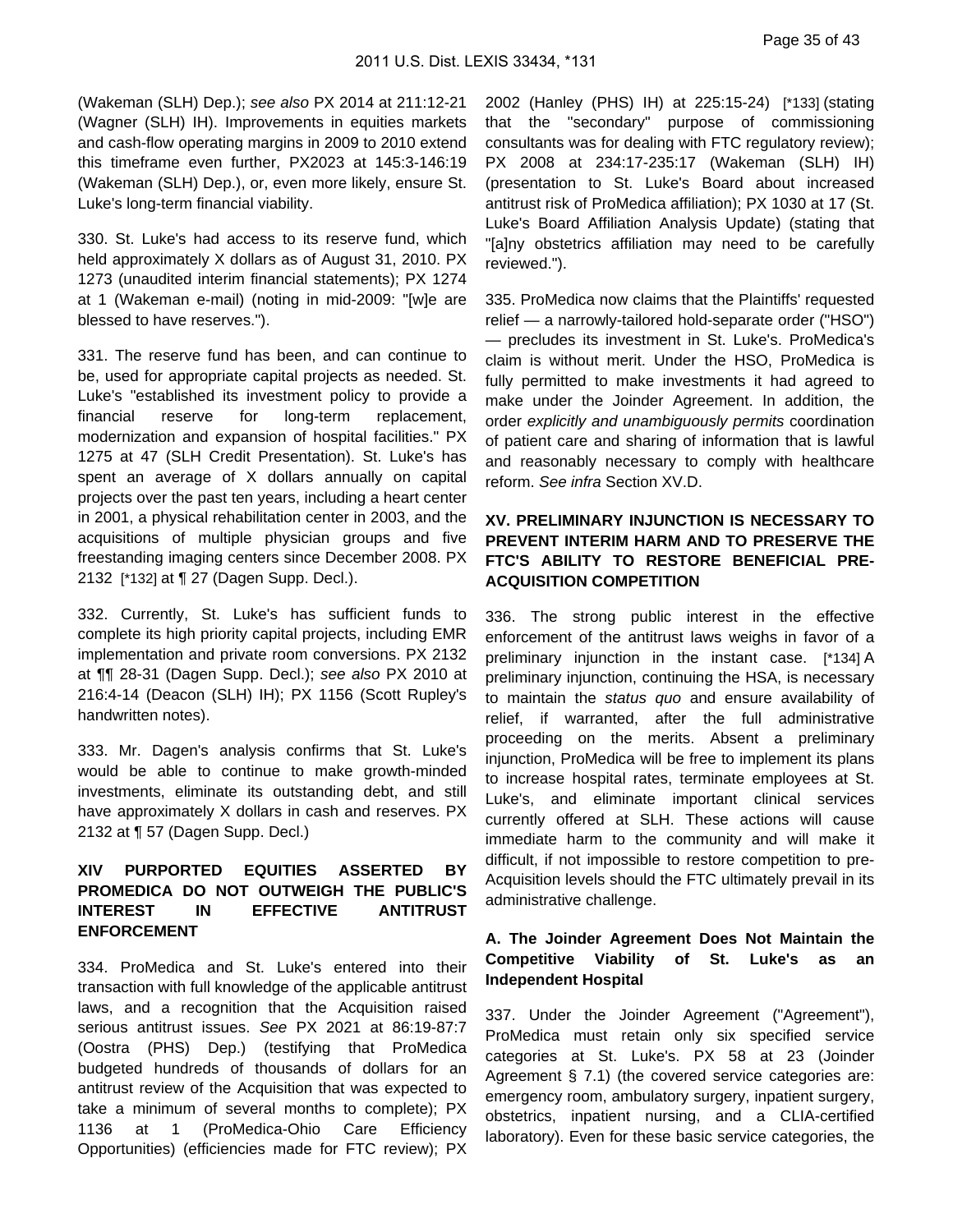Agreement does not include minimum operational or quality standards.

338. Under the Agreement, ProMedica faces [\*135] no obligation whatsoever to preserve other critical services at St. Luke's, such as oncology, cardiology, orthopedics, radiology and imaging, spinal neurosurgery, pediatrics, and diabetes care, among others. Compare PX 58 at 23 (Joinder Agreement § 7.1) with PX 2102 at ¶ 5 (Wakeman (SLH) Decl.) (listing current services); PX 2023 at 152:5-153:20 (Wakeman (SLH) Dep.); see also PX 396 at 2-3 (Navigant Consulting, Clinical Integration Strategy: Executive Summary, Jan. 11, 2011) (seven areas analyzed for potential consolidation or "reconfiguration."). Even if ProMedica were to eliminate or transfer a subset of services within a clinical service line, this could have serious negative implications. For example, if ProMedica were to discontinue open-heart surgery at St. Luke's (which is permissible under the Agreement), this could undermine the overall viability of St. Luke's Heart Center and interventional cardiology program.

339. ProMedica can amend the Agreement with approval from SLH's Board, which is now subject to the exercise of PHS's reserve powers. PX 58 at 51-52 (Joinder Agreement § 17.3); PX 2023 at 155:8-156:2 (Wakeman (SLH) Dep.).

### **B. ProMedica Plans to Increase Hospital Reimbursement** [\*136] **Rates**

340. Under the Agreement, ProMedica will take over the management and negotiation of SLH's contracts with health plans. PX 58 at 58 (Joinder Agreement, Ex. 9); PX 2006 at 162:2-5 (Wachsman (PHS) IH). ProMedica already has taken steps to raise rates immediately if the Court does not impose preliminary injunctive relief. PX 2021 at 33:25-35:21 (Oostra (PHS) Dep.).

341. Health plans expect ProMedica to increase SLH's rates significantly. See supra Section VIII.A.2 ["Health Plans Expect the Acquisitions to Result in Increased Bargaining Leverage and Higher Rates"]. If SLH's rates increase to the rates at ProMedica's hospitals, as health plans expect, this would represent a rate increase of more than X percent, on average. PX 2125 at 27 (Town Decl., Ex. 4) (severity adjusted price differential between ProMedica and St. Luke's).

342. Without a Court order protecting competition pending the full administrative trial on the merits, Lucas County employers and their employees clearly could suffer substantial, immediate and irreversible harm from higher healthcare-insurance prices, as PHS plans to raise SLH's rates as soon as possible. PX 2022 at 82:10-83:17, 85:25-86:11, 87:18-25 (Wachsman [\*137] (PHS) Dep.). Ultimately, higher healthcare costs will be borne by Lucas County residents, many of whom already are struggling financially. See supra Section IX. In response, some Lucas County employers may reduce healthcare benefits for their employees, and some insured employees may drop their healthcare coverage altogether and/or forgo medical treatment due to higher out-of-pocket expenses. See supra Section IX. There is no means for redressing this harm once it has occurred.

343. A preliminary injunction is the only meaningful method for preventing this competitive harm, because it is virtually impossible to make consumers whole once such harm has occurred.

### **C. ProMedica Plans to Close and Consolidate Hospital Services and to Reduce Staffing at St. Luke's**

344. ProMedica's CEO, Mr. Oostra, acknowledged that ProMedica plans to close and consolidate several of SLH's service lines. PX 2021 at 98:5-9 (Oostra (PHS) Dep.).

345. The Compass Lexecon report initially identified several of SLH's service lines as candidates for consolidation, including heart/vascular, orthopedics, women's, neuro/stroke, cancer, and pulmonary services for consolidation. PX 20 at 13 (Compass Lexecon Report). ProMedica [\*138] then hired Navigant specifically to determine which services to transfer or consolidate. PX 222 at 2 (Navigant Service Line and Clinical Integration Report); see also PX 2011 at 122:10-125:4, 162:15-164:4 (Akenberger (PHS) IH). In January 2011, Navigant analyzed seven service lines for consolidation, including open-heart surgery, and it also looked at integration opportunities in psychiatry and rehabilitation services. PX 396 at 3, 8-10 (Navigant Consulting, Clinical Integration Strategy: Executive Summary, Jan. 11, 2011) (the seven service lines were cancer, heart and vascular, neuroscience, orthopedics, obstetrics, pediatrics, gastroenterology/urology).

346. The same process of service consolidation took place at Flower following its acquisition by ProMedica in 1996. ProMedica's CFO, Ms. Hanley, testified that Flower had a significant number of redundant practices, and ProMedica consolidated service lines and department heads. PX 2002 at 172:2-13 (Hanley (PHS) IH). ProMedica's consolidation of services at Flower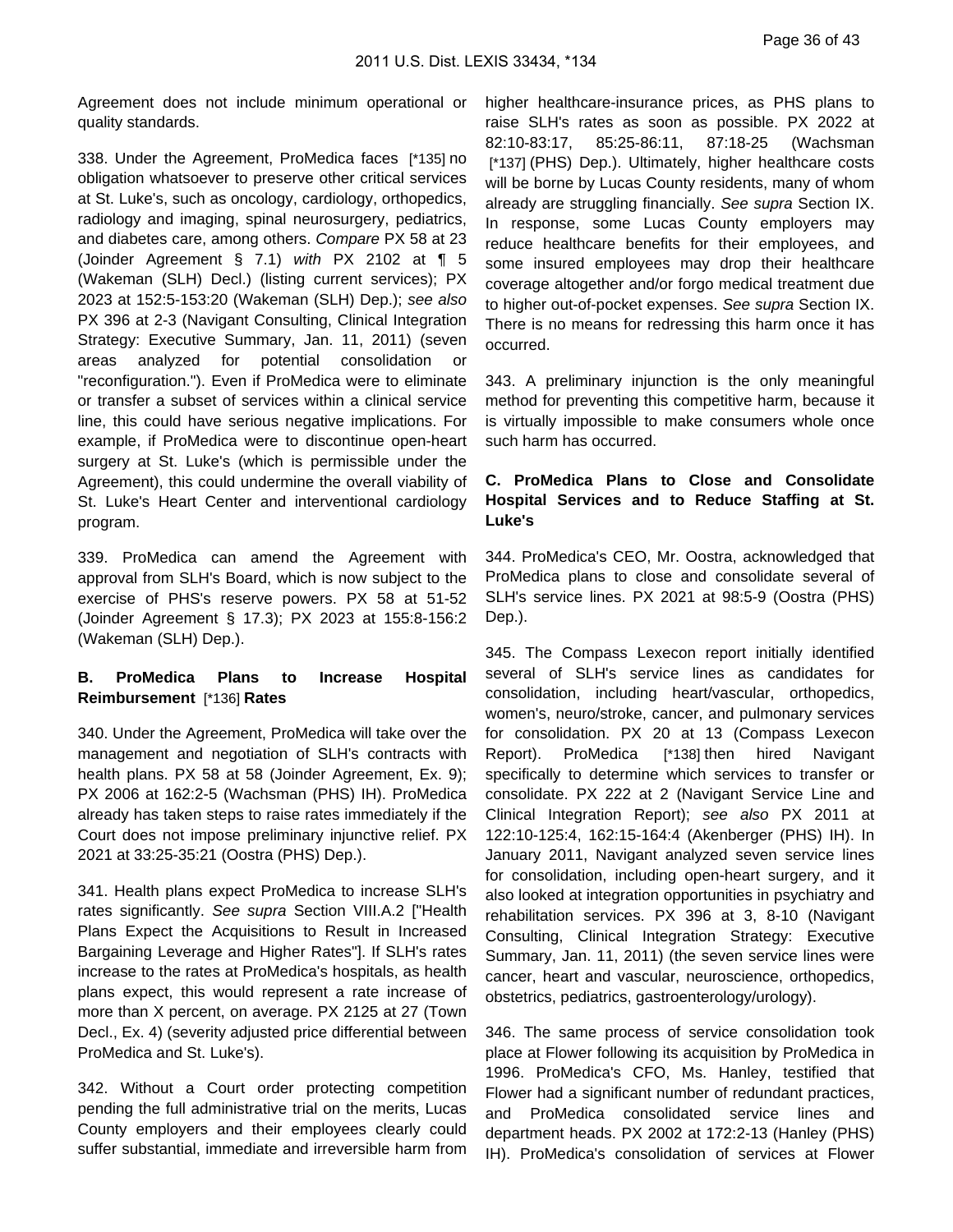included downsizing the number of operating rooms from twelve to three following a sharp reduction in the number of hospital anesthesiologists. PX 2081 at ¶ 12.

347. ProMedica [\*139] also plans to reduce staffing at St. Luke's. The Compass Lexecon report indicates that ProMedica plans to lower SLH's overall staffing levels to those of Flower Hospital. PX 20 at 15 (Compass Lexecon Report). The Agreement does not prevent ProMedica from immediately reducing the number of St. Luke's employees.

348. St. Luke's ranks highly in quality and patient satisfaction scores, and patient satisfaction levels at St. Luke's have increased further, relative to last year. PX 2023 at 16:17-17:4, 89:17-21 (Wakeman (SLH) Dep.); PX 390 at 1 (May 2010 ProMedica Press Release); PX 1072 at 1 (Key Messages from St. Luke's). Such high quality and patient satisfaction levels are made possible by St. Luke's employees and the overall staffing levels that St. Luke's has maintained. Providing uninterrupted, high-quality patient care and patient safety were the precise reasons for which St. Luke's chose not to lay off employees and in fact continued hiring over the past two years. PX 2023 at 22:13-27:6 (Wakeman (SLH) Dep.). See also PX 1274 at 1 (Wakeman e-mail). If ProMedica reduces St. Luke's staffing levels — thereby eliminating employees who currently contribute to the attentive, high-quality [\*140] care the hospital offers — quality, and as a result, patients, appear likely suffer. See PX 2077 at ¶ 8.

349. Absent a preliminary injunction, it will be extremely difficult, if not impossible, to restore clinical service lines to St. Luke's and fully restore St. Luke's to its pre-Acquisition status. Thus, a preliminary injunction is necessary for the FTC to achieve meaningful relief, if warranted, following the administrative trial on the merits and exhaustion of all appeals.

### **CONCLUSIONS OF LAW**

#### **I. APPLICABLE LAW**

1. Section 7 of the Clayton Act states:

No person . . . shall acquire, directly or indirectly, the whole or any part of the stock or other share capital . . . of another person . . . Where in any line of commerce or in any activity affecting commerce in any section of the country, the effect of such acquisition may be substantially to lessen competition, or ten to create a monopoly.

#### 18 U.S.C. § 18.

Section 7 is "designed to arrest in its incipiency ... the substantial lessening of competition from the acquisition by one corporation of the whole or any part of the stock" or assets of a competing corporation. United States v. E.I. du Pont de Nemours & Co., 353 U.S. 586, 589, 77 S.Ct. 872, 1 L.Ed.2d 1057 (1957). [\*141] The Supreme Court has explained that "Congress used the words ' may be substantially to lessen competition' (emphasis supplied), to indicate that its concern was with probabilities, not certainties." Brown Shoe Co. v. United States, 370 U.S. 294, 323, 82 S.Ct. 1502, 8 L.Ed.2d 510 (1962). The government can satisfy its burden by establishing a "reasonable probability" of substantial anticompetitive effects. Du Pont, 353 U.S. at 589, 77 S.Ct. 872. Section 7 "can deal only with probabilities, not with certainties. And there is certainly no requirement that the anticompetitive power manifest itself in anticompetitive action before § 7 can be called into play. If the enforcement of § 7 turned on the existence of actual anticompetitive practices, the congressional policy of thwarting such practices in their incipiency would be frustrated." FTC v. Procter & Gamble Co., 386 U.S. 568, 577, 87 S.Ct. 1224, 18 L.Ed.2d 303 (1967) (citations omitted). However, "ephemeral possibilities" will not satisfy the requirement of a reasonable probability. United States v. Marine Bancorporation, Inc., 418 U.S. 602, 623, 94 S.Ct. 2856, 41 L.Ed.2d 978 (1974).

In perhaps the seminal case on Section 7, the Supreme [\*142] Court explained that where an acquisition would "produce[ ] a firm controlling an undue percentage share of the relevant market, and results in a significant increase in the concentration of firms in that market," the likelihood that competition will be substantially lessened is so great "that it must be enjoined in the absence of evidence clearly showing that the [acquisition] is not likely to have such anticompetitive effects." United States v. Philadelphia Nat'l Bank, 374 U.S. 321, 363, 83 S.Ct. 1715, 10 L.Ed.2d 915 (1963). Thus, where the government shows that the acquisition in question would result in a firm controlling an undue percentage of the relevant market and a significant increase in the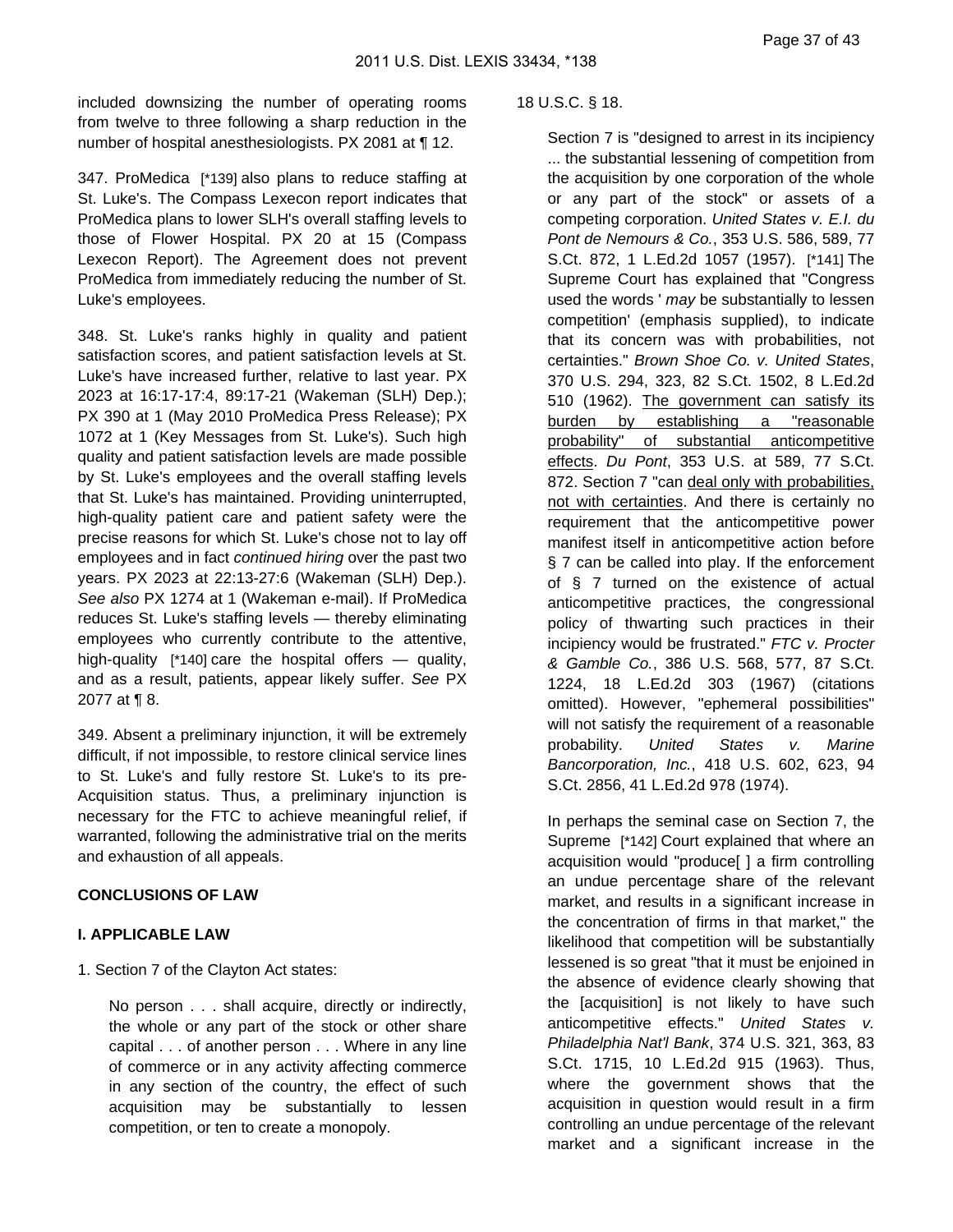concentration of firms in that market, a presumption of illegality arises because there is a presumption of anticompetitive effects.

United States v. Dairy Farmers of America, Inc., 426 F.3d 850, 858 (6th Cir. 2005). (Emphasis added.)

2. Section 13(b) of the FTC Act authorizes the Court to grant a preliminary injunction if, upon "weighing the equities and considering the Commission's likelihood of ultimate success, such action would be in the public interest." 15 U.S.C. § 53(b). As such, [\*143] this Court should: (1) determine the likelihood that the FTC will ultimately succeed on the merits in its case under Section 7 of the Clayton Act; and (2) balance the equities. FTC v. H.J. Heinz Co., 246 F.3d 708, 714, 345 U.S. App. D.C. 364 (D.C. Cir. 2001).

3. The "only purpose of a proceeding under Section 13[(b)] is to preserve the status quo until the FTC can perform its function. FTC v. Food Town Stores, Inc., 539 F.2d 1339, 1342 (4th Cir. 1976). The ultimate determination as to a Section 7 violation of the Clayton Act is an "adjudicatory function [] vested in the FTC." Id.

4. To show a likelihood of success in a 13(b) proceeding, Plaintiffs must only "raise questions going to the merits so serious, substantial, difficult and doubtful as to make them fair ground for thorough investigation, study, deliberation and determination by the FTC in the first instance and ultimately by the Court of Appeals." FTC v. Butterworth Health Corp., 946 F.Supp. 1285, 1289 (W.D. Mich. 1996), aff'd, 121 F.3d 708, 1997 WL 420543 (6th Cir. 1997). (Citations omitted.)

5. While the FTC need not establish irreparable harm under §13(b) to secure a preliminary injunction, a burden shifting analysis is appropriate:

First, the FTC [\*144] must make a *prima facie* showing that the merger would lead to undue concentration in the product market in the geographical area in question; such a showing gives rise to a presumption of illegality. University Health, 938 F.2d at 1218. If a prima facie case is made out, the burden of producing evidence to rebut the presumption shifts to the defendants. Id. If the defendants produce such evidence, the FTC has the burden of producing additional evidence to show the anticompetitive effects of the merger. Baker Hughes, 908 F.2d at 983. The ultimate burden of persuasion remains with the FTC at all times. Id.

Id. 1997 U.S. App. LEXIS 17422, 1997 WL 420543 at \*2, citing, FTC v. University Health, Inc., 938 F.2d 1206, 1218-1219 (11th Cir. 1991); United States v. Baker Hughes, Inc., 908 F.2d 981, 983, 285 U.S. App. D.C. 222 (D.C. Cir. 1990); United States v. Waste Management, Inc., 743 F.2d 976, 981 (2d Cir. 1984).

#### **II. LEGAL CONCLUSIONS**

6. ProMedica's statements of market dominance may be construed as an admission against interest. Fed. R. Evid. 801(d)(2).

### **A. GENERAL ACUTE-CARE INPATIENT HOSPITAL SERVICES CONSTITUTE A RELEVANT PRODUCT MARKET**

7. A relevant product market is one in which a hypothetical monopolist could increase prices profitably by [\*145] a "small but significant" amount for a meaningful period of time. (U.S. Department of Justice and Federal Trade Commission, Horizontal Merger Guidelines (2010) § 4.1.1 ("Merger Guidelines")). Defining the product market generally focuses on "demand substitution factors, *i.e.*, on customers' ability and willingness to substitute away from one product to another in response to a price increase or . . . reduction in product quality or service."  $Id.$  at  $§$  4. Courts frequently have relied on the Merger Guidelines framework to assess how acquisitions impact competition. See, e.g., Butterworth, 946 F. Supp. at 1294; Chicago Bridge & Iron Co. N.V. v. FTC, 534 F.3d 410, 432 n.11 (5th Cir. 2008); Heinz, 246 F.3d at 716 n.9; FTC v. Univ. Health Inc., 938 F.2d 1206, 1211 n.12 (11th Cir. 1991).

8. Evidence that predicts a price increase for a group of products "can itself establish that those products form a relevant [product] market." Merger Guidelines § 4; see also Whole Foods, 548 F.3d at 1046-47 (Tatel, J., concurring) (CEO's statement that it was buying company to "avoid nasty price wars" was relevant evidence of market definition); In re Evanston Nw. Healthcare, No. 9315, 2007 FTC LEXIS 210, 2007 WL 2286195, at 60-61 (FTC Aug. 6, 2007).

9. [\*146] The first relevant product market in this case is general acute-care inpatient services ("GAC") sold to commercial health plans. This is a "cluster market" of services that courts consistently have found when analyzing hospital mergers. See, e.g., Butterworth, No.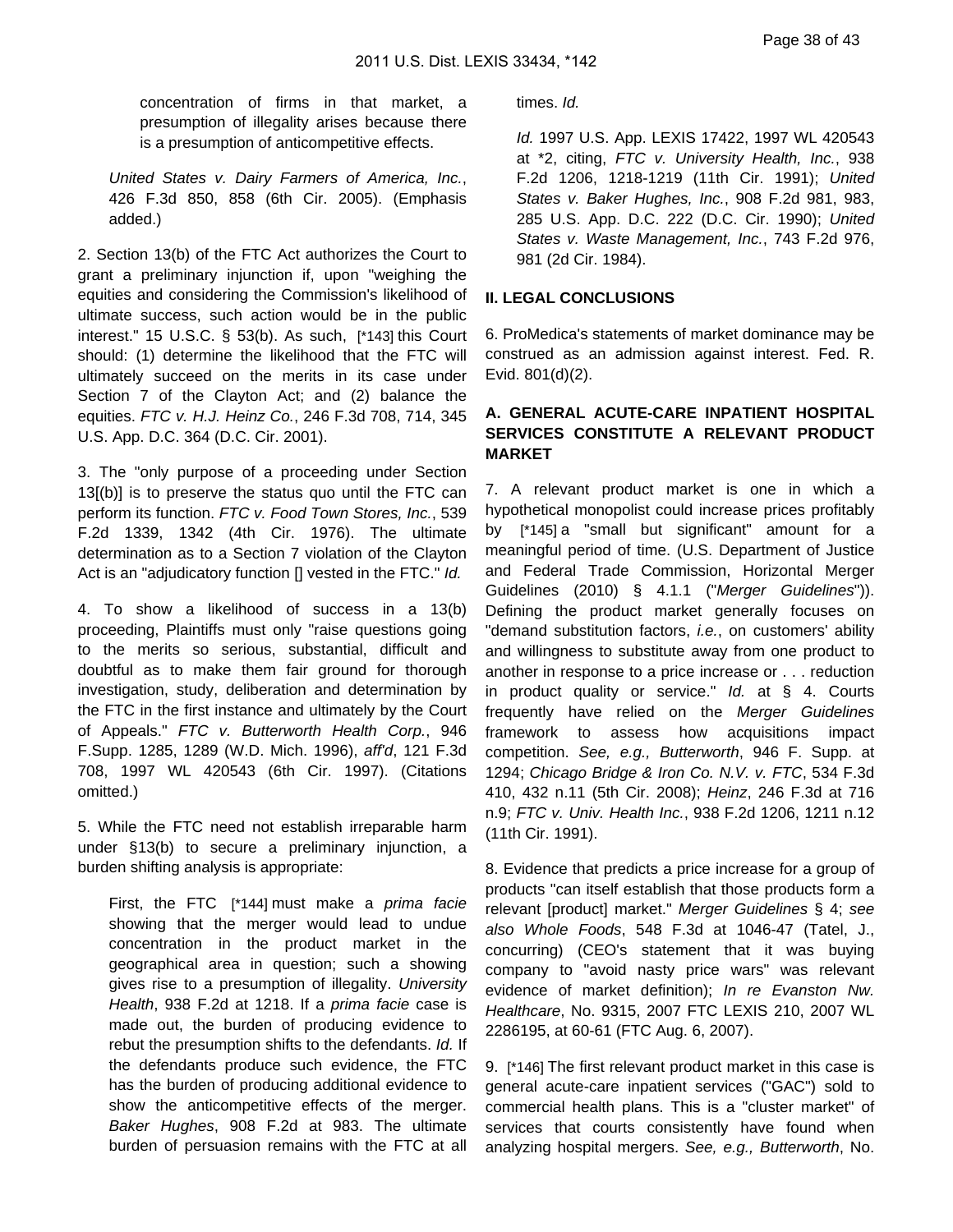96-2440, 1997 U.S. App. LEXIS 17422; Univ. Health Inc., 938 F.2d at 1210-11; United States v. Rockford Mem'l Corp., 898 F.2d 1278, 1284 (7th Cir. 1990); Evanston, No. 9315, 2007 FTC LEXIS 210,, 2007 WL 2286195, at 55-57.

10. The inpatient services included in the cluster market are not substitutes for one another (i.e., appendectomies and coronary bypass surgery are not interchangeable). However, the cluster market is used "as a matter of analytical convenience [because] there is no need to define separate markets for a large number of individual hospital services . . . when market shares and entry conditions are similar for each." Emigra Group v. Fragomen, 612 F. Supp. 2d 330, 353 (S.D.N.Y. 2009) (citing Jonathan B. Baker, Market Definition: An Analytical Overview, 74 ANTITRUST L.J. 129, 157-59 (2007)).

11. The specific inpatient services included in the cluster market are those that both ProMedica and St. Luke's offer, and therefore those for [\*147] which competition will be affected by the Acquisition. See Little Rock Cardiology Clinic v. Baptist Health, 573 F. Supp. 2d 1125 n.46 (E.D. Ar. 2008) (excluding cardiologists' services from market definition because "[defendant] does not compete in the cardiologists' service market; it has no market share and therefore no market power in [that market].").

12. Outpatient services are excluded from the GAC market because they are not substitutes for inpatient services and because they are subject to different competitive conditions (including a different set of providers) than are inpatient services. See Rockford Mem'l Hosp., 898 F.2d at 1284 (excluding outpatient services from a GAC product market).

#### **B. INPATIENT OBSTETRICAL SERVICES CONSTITUTE A RELEVANT PRODUCT MARKET**

13. Inpatient obstetrical services constitute a separate relevant product market in which the competitive effects of the Acquisition must be analyzed. A separate product market for this service line is necessary because "market shares and entry conditions" are different for obstetrics than for the overall cluster of GAC services: UTMC and Mercy St. Anne do not offer obstetrical services. See Emigra Group, 612 F. Supp. 2d at 353. [\*148] As such, it would be inappropriate — and misleading — to include obstetrical services in the GAC cluster market; the effect of the Acquisition on the provision of obstetrical services in Lucas County must be separately analyzed.

14. Inpatient obstetrical services need not be included in the overall general acute-care inpatient services market simply because they are offered within the same facilities as the other services. Rockford Mem'l Hosp., 898 F.2d at 1284 (Posner, J.) ("Hospitals can and do distinguish between the patient who wants a coronary bypass and the patient who wants a wart removed from his foot; these services are not in the same product market merely because they have a common provider.").

15. Courts in the Sixth Circuit have recognized different product markets with different market structures and competitive conditions in hospital mergers. Butterworth, 946 F. Supp. at 1290-91 (accepting two market definitions — general acute care inpatient hospital services and primary care inpatient hospital services each with different competitors); Defiance Hosp. v. Fauster-Cameron, Inc., 344 F. Supp. 2d 1097, 1109 (N.D. Ohio 2004) (finding narrower market of anesthesia services [\*149] where, *inter alia*, only certain providers perform the service).

#### **C. THE RELEVANT GEOGRAPHIC MARKET IS LUCAS COUNTY**

16. Section 7 of the Clayton Act prohibits acquisitions that are likely to lessen competition in "any section of the country," otherwise known as a geographic market. Phila. Nat'l Bank, 374 U.S. at 356.

17. Under the case law and Merger Guidelines, the relevant question to define the geographic market is whether a hypothetical monopolist controlling all Lucas County hospitals could profitably implement a small but significant non-transitory increase in price ("SSNIP"). Merger Guidelines § 4.2. Defining the geographic market is a "pragmatic" undertaking and the Plaintiffs must "present evidence of practical alternative sources to which consumers . . . would turn if the merger were consummated." Butterworth, 946 F. Supp. at 1291; see generally Phila. Nat'l Bank, 374 U.S. at 358-62. Therefore, the relevant geographic market within which to analyze the competitive effects of the Acquisition is no broader than Lucas County.

### **D. THE ACQUISITION IS PRESUMED UNLAWFUL BASED ON CONCENTRATION THRESHOLDS**

18. "A transaction resulting in a high concentration of market power and creating, enhancing, [\*150] or facilitating a potential that such market power could be exercised in anticompetitive ways is presumptively unlawful." Butterworth, 946 F. Supp. at 1294 (citations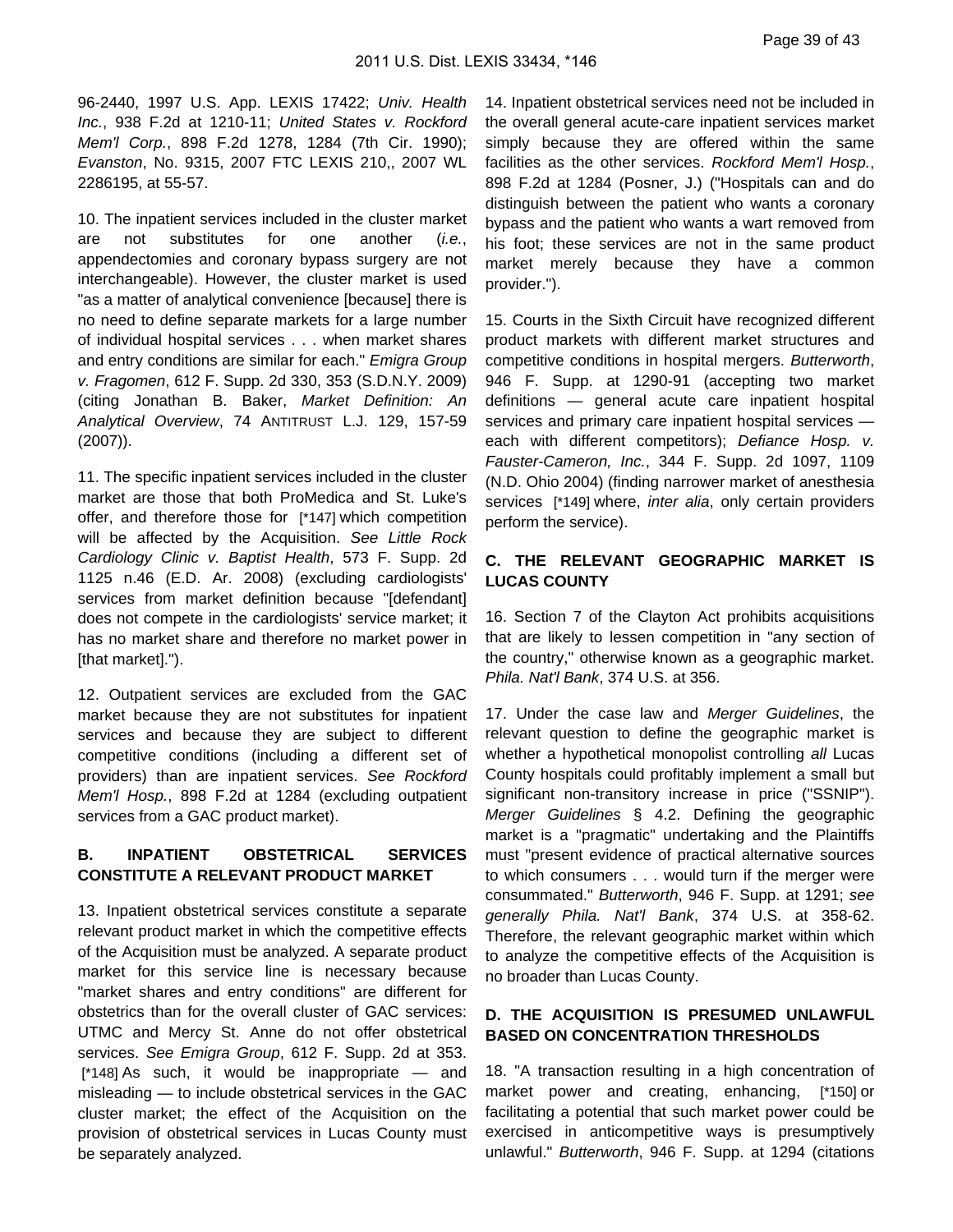omitted); see also Phila. Nat'l Bank, 374 U.S. at 363; Baker Hughes, 908 F.2d at 982-83.

19. Market concentration can be measured using the Herfindahl-Hirschman Index ("HHI"), as adopted by the federal antitrust enforcement agencies. Merger Guidelines § 5.3. Courts have likewise adopted and relied on the HHI as a measure of market concentration. See, e.g., Univ. Health Inc., 938 F.2d at 1211 n.12 (HHI is "most prominent method" of measuring market concentration) FTC v. PPG Indus., 798 F.2d 1500, 1503, 255 U.S. App. D.C. 69 (D.C. Cir. 1986); FTC v. Cardinal Health, 12 F. Supp. 2d 34, 53-54 (D.D.C. 1998); FTC v. Staples, 970 F. Supp. 1066, 1081-82 (D.D.C. 1997). The HHI is calculated by summing the squares of the market shares of all firms in the market. A transaction that increases concentration by 200 points and results in a highly-concentrated market (HHI over 2,500) is presumed likely to enhance market power. Merger Guidelines § 5.3.

20. Sufficiently large HHI figures establish the FTC's prima facie case that a merger is anti-competitive. Heinz, 246 F.3d at 716 [\*151] (citing Phila. Nat'l Bank, 374 U.S. at 363); Baker Hughes, 908 F.2d at 982-83.

21. The market shares and HHI levels here far exceed levels found to be unlawful by the Supreme Court and other courts. (See ¶ 96) In Philadelphia National Bank, the Supreme Court found that a combined market share of 30 percent, with many remaining competitors, violated the Clayton Act. 374 U.S. at 364. In University Health Inc., the Court found that the FTC had "clearly established a prima facie case of anticompetitive effect" when it proved that a merger of two nonprofit hospitals would have reduced the number of competitors from five to four and resulted in a combined share of about 43 percent, an increase in HHI of over 630, and a postmerger HHI of 3200. 938 F.2d at 1211 n.12, 1219; see also FTC v. Bass Bros. Enters., Inc., No. C84-1304, 1984 U.S. Dist. LEXIS 16122, at \*65 (N.D. Ohio June 6, 1984) (enjoining two mergers that would have resulted in 200 and 300 point increases in HHI); Cardinal Health, 12 F. Supp. 2d at 52-53 (enjoining two mergers that would have resulted in 600 and 800 point increases in HHI).

22. A duopoly, as in the inpatient obstetrical services market here, is presumptively unlawful [\*152] in and of itself. There is "by a wide margin, a presumption that [a three-to-two] merger will lessen competition . . . ." Heinz, 246 F.3d at 716; PPG, 798 F.2d at 1503; Cardinal Health, 12 F. Supp. 2d at 52-53.

### **E. DEFENDANT HAS FAILED TO REBUT THE PRESUMPTION OF LIKELY HARM**

23. Proof that the acquisition will increase concentration in one or more relevant markets with significant barriers to entry establishes a prima facie case that a merger is anticompetitive. Heinz, 246 F.3d at 716 (likelihood of success demonstrated by showing that market concentration would increase substantially). The burden shifts to the Defendant to rebut the *prima facie* case by attempting to show that market-share statistics do not accurately reflect the market. Id. at 715; Baker Hughes, 908 F.2d at 982-83. "The more compelling the *prima* facie case, the more evidence the defendant must present to rebut it successfully." Heinz, 246 F.3d at 725 (quoting Baker Hughes, 908 F.2d at 991).

#### **1. There Will Be No Timely, Likely, or Sufficient Entry or Expansion in the Relevant Markets**

24. Entry must be "timely, likely, and sufficient in its magnitude, character and scope to deter or counteract the competitive effects" of [\*153] a proposed transaction. Merger Guidelines § 9; FTC v. Procter & Gamble, Co., 386 U.S. 568, 579, 87 S. Ct. 1224, 18 L. Ed. 2d 303 (1967); Bass Bros., No. C84-1304, 1984 U.S. Dist. LEXIS 16122, at \*32 (noting unlikelihood of entry due to regulatory and cost barriers); see also Cardinal Health, 12 F. Supp. 2d at 55-58 (adopting "timely, likely, and sufficient" test). Defendants must show both that entry is likely — meaning both technically possible and economically feasible — and that it will replace the competition that existed prior to the merger. See Cardinal Health, 12 F. Supp. 2d at 56 (quotation omitted); In re Chicago Bridge & Iron Co., 138 F.T.C. 1024, 1067 (2005) (noting "new entrants and fringe competitors" might not replace lost competition), aff'd sub nom. Chicago Bridge & Iron Co. N. V. v. FTC, 534 F.3d 410 (5th Cir. 2008).

25. The higher the barriers to entry, as in this case, the less likely it is that the "timely, likely, and sufficient" test can be met. United States v. Visa U.S.A., Inc., 163 F. Supp. 2d 322, 342 (S.D.N.Y. 2001), aff'd, 344 F.3d 229, 240 (2d Cir. 2003). (See ¶¶ 221-234).

#### **2. Defendant's Efficiencies Claims Fail**

26. Defendant has failed in its burden of proving that its asserted efficiencies [\*154] are: (1) verifiable; (2) not attributable to reduced output or quality; (3) mergerspecific; and (4) sufficient to outweigh the transaction's anticompetitive effects. See Heinz, 246 F.3d at 721 (evidence cannot be "mere speculation and promises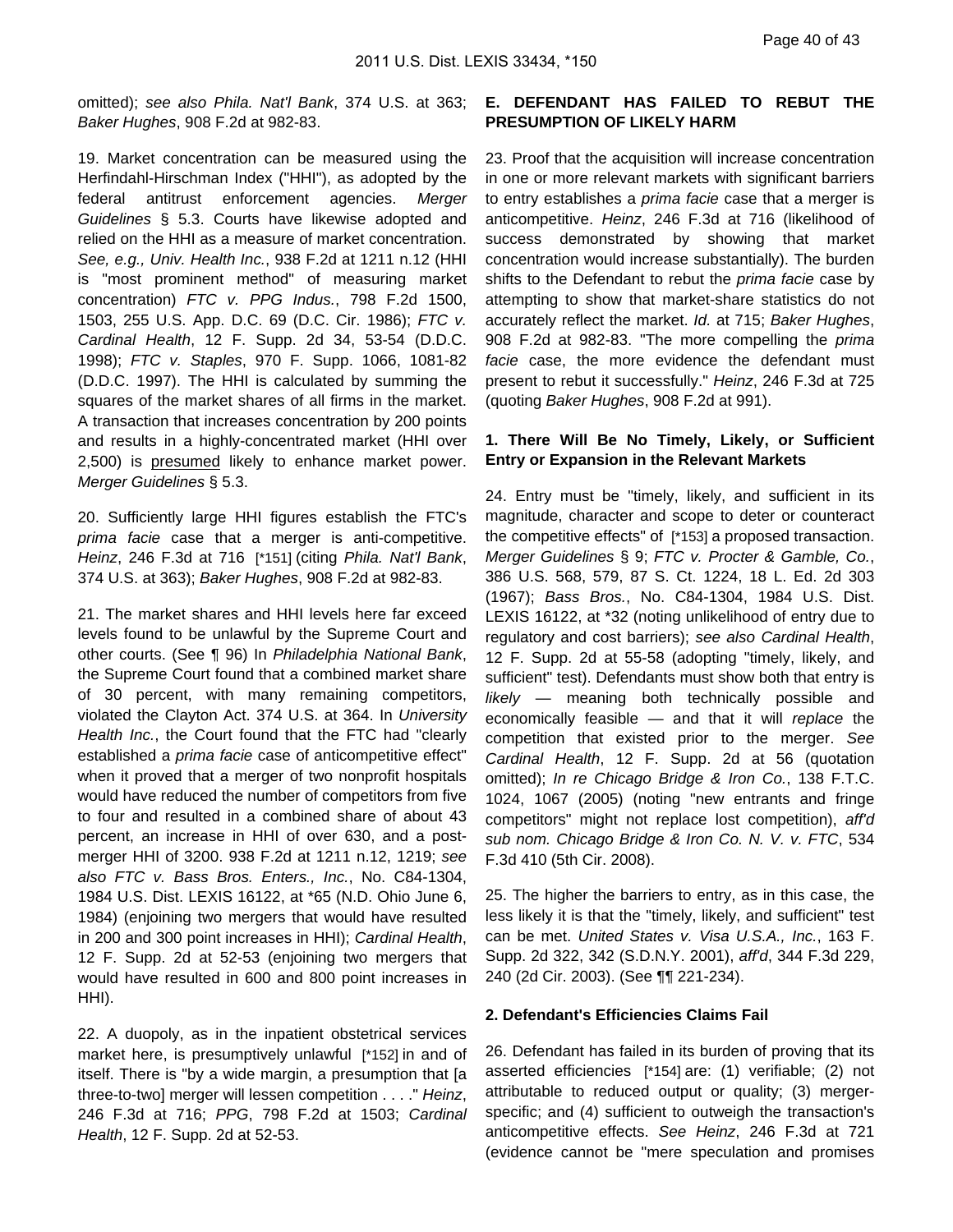about post-merger behavior"); Univ. Health Inc., 938 F.2d at 1223 ("defendant [cannot] overcome a presumption of illegality based solely on speculative, self-serving assertions"); Staples, 970 F. Supp. at 1089; see also Merger Guidelines § 10.

27. Efficiencies must be "extraordinary" to overcome high concentration levels. Heinz, 246 F.3d at 721-22.

28. No court in a 13(b) proceeding, or otherwise, has found efficiencies sufficient to rescue an otherwise illegal merger. See Phila. Nat'l Bank, 374 U.S. at 371 (noting that where a merger substantially lessens competition, it "is not saved because, on some ultimate reckoning of social or economic debits or credits, it may be deemed beneficial."); Procter & Gamble, 386 U.S. at 580 ("[P]ossible economies cannot be used as a defense to illegality. Congress was aware that some mergers which lessen competition may also result in economies but it struck the balance in favor of protecting competition.").

#### **3. St.** [\*155] **Luke's Is Not a Failing Firm**

29. Defendant cannot meet the requirements of the failing-firm defense, under which ProMedica must prove that it was St. Luke's only available purchaser and that St. Luke's was in imminent danger of business failure. See Citizen Publ'g Co. v. United States, 394 U.S. 131, 136-37, 89 S. Ct. 927, 22 L. Ed. 2d 148 (1969) (citing Int'l Shoe Co. v. FTC, 280 U.S. 291, 302, 50 S. Ct. 89, 74 L. Ed. 431, 13 F.T.C. 593 (1930)); see also U.S. Steel Corp. v. FTC, 426 F.2d 592, 608 (6th Cir. 1970); Merger Guidelines § 11.

30. The failing-firm defense has "strict limits[.]" Warner Commc'ns, Inc., 742 F.2d at 1156; see also United States v. General Dynamics Corp., 415 U.S. 486, 507, 94 S. Ct. 1186, 39 L. Ed. 2d 530 (1974) (failing-firm defense is "lesser of two evils approach"); Citizen Publ'g Co., 394 U.S. at 137 (failing-firm defense should be confined to its "narrow scope").

31. The failing-firm defense has never succeeded in a 13(b) proceeding.

#### **4. St. Luke's Is Not a "Flailing Firm"**

32. A defense based on the financial weakness of the acquired company — sometimes referred to as a "flailing-firm defense" — is an even more tenuous ground on which to justify the Acquisition. Courts have viewed the defense with extreme skepticism, describing it as "probably the weakest ground of all [\*156] for justifying a merger." Kaiser Alum. & Chem. Corp. v. FTC, 652 F.2d 1324, 1338-41 (7th Cir. 1981) (noting further that it "certainly cannot be the primary justification of a merger"). Id. The Ninth Circuit rejected the defense, explaining that it inappropriately expands the "strict limits" of the failing-firm defense. Warner Commc'ns, Inc., 742 F.2d at 1165 (quoting and citing Kaiser Alum. & Chem. Corp., 652 F.2d at 1339).

33. To the limited extent that courts consider the defense, it requires a "substantial showing that the acquired firm's weakness, which cannot be resolved by any other means, would cause the firm's market share to reduce to a level that would undermine the government's prima facie case." Univ. Health Inc., 938 F.2d at 1221 (emphasis added). Thus, to succeed, Defendant must make a "substantial showing" of an imminent, steep plummet in St. Luke's market share (from 11.5 percent to less than 2 percent for GAC services and from 9.3 percent to less than 1.3 percent for OB services) such that market concentration falls below levels that trigger the presumption of anticompetitive harm.

34. The strength of the FTC's *prima facie* case here differs greatly from the circumstances [\*157] in  $FTC$  v. Arch Coal, Inc., 329 F. Supp. 2d 109 (D.D.C. 2004), the only case in which a court has relied on financial weakness (and only in part) to deny relief in a 13(b) proceeding. In Arch Coal, the FTC "just barely" raised competitive concerns with "an increase in HHI of only 49." Id. at 158. The court noted that less of a showing was required from the defendant to rebut the "less-thancompelling prima facie case" and further cautioned that it was "important to note that this case is not one in which the post-merger increase in HHI produces an overwhelming statistical case." Id. at 129, 158 (emphasis added). <sup>2</sup>

#### **5. Defendant's Other Novel Defenses Are Entitled to Little Weight**

35. No court has ever denied relief in a 13(b) proceeding despite an acknowledgment by the defendant that prices will increase by double-digits. The Court cannot accept Defendant's argument that

<sup>&</sup>lt;sup>2</sup> Arch Coal is distinguishable in numerous other ways: inter alia, the transaction at issue involved coal reserves that, once depleted, could never be replenished, making the financial decline of the acquired company irreversible; and the transaction did not result in a decrease in the number of competitors in the market.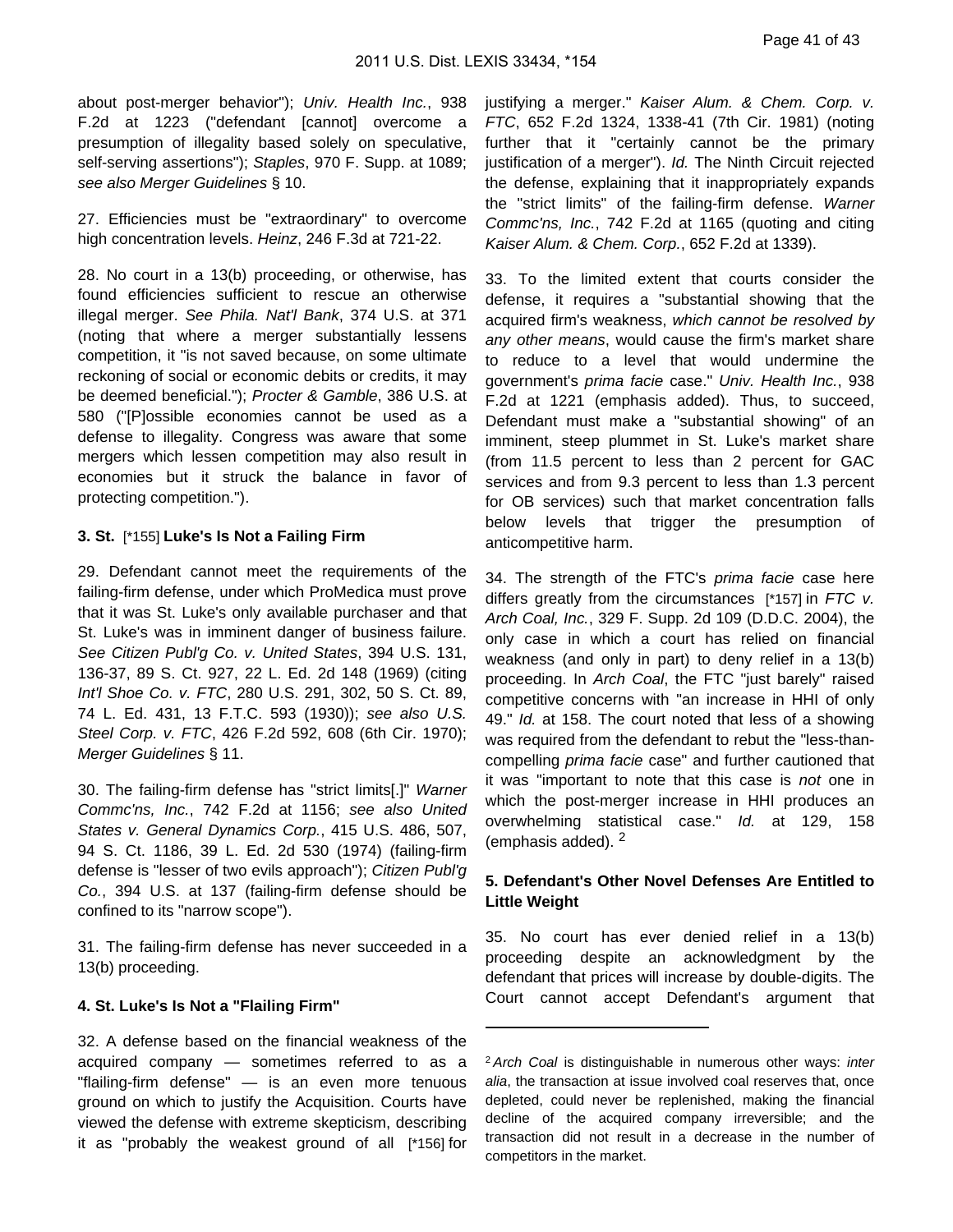[\*158] recent rate negotiations prove that it will only seek "reasonable" price increases in the future: "[p]ostacquisition evidence that is subject to manipulation by the party seeking to use it is entitled to little or no weight." Hosp. Corp. of Am. v. FTC, 807 F.2d 1381, 1384 (7th Cir. 1986) (Posner, J.).

36. Furthermore, the Court declines Defendant's invitation to delve into whether St. Luke's current prices are "subcompetitive" or otherwise unreasonable in some way. Section 7 of the Clayton Act does not prevent St. Luke's from seeking better rates as an independent hospital, but it does prohibit any transaction that may "substantially lessen competition" and allow higher rates to result from an unlawful exercise of market power. 15U.S.C. § 18(2006).

37. Indeed, no court has ever engaged in an inquiry into the reasonableness of pre-merger or post-merger prices in a 13(b) proceeding. To do so "is to set sail on a sea of doubt" because courts are "ill-suited to act as central planners, identifying the proper price, quantity and other terms of dealing." Pac. Bell. Tel. Co. v. linkLine Commc'ns, Inc., 555 U.S. 438, 129 S. Ct. 1109, 1121, 172 L. Ed. 2d 836 (2009) (quotations and citations omitted). Rather, "the normal assumption [\*159] in examining assertions of market power is that the current price is at least the competitive price." CF Indus., Inc. v. Surface Transp. Bd., 255 F.3d 816, 824, 347 U.S. App. D.C. 88, 347 U.S. App. D.C. 89 (D.C. Cir. 2001) (citing IIA Phillip E. Areeda & Herbert Hovenkamp, ANTITRUST LAW: AN ANALYSIS OF ANTITRUST PRINCIPLES AND THEIR APPLICATION ¶ 537b (1995)). As the leading antitrust treatise states: "[T]he market is presumably behaving competitively, or at least nearly so, prior to the merger. The concern is whether the merger may lead to a further price increase above current levels." IIB Phillip E. Areeda & Herbert Hovenkamp, ANTITRUST LAW: AN ANALYSIS OF ANTITRUST PRINCIPLES AND THEIR APPLICATION ¶ 539a2 (2009) (emphasis added). No court has ever concluded that significant price increases resulting from an acquisition are fair and reasonable.<sup>3</sup>

38. Defendant cites to prior hospital merger cases in which courts denied preliminary injunctive relief despite allegations of high post-merger market shares. However, in all but one of those cases (discussed below), either the court held that the government did not meet its burden of proving the high market shares or the court did not reach the issue. For example, in United States v. Mercy Health Servs., 902 F. Supp. 968 (N.D. Iowa 1995), the Department of Justice alleged that the parties had a combined 86 percent share. However, the government failed to prove that the relevant geographic market extended beyond an area in which the parties' held only a 10 percent share, which even the government acknowledged would not violate § 7. Id.; see also FTC v. Tenet Health Care Corp., 186 F.3d 1045 (8th Cir. 1999), (government did not meet burden of proving geographic market that supported an alleged 84 percent market share); FTC v. Freeman Hosp., 69 F.3d 260 (8th Cir. 1995) (FTC alleged market with postmerger HHIs between 3088 and 3417, but court [\*161] found broader geographic market with postmerger HHIs between 1322 and 1496 and combined shares between 21 and 24 percent); FTC v. Hosp. Bd. of Dirs., 38 F.3d 1184 (11th Cir. 1994) (court never reached market shares because acquisition immune under state action doctrine).

39. The only case in which the court permitted a hospital merger despite apparently large market shares, Butterworth, 946 F. Supp. 1285, involved two key issues that are not relevant here: first, the Court credited arguments that a non-profit hospital was not likely to raise prices, in part because the hospital's Board of Directors, composed of local community members, would not allow it; and second, the Court relied on the merging hospitals' commitment to freeze prices at both of the merging hospitals for three years and limit price increases for the following four years. Id. at 1302-1304. Neither fact fits the evidence in this case. See Findings of Fact at Section VI.

### **III. THE EQUITIES FAVOR A PRELIMINARY INJUNCTION**

40. No court has denied relief to the FTC in a 13(b) proceeding in which the FTC has demonstrated a likelihood of success on the merits. "The equities will often weigh in favor of the FTC because 'the public [\*162] interest in effective enforcement of the antitrust laws' was Congress's specific 'public equity consideration' in enacting Section 13(b)." CCC Holdings, 605 F. Supp. 2d at 36 (citing Heinz, 246 F.3d at 726).

<sup>3</sup> Defendant relies on United States v. Long Island Jewish Med. Ctr., 983 F. Supp. 121 (E.D.N.Y. 1997) to argue that this Court may accept price increases because they are purportedly not "supracompetitive." However, the court in Long Island Jewish Medical Center did not condone price increases; rather, it concluded that prices would not increase at all as a result of the merger. Id. at 145 [\*160] ("In sum, the evidence in this case indicates that, in the event the merger is consummated, it is unlikely that there will be a price increase.").